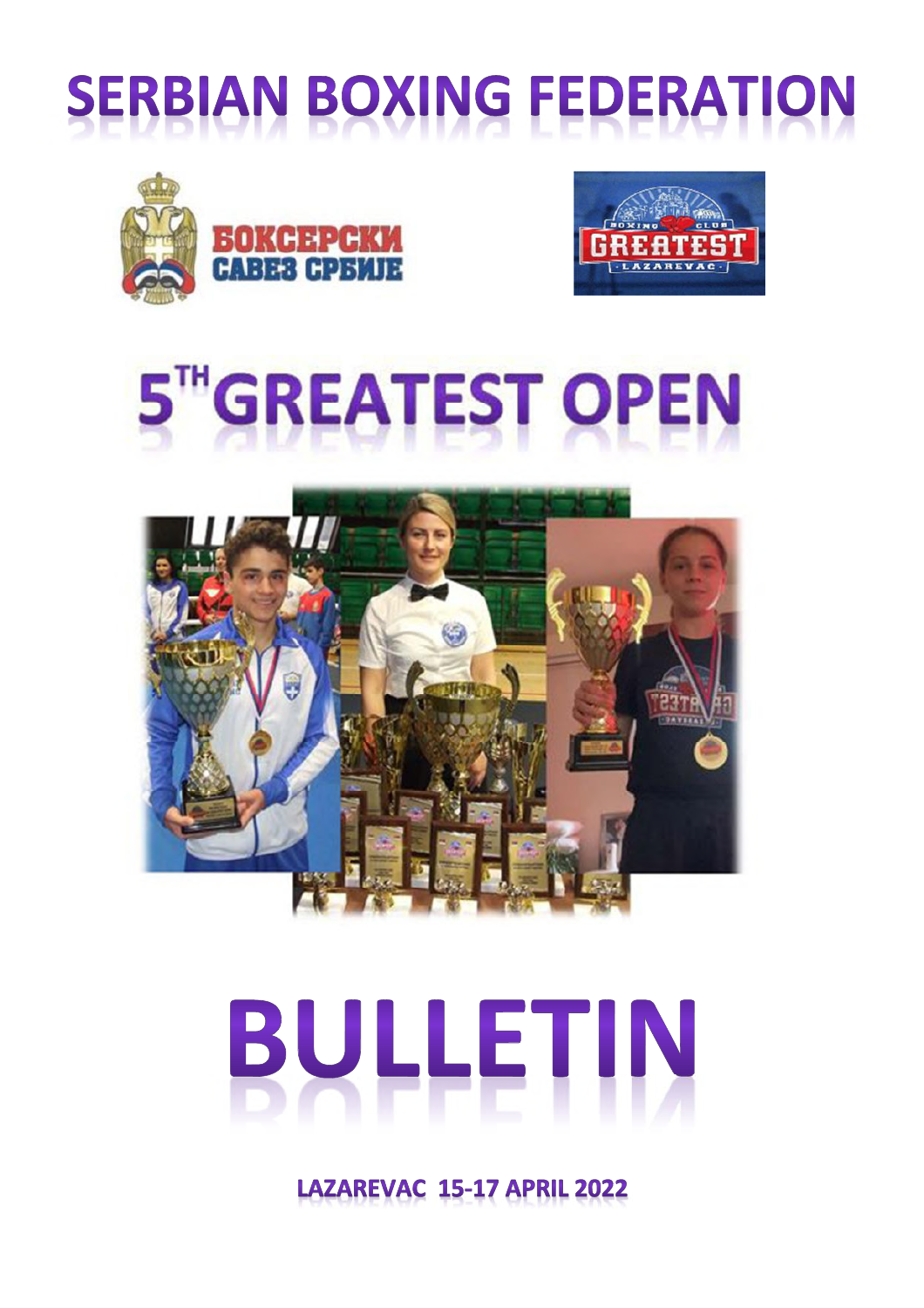# 5<sup>th</sup> GREATEST OPEN

15-17 April 2022, Lazarevac, Serbia

## **Officials**

|                | Pušković Uroš            | <b>SRB</b> | <b>Supervisor BSS</b> |
|----------------|--------------------------|------------|-----------------------|
|                | Stolić Nemanja           | <b>SRB</b> | <b>LOC</b>            |
|                | Nikolić Jovana           | <b>SRB</b> | <b>LOC</b>            |
|                | Stijepović Mojaš         | <b>SRB</b> | <b>LOC</b>            |
|                | Rakita Bojan             | <b>SRB</b> | <b>LOC</b>            |
|                | <b>Bjeković Darko</b>    | <b>SRB</b> | <b>LOC</b>            |
|                | Krupniković Tatijana     | <b>SRB</b> | <b>LOC</b>            |
|                | Dr Milica Babović        | <b>SRB</b> | <b>LOC</b>            |
|                | Dr Milan Milovanović     | <b>SRB</b> | <b>LOC</b>            |
|                | <b>REF/JUDGES</b>        |            |                       |
| $\mathbf{1}$   | Ugrenović Jovana         | <b>SRB</b> | $AIBA*$               |
| $\overline{2}$ | Papapostolou Sofia       | <b>GRE</b> | AIBA*                 |
| 3              | Ćurčić Aleksandar        | <b>SRB</b> | $AIBA*$               |
| 4              | Živanović Nebojša        | <b>SRB</b> | AIBA*                 |
| 5              | Andrić Zoran             | <b>SRB</b> | <b>NAT</b>            |
| 6              | Lendel Andrei            | <b>SLO</b> | $AIBA*$               |
|                | <b>KONTROLOR SUĐENJA</b> |            |                       |
|                | Jakovljević Momčilo      | <b>SRB</b> | AIBA**                |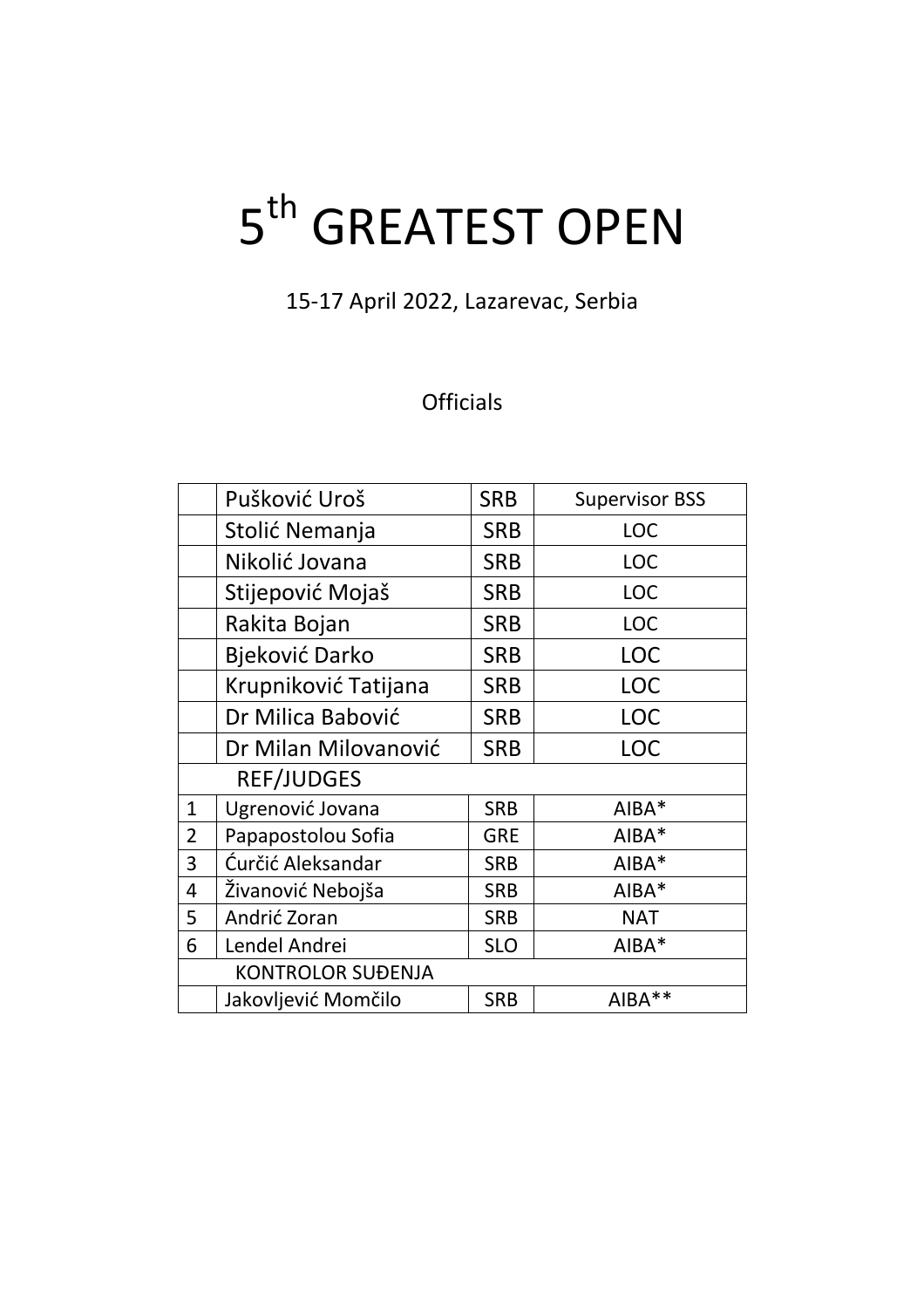# 5<sup>th</sup> GREATEST OPEN

## 15-17 April 2022, Lazarevac, Serbia

## COMPETITION PLAN

|                |             |             |    |                           |    |    |    | (32)                | <b>SCHOOLBOYS</b> |     |        |                |    | <b>SCH W</b><br>(4) |                     |    |    |    |    | (47) | <b>MEN'S JUNIOR</b> |                          |                     |    |    |    | W'S JUNIOR<br>(8) |    | v<br>(2) |    |
|----------------|-------------|-------------|----|---------------------------|----|----|----|---------------------|-------------------|-----|--------|----------------|----|---------------------|---------------------|----|----|----|----|------|---------------------|--------------------------|---------------------|----|----|----|-------------------|----|----------|----|
|                |             |             | 40 | 42                        | 44 | 46 | 48 | 50                  | 52                | -57 | 60     | 70             | 80 | 57                  | 64                  | 46 | 52 | 54 | 57 | 60a  | 60b                 | 66                       | 70                  | 75 | 80 | 50 | 52                | 60 | 75       |    |
|                |             | Boxers:     | 4  | 4                         |    | 4  | 3  |                     | 3                 | 4   | ာ<br>▵ | $\overline{2}$ |    |                     |                     | 4  | 4  |    |    | 8    |                     | b                        | 4                   | 4  | b  |    |                   | 4  | 2        | 93 |
| <b>SESSION</b> | <b>DATE</b> | <b>TIME</b> |    |                           |    |    |    |                     |                   |     |        |                |    |                     |                     |    |    |    |    |      |                     |                          |                     |    |    |    |                   |    |          |    |
| Sess 1         | 15.04       | 15.00 h     | ົາ |                           |    | ∽  |    |                     |                   |     |        |                |    |                     |                     | ົ  | ∽  |    |    |      |                     | $\overline{\phantom{a}}$ |                     |    |    |    |                   |    |          | 29 |
| Sess 2         | 16.04       | 13.00 h     |    | ົ                         |    |    |    |                     |                   | ີ   |        |                |    |                     |                     |    |    | ີ  |    |      |                     | $\overline{\phantom{a}}$ |                     |    |    |    |                   |    |          | 22 |
| Sess 3         | 17.04       | 13.00 h     |    |                           |    | и  |    |                     |                   |     |        |                |    |                     |                     |    |    |    |    |      |                     |                          |                     |    |    |    |                   |    |          | 15 |
|                |             | Bouts:      | 3  | ີ<br>з                    |    | ົ  | ົ  |                     | ຳ                 | 3   | -      | ᆠ              |    |                     |                     | 3  | 3  | 6  |    |      |                     |                          | ົ                   | 3  |    |    | ◢                 |    |          | 66 |
|                |             |             |    | <b>SCHOOLBOYS</b><br>(21) |    |    |    | <b>SCH W</b><br>(2) |                   |     |        |                |    | (37)                | <b>MEN'S JUNIOR</b> |    |    |    |    |      | <b>JUN W</b><br>(5) |                          | $\mathbf{v}$<br>(1) |    |    |    |                   |    |          |    |

SCHOOLBOYS / 32 BOXERS / 21 BOUTS SCHOOLGIRLS / 4 BOXERS / 2 BOUTS MENS`JUNIOR / 47 BOXERS / 37 BOUTS WOMENS`JUNIOR / 8 BOXERS / 5 BOUTS MEN`S YOUTH / 2 BOXERS/ 1 BOUT TOTAL BOXERS: 93 TOTAL BOUTS: 66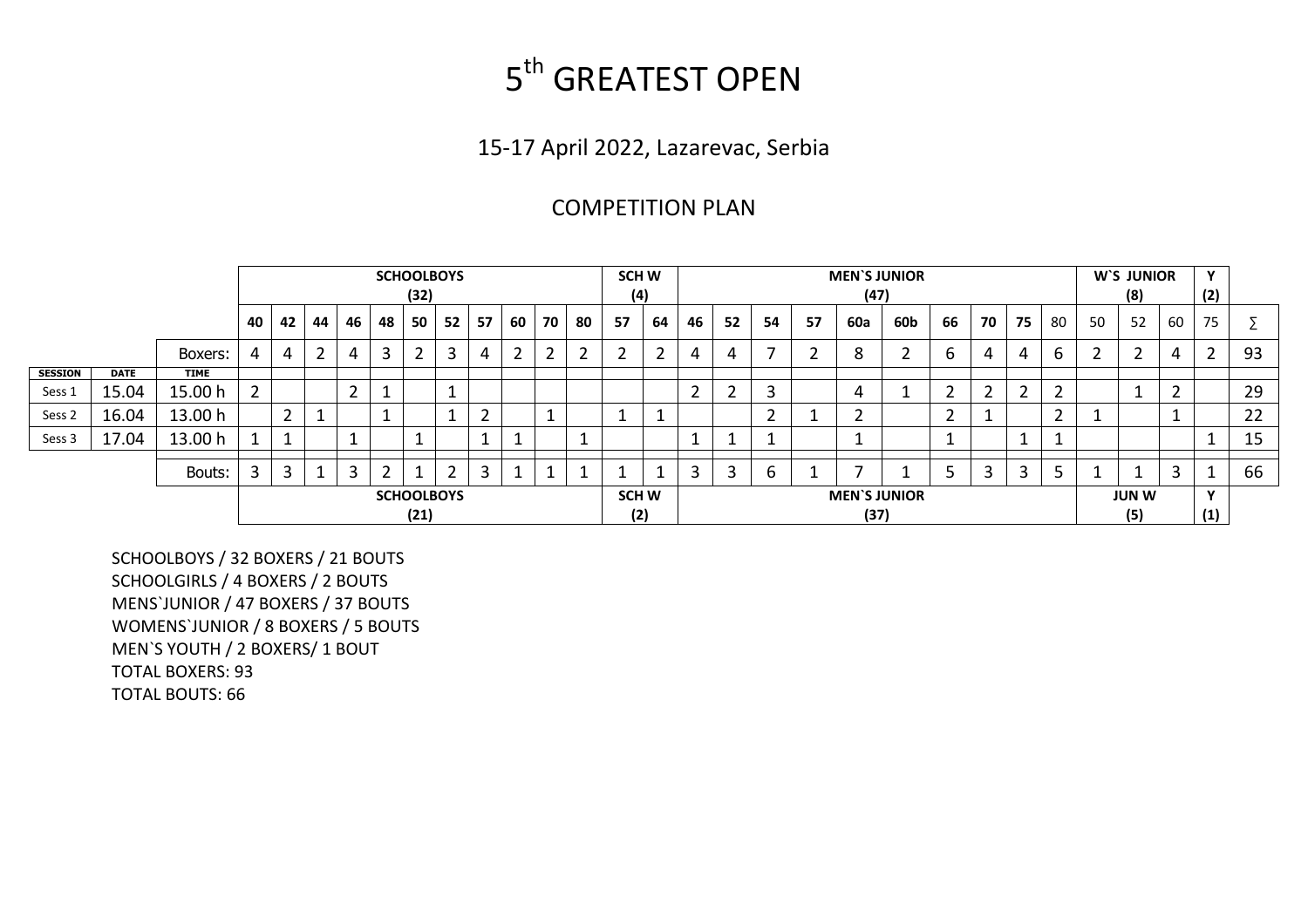



## **Entry List by Weight Category**

| <b>Weight Category</b>                   | Team<br>Code                                         | Name                                                                                                                   | Seed | Date of Birth | <b>Bouts</b> | won | lost |
|------------------------------------------|------------------------------------------------------|------------------------------------------------------------------------------------------------------------------------|------|---------------|--------------|-----|------|
| 40kg Schoolboys                          | HUN<br><b>SLO</b><br><b>SRB</b><br><b>SRB</b>        | <b>TAMAS Onodi</b><br><b>BERISHA Rinor</b><br><b>SAVIC Mihailo</b><br>PAVLOVIC Djordje                                 |      |               |              |     |      |
| 42kg Schoolboys                          | <b>GRE</b><br><b>MNE</b><br><b>MNE</b><br><b>SRB</b> | <b>KONSTANTIOUDIS Nearchos - Petros</b><br><b>IDRIZOVIC Jasmin</b><br><b>ANDREEV Rodion</b><br><b>STANOJEVIC Filip</b> |      |               |              |     |      |
| 44kg Schoolboys                          | <b>CYP</b><br><b>SLO</b>                             | POLYVION Christiano<br><b>SEPIC Mark</b>                                                                               |      |               |              |     |      |
| 46kg Schoolboys                          | GRE<br><b>SLO</b><br><b>SRB</b><br><b>SRB</b>        | MOULATSIOTIS Spyridon<br><b>KOROSEC Patrik</b><br>POPOVIC Pavle<br><b>KATIC Luka</b>                                   |      |               |              |     |      |
| 48kg Schoolboys                          | MNE<br>SRB<br>SRB                                    | GOLOVKO Artjom<br><b>BOGATINOSKI Nikola</b><br><b>COSIC Uros</b>                                                       |      |               |              |     |      |
| 50kg Schoolboys                          | <b>HUN</b><br><b>SRB</b>                             | <b>ANDRAS Horvath</b><br>MARINKOVIC Nikola                                                                             |      |               |              |     |      |
| 52kg Schoolboys                          | <b>CYP</b><br><b>SLO</b><br><b>SRB</b>               | <b>SOFOCLEOUS Alecos</b><br><b>DUSAK KLINC Nik</b><br>MARKOVIC Djordje                                                 |      |               |              |     |      |
| 57kg Schoolboys                          | CRO<br><b>GRE</b><br>SRB<br>SRB                      | <b>LESJAK Fabian</b><br><b>TOPALOS Petros</b><br>RADENKOVIC Dusan<br>MARKOVIC Branislav                                |      |               |              |     |      |
| 60kg Schoolboys                          | <b>SRB</b><br><b>SRB</b>                             | <b>STANKOVIC Dusan</b><br><b>VUJIC Djordjije</b>                                                                       |      |               |              |     |      |
| 70kg Schoolboys                          | GRE<br><b>GRE</b>                                    | <b>PISTOLIS Petros</b><br><b>MOLIATZE Nikolaos</b>                                                                     |      |               |              |     |      |
| 80kg Schoolboys                          | MNE<br>SRB                                           | KUJUNDDZIC Vasilije<br>DJOKOVIC Lazar                                                                                  |      |               |              |     |      |
| 57kg Schoolgirls                         | <b>BIH</b><br>SRB                                    | <b>VUKSIC Dunja</b><br>MIHAILOVIC Angelina                                                                             |      |               |              |     |      |
| 64kg Schoolgirls                         | CRO<br>SRB                                           | SKUPNJAK Lana<br>MITRIC Zorana                                                                                         |      |               |              |     |      |
| 46kg Men's Junior Pin                    | <b>CYP</b><br><b>GRE</b><br>SRB<br><b>SRB</b>        | <b>GAVRILOV Mark</b><br>KARAGGORGIOV Ioannis<br><b>KAMENSNICANIN Admir</b><br>MAKSIMOVIC Nikola                        |      |               |              |     |      |
| 52kg Men's Junior<br><b>Light Bantam</b> | BIH<br><b>BUL</b><br>GRE<br><b>HUN</b>               | SREDOJEVIC Petar<br><b>DIMITROV Angel</b><br><b>SARGIANNIDIS Konstantinos</b><br><b>BORNES Nandor</b>                  |      |               |              |     |      |
| 54kg Men's Junior<br><b>Bantam</b>       | BIH<br><b>CYP</b>                                    | <b>VUKELIC Pavle</b><br><b>KAMPOKISUR Nikolaos</b>                                                                     |      |               |              |     |      |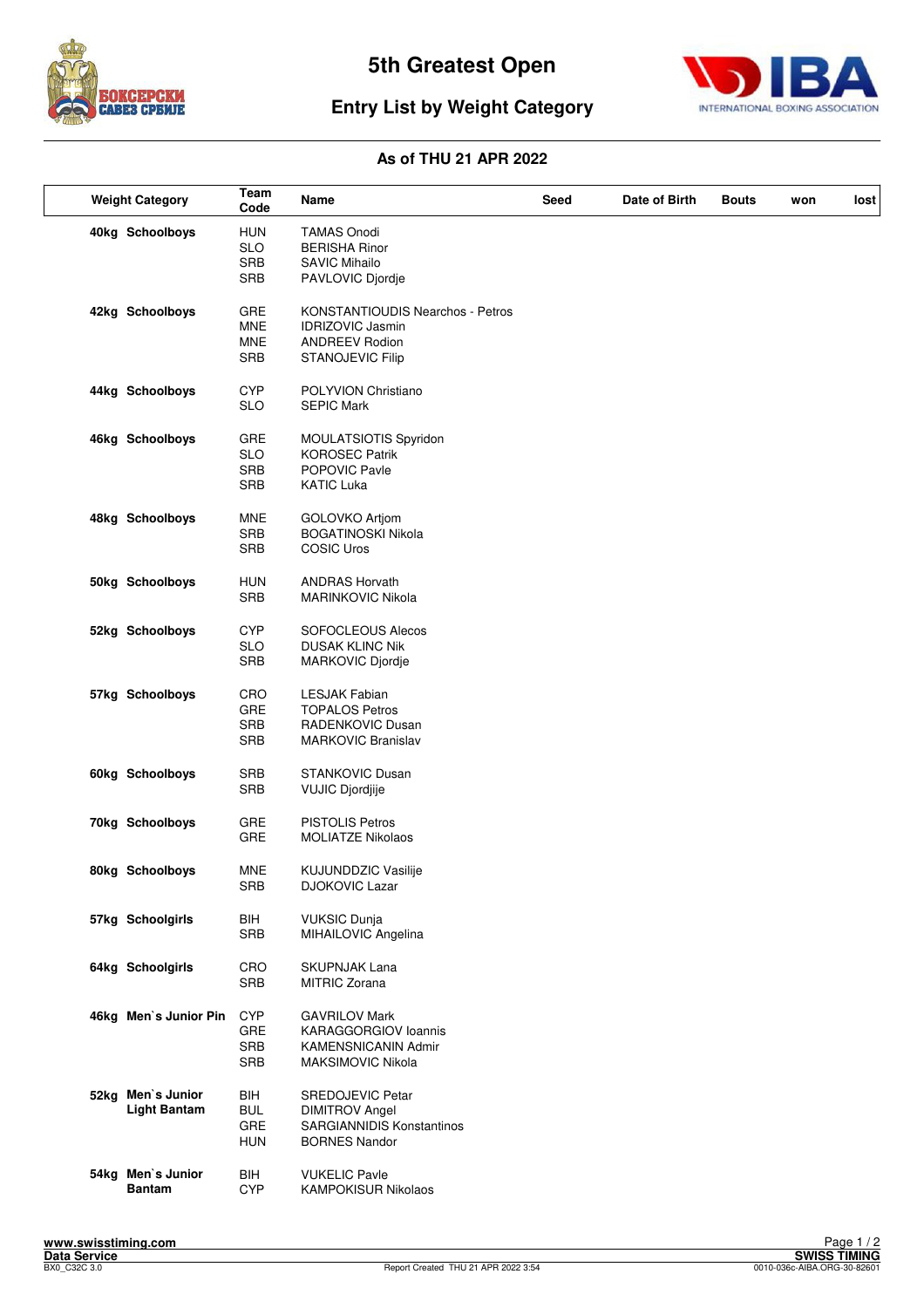



## **Entry List by Weight Category**

| <b>Weight Category</b>                     | Team<br>Code                                                                                   | Name                                                                                                                                                                                          | Seed | Date of Birth | <b>Bouts</b> | won | lost |
|--------------------------------------------|------------------------------------------------------------------------------------------------|-----------------------------------------------------------------------------------------------------------------------------------------------------------------------------------------------|------|---------------|--------------|-----|------|
| 54kg Men's Junior<br><b>Bantam</b>         | <b>MNE</b><br><b>SLO</b><br><b>SRB</b><br><b>SRB</b><br><b>SRB</b>                             | <b>SARCEVIC Boris</b><br><b>GRUJIC Dragan</b><br>RANKOVIC Luka<br><b>MUJDRAGIC Nermin</b><br><b>MILIJIC Milos</b>                                                                             |      |               |              |     |      |
| 57kg Men's Junior<br>Feather               | <b>HUN</b><br><b>SLO</b>                                                                       | <b>FRAUK Daniel</b><br><b>TOJNKO Gal Patrik</b>                                                                                                                                               |      |               |              |     |      |
| 60kg Men's Junior<br>Light - Group A       | BIH<br><b>BUL</b><br><b>CYP</b><br><b>GRE</b><br><b>SLO</b><br>SRB<br><b>SRB</b><br><b>SRB</b> | SAVKOVIC Andrej<br><b>KOSTOV Konstantin</b><br>MIKELADZE Irakli<br><b>TOPALOS Vasileios</b><br><b>REMISTAR Patrik</b><br><b>DIMITROV Hristofer</b><br>RASOVIC Strahinja<br><b>JOJIC Marko</b> |      |               |              |     |      |
| 60kg Men's Junior<br>Light - Group B       | <b>HUN</b><br><b>SLO</b>                                                                       | PISZMAR Kristijan<br>FAJS Aljaz                                                                                                                                                               |      |               |              |     |      |
| 66kg Men's Junior<br>Welter                | BIH<br><b>CYP</b><br><b>HUN</b><br><b>SRB</b><br><b>SRB</b><br><b>SRB</b>                      | <b>BUBNJEVIC Njegos</b><br><b>KARNABA Mahmoud</b><br><b>MATRAS Szakal</b><br><b>VANIC Dzenis</b><br><b>DOVEDAN Boris</b><br><b>BESEVIC Pavle</b>                                              |      |               |              |     |      |
| 70kg Men's Junior<br><b>Light Middle</b>   | BIH<br><b>SRB</b><br><b>SRB</b><br><b>SRB</b>                                                  | <b>BOVAN Lazar</b><br>RADOSEVIC Lazar<br>MITROVIC Strahinja<br>MIHAILOVIC Jovan                                                                                                               |      |               |              |     |      |
| 75kg Men's Junior<br><b>Middle</b>         | <b>BUL</b><br>CRO<br><b>GRE</b><br><b>SRB</b>                                                  | ZAPRINOV Georgi<br><b>ZADRAVEC David</b><br><b>TSEVRENIDIS Eleftheerios</b><br><b>MARKOVIC Vukasin</b>                                                                                        |      |               |              |     |      |
| 80kg Men's Junior<br><b>Light Heavy</b>    | <b>BUL</b><br><b>GRE</b><br><b>HUN</b><br><b>MNE</b><br><b>SRB</b><br><b>SRB</b>               | PETROV Ivailo<br><b>DEMERTZIDIS Konstantinos</b><br>SARKOZI Sandor<br>KUJUNDZIC Vasilije<br><b>STEVANOVIC Milos</b><br>NIKOLIC Andrija                                                        |      |               |              |     |      |
| 50kg Women's Junior<br>Fly                 | <b>GRE</b><br><b>SRB</b>                                                                       | GEORGOPOULOU Maria<br>KOVCIC Andjelija                                                                                                                                                        |      |               |              |     |      |
| 52kg Women's Junior<br><b>Light Bantam</b> | <b>CYP</b><br><b>SRB</b>                                                                       | <b>ABDULLATIF Laila</b><br>MITIC Sanja                                                                                                                                                        |      |               |              |     |      |
| 60kg Women's Junior<br>Light               | GRE<br>GRE<br><b>SLO</b><br><b>SRB</b>                                                         | ZENOUNLLARI Danai<br>KANTZARI loanna<br>NIKOLOV VEBER Naca<br><b>MARINKOVIC Dorotea</b>                                                                                                       |      |               |              |     |      |
| 75kg Men's Youth<br><b>Middle</b>          | SRB<br><b>SRB</b>                                                                              | <b>KRSTOVIC Adam</b><br><b>CVETKOVIC Nikola</b>                                                                                                                                               |      |               |              |     |      |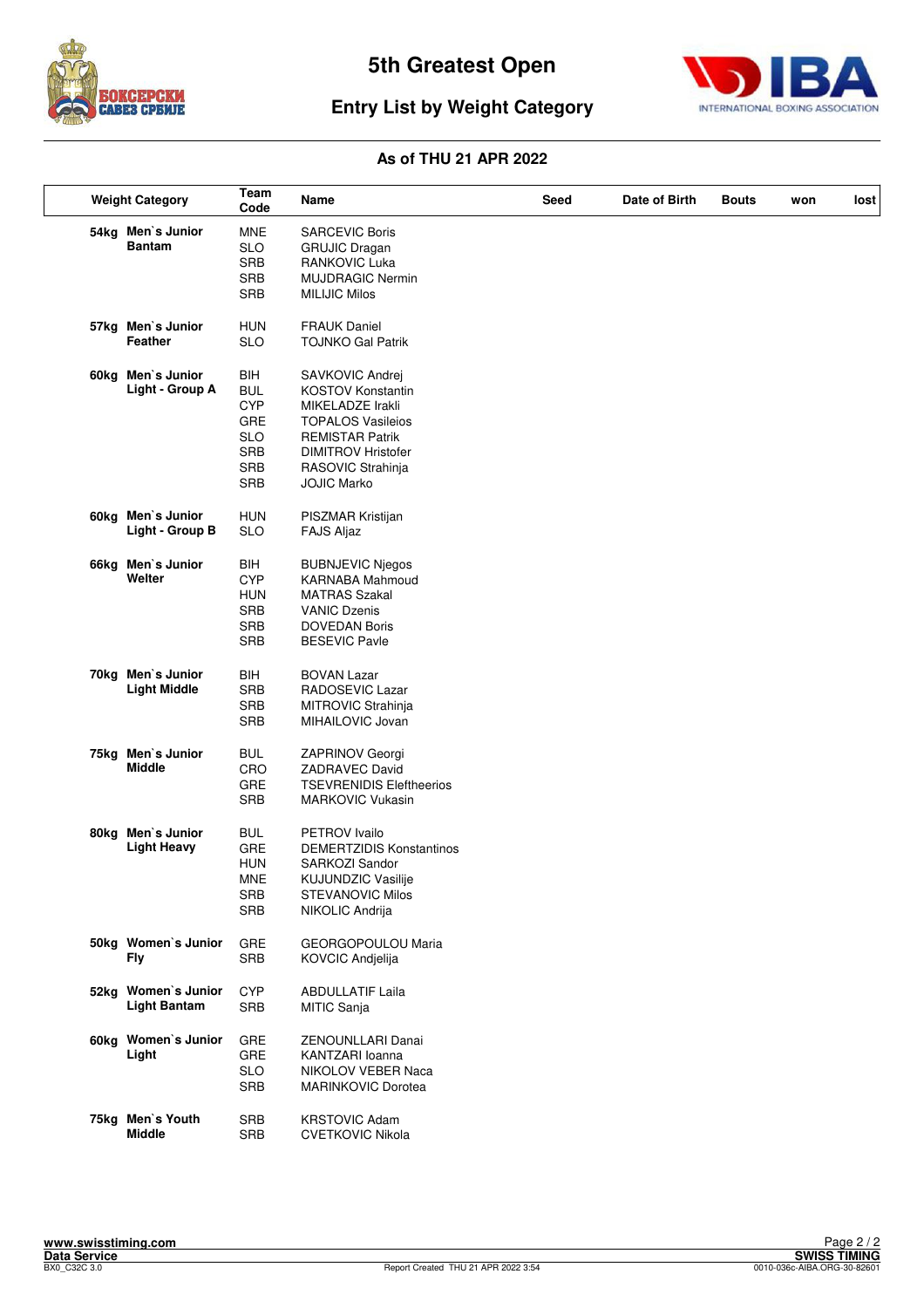



## **Entry List by Team**

| Team                         | Name                                    | Seed | Gender | Weight<br>Category | Date of Birth | <b>Bouts</b> | won | lost |
|------------------------------|-----------------------------------------|------|--------|--------------------|---------------|--------------|-----|------|
| <b>BIH</b>                   | <b>Bosnia and Herzegovina</b>           |      |        |                    |               |              |     |      |
|                              | <b>VUKSIC Dunja</b>                     |      | м      | 57kg               |               |              |     |      |
|                              | SREDOJEVIC Petar                        |      | M      | 52kg               |               |              |     |      |
|                              | <b>VUKELIC Pavle</b>                    |      | M      | 54 <sub>kg</sub>   |               |              |     |      |
|                              | SAVKOVIC Andrej                         |      | M      | 60kg               |               |              |     |      |
|                              | <b>BUBNJEVIC Njegos</b>                 |      | M      | 66kg               |               |              |     |      |
|                              | <b>BOVAN Lazar</b>                      |      | M      | 70kg               |               |              |     |      |
| <b>BUL</b><br>$\blacksquare$ | <b>Bulgaria</b>                         |      |        |                    |               |              |     |      |
|                              | <b>DIMITROV Angel</b>                   |      | M      | 52kg               |               |              |     |      |
|                              | KOSTOV Konstantin                       |      | M      | 60kg               |               |              |     |      |
|                              | ZAPRINOV Georgi                         |      | M      | 75kg               |               |              |     |      |
|                              | PETROV Ivailo                           |      | M      |                    |               |              |     |      |
|                              |                                         |      |        | 80kg               |               |              |     |      |
| <b>CRO</b><br>$\blacksquare$ | Croatia                                 |      |        |                    |               |              |     |      |
|                              | <b>LESJAK Fabian</b>                    |      | M      | 57kg               |               |              |     |      |
|                              | <b>SKUPNJAK Lana</b>                    |      | M      | 64kg               |               |              |     |      |
|                              | <b>HORVAT Lorena</b>                    |      |        |                    |               |              |     |      |
|                              | <b>ZADRAVEC David</b>                   |      | M      | 75kg               |               |              |     |      |
|                              | SPOLJANIC Nika                          |      | M      | kg                 |               |              |     |      |
| <b>CYP</b><br>$\blacksquare$ | <b>Cyprus</b>                           |      |        |                    |               |              |     |      |
|                              | POLYVION Christiano                     |      | M      | 44kg               |               |              |     |      |
|                              | <b>SOFOCLEOUS Alecos</b>                |      | M      | 52kg               |               |              |     |      |
|                              | NICOLAOU Christianos                    |      |        |                    |               |              |     |      |
|                              | <b>GAVRILOV Mark</b>                    |      | M      | 46kg               |               |              |     |      |
|                              | <b>KAMPOKISUR Nikolaos</b>              |      | M      | 54kg               |               |              |     |      |
|                              | MIKELADZE Irakli                        |      | M      | 60kg               |               |              |     |      |
|                              | KARNABA Mahmoud                         |      | M      | 66kg               |               |              |     |      |
|                              | <b>ABDULLATIF Laila</b>                 |      | M      | 52kg               |               |              |     |      |
| <b>GRE</b><br>$\blacksquare$ | Greece                                  |      |        |                    |               |              |     |      |
|                              | <b>KONSTANTIOUDIS Nearchos - Petros</b> |      | M      | 42kg               |               |              |     |      |
|                              | MOULATSIOTIS Spyridon                   |      | M      | 46kg               |               |              |     |      |
|                              | <b>TOPALOS Petros</b>                   |      | M      | 57kg               |               |              |     |      |
|                              | <b>PISTOLIS Petros</b>                  |      | M      | 70kg               |               |              |     |      |
|                              | <b>MOLIATZE Nikolaos</b>                |      | M      | 70kg               |               |              |     |      |
|                              | <b>KARAGGORGIOV loannis</b>             |      | M      | 46kg               |               |              |     |      |
|                              | <b>SARGIANNIDIS Konstantinos</b>        |      | M      | 52kg               |               |              |     |      |
|                              | <b>TOPALOS Vasileios</b>                |      | M      | 60kg               |               |              |     |      |
|                              | <b>TSEVRENIDIS Eleftheerios</b>         |      | M      | 75kg               |               |              |     |      |
|                              | <b>DEMERTZIDIS Konstantinos</b>         |      | M      | 80kg               |               |              |     |      |
|                              |                                         |      |        |                    |               |              |     |      |
|                              | GEORGOPOULOU Maria                      |      | M      | 50kg               |               |              |     |      |
|                              | ZENOUNLLARI Danai<br>KANTZARI loanna    |      | M<br>M | 60kg<br>60kg       |               |              |     |      |
|                              |                                         |      |        |                    |               |              |     |      |
| <b>HUN</b><br>$\blacksquare$ | Hungary<br><b>TAMAS Onodi</b>           |      | M      | 40kg               |               |              |     |      |
|                              | <b>ANDRAS Horvath</b>                   |      | M      | 50kg               |               |              |     |      |
|                              | <b>BORNES Nandor</b>                    |      |        | 52kg               |               |              |     |      |
|                              | <b>FRAUK Daniel</b>                     |      | M<br>M |                    |               |              |     |      |
|                              |                                         |      |        | 57kg               |               |              |     |      |
|                              | PISZMAR Kristijan                       |      | M      | 60kg               |               |              |     |      |
|                              | <b>MATRAS Szakal</b>                    |      | M      | 66kg               |               |              |     |      |
|                              | SARKOZI Sandor                          |      | M      | 80kg               |               |              |     |      |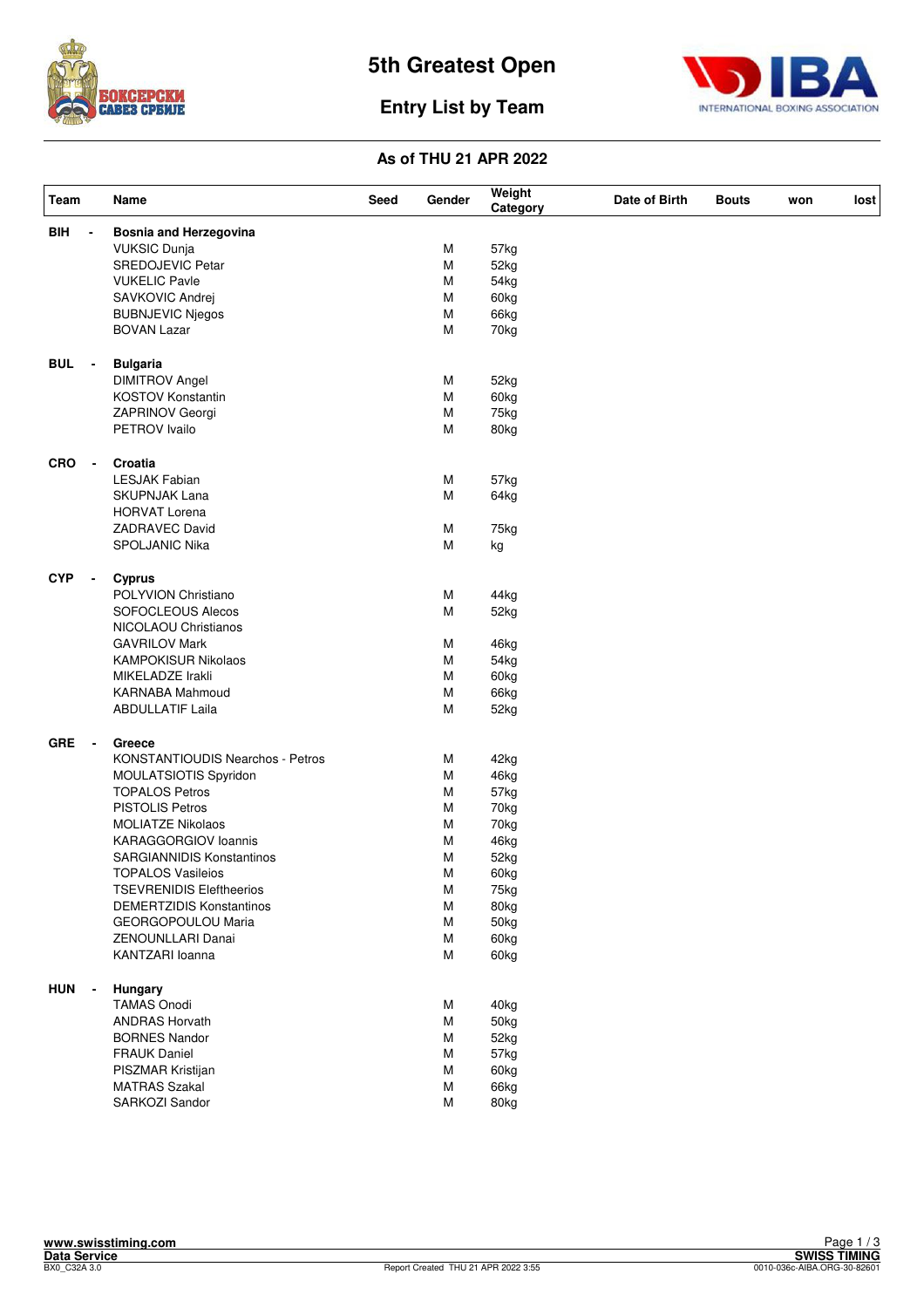



## **Entry List by Team**

| Team       | Name                            | Seed | Gender | Weight<br>Category | Date of Birth | <b>Bouts</b> | won | lost |
|------------|---------------------------------|------|--------|--------------------|---------------|--------------|-----|------|
| <b>MNE</b> | Montenegro                      |      |        |                    |               |              |     |      |
|            | <b>IDRIZOVIC Jasmin</b>         |      | м      | 42kg               |               |              |     |      |
|            | <b>ANDREEV Rodion</b>           |      | M      | 42kg               |               |              |     |      |
|            | <b>GOLOVKO Artiom</b>           |      | м      | 48kg               |               |              |     |      |
|            | <b>KUJUNDDZIC Vasilije</b>      |      | м      | 80kg               |               |              |     |      |
|            | <b>SARCEVIC Boris</b>           |      | M      | 54kg               |               |              |     |      |
|            | <b>KUJUNDZIC Vasilije</b>       |      | M      | 80kg               |               |              |     |      |
| <b>SLO</b> | Slovenia                        |      |        |                    |               |              |     |      |
|            | <b>BERISHA Rinor</b>            |      | М      | 40kg               |               |              |     |      |
|            | <b>SEPIC Mark</b>               |      | М      | 44kg               |               |              |     |      |
|            | <b>KOROSEC Patrik</b>           |      | м      | 46kg               |               |              |     |      |
|            | <b>DUSAK KLINC Nik</b>          |      | M      | 52kg               |               |              |     |      |
|            | <b>MARHOLD TIARA Anastassia</b> |      |        |                    |               |              |     |      |
|            | <b>GRUJIC Dragan</b>            |      | М      | 54kg               |               |              |     |      |
|            | <b>TOJNKO Gal Patrik</b>        |      | м      | 57kg               |               |              |     |      |
|            | <b>REMISTAR Patrik</b>          |      | M      | 60kg               |               |              |     |      |
|            | <b>FAJS Aljaz</b>               |      | M      | 60kg               |               |              |     |      |
|            | NIKOLOV VEBER Naca              |      | M      | 60 <sub>kg</sub>   |               |              |     |      |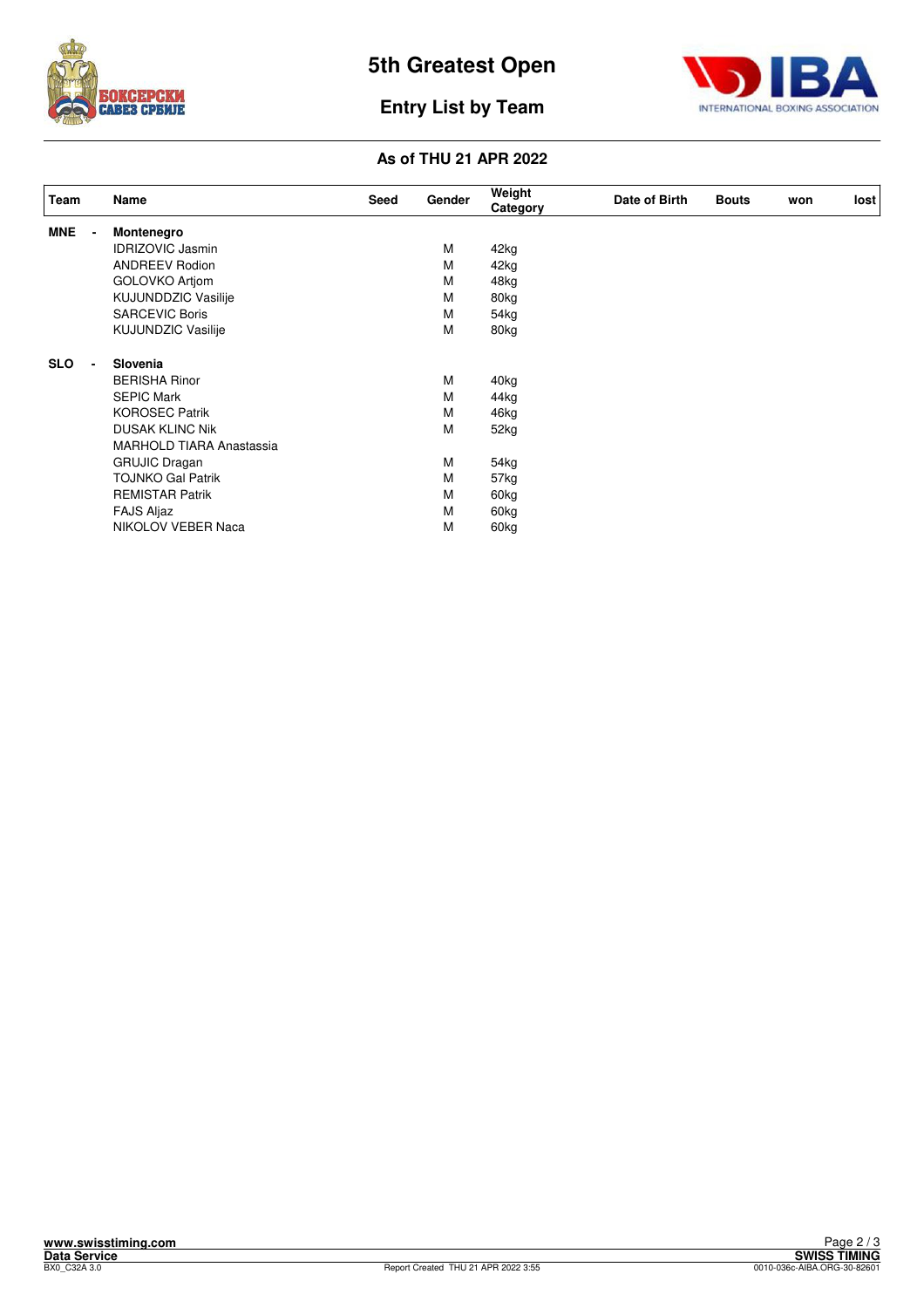



## **Entry List by Team**

| Team       | Name                       | <b>Seed</b> | Gender | Weight<br>Category | Date of Birth | <b>Bouts</b> | won | lost |
|------------|----------------------------|-------------|--------|--------------------|---------------|--------------|-----|------|
| <b>SRB</b> | Serbia                     |             |        |                    |               |              |     |      |
|            | STOJANOVIC Dimitrije       |             |        |                    |               |              |     |      |
|            | <b>PAJIC Marko</b>         |             |        |                    |               |              |     |      |
|            | <b>SAVIC Mihailo</b>       |             | М      | 40kg               |               |              |     |      |
|            | PAVLOVIC Djordje           |             | M      | 40kg               |               |              |     |      |
|            | <b>STANOJEVIC Filip</b>    |             | M      | 42kg               |               |              |     |      |
|            | POPOVIC Pavle              |             | М      | 46kg               |               |              |     |      |
|            | <b>KATIC Luka</b>          |             | M      | 46kg               |               |              |     |      |
|            | <b>BOGATINOSKI Nikola</b>  |             | M      | 48kg               |               |              |     |      |
|            | <b>COSIC Uros</b>          |             | M      | 48kg               |               |              |     |      |
|            | MARINKOVIC Nikola          |             | M      | 50kg               |               |              |     |      |
|            | MARKOVIC Djordje           |             | M      | 52kg               |               |              |     |      |
|            | RADENKOVIC Dusan           |             | M      | 57kg               |               |              |     |      |
|            | <b>MARKOVIC Branislav</b>  |             | M      | 57kg               |               |              |     |      |
|            | <b>STANKOVIC Dusan</b>     |             | M      | 60kg               |               |              |     |      |
|            | <b>VUJIC Djordjije</b>     |             | M      | 60 <sub>kg</sub>   |               |              |     |      |
|            | <b>DJOKOVIC Lazar</b>      |             | M      | 80kg               |               |              |     |      |
|            | MIHAILOVIC Angelina        |             | M      | 57kg               |               |              |     |      |
|            | MITRIC Zorana              |             | M      | 64kg               |               |              |     |      |
|            | <b>KAMENSNICANIN Admir</b> |             | M      | 46kg               |               |              |     |      |
|            | MAKSIMOVIC Nikola          |             | M      | 46kg               |               |              |     |      |
|            | <b>RANKOVIC Luka</b>       |             | M      | 54 <sub>kg</sub>   |               |              |     |      |
|            | <b>MUJDRAGIC Nermin</b>    |             | M      | 54 <sub>kg</sub>   |               |              |     |      |
|            | <b>MILIJIC Milos</b>       |             | M      | 54kg               |               |              |     |      |
|            | <b>DIMITROV Hristofer</b>  |             | M      | 60kg               |               |              |     |      |
|            | RASOVIC Strahinja          |             | M      | 60kg               |               |              |     |      |
|            | <b>JOJIC Marko</b>         |             | M      | 60kg               |               |              |     |      |
|            | <b>VANIC Dzenis</b>        |             | M      | 66kg               |               |              |     |      |
|            | <b>DOVEDAN Boris</b>       |             | M      | 66kg               |               |              |     |      |
|            | <b>BESEVIC Pavle</b>       |             | M      | 66kg               |               |              |     |      |
|            | RADOSEVIC Lazar            |             | M      | 70kg               |               |              |     |      |
|            | MITROVIC Strahinja         |             | M      | 70kg               |               |              |     |      |
|            | MIHAILOVIC Jovan           |             | M      | 70kg               |               |              |     |      |
|            | <b>MARKOVIC Vukasin</b>    |             | M      | 75kg               |               |              |     |      |
|            | <b>STEVANOVIC Milos</b>    |             | M      | 80kg               |               |              |     |      |
|            | NIKOLIC Andrija            |             | M      | 80kg               |               |              |     |      |
|            | KOVCIC Andjelija           |             | M      | 50 <sub>kg</sub>   |               |              |     |      |
|            | MITIC Sanja                |             | M      | 52kg               |               |              |     |      |
|            | MARINKOVIC Dorotea         |             | M      | 60kg               |               |              |     |      |
|            | <b>KRSTOVIC Adam</b>       |             | M      | 75kg               |               |              |     |      |
|            | <b>CVETKOVIC Nikola</b>    |             | M      | 75kg               |               |              |     |      |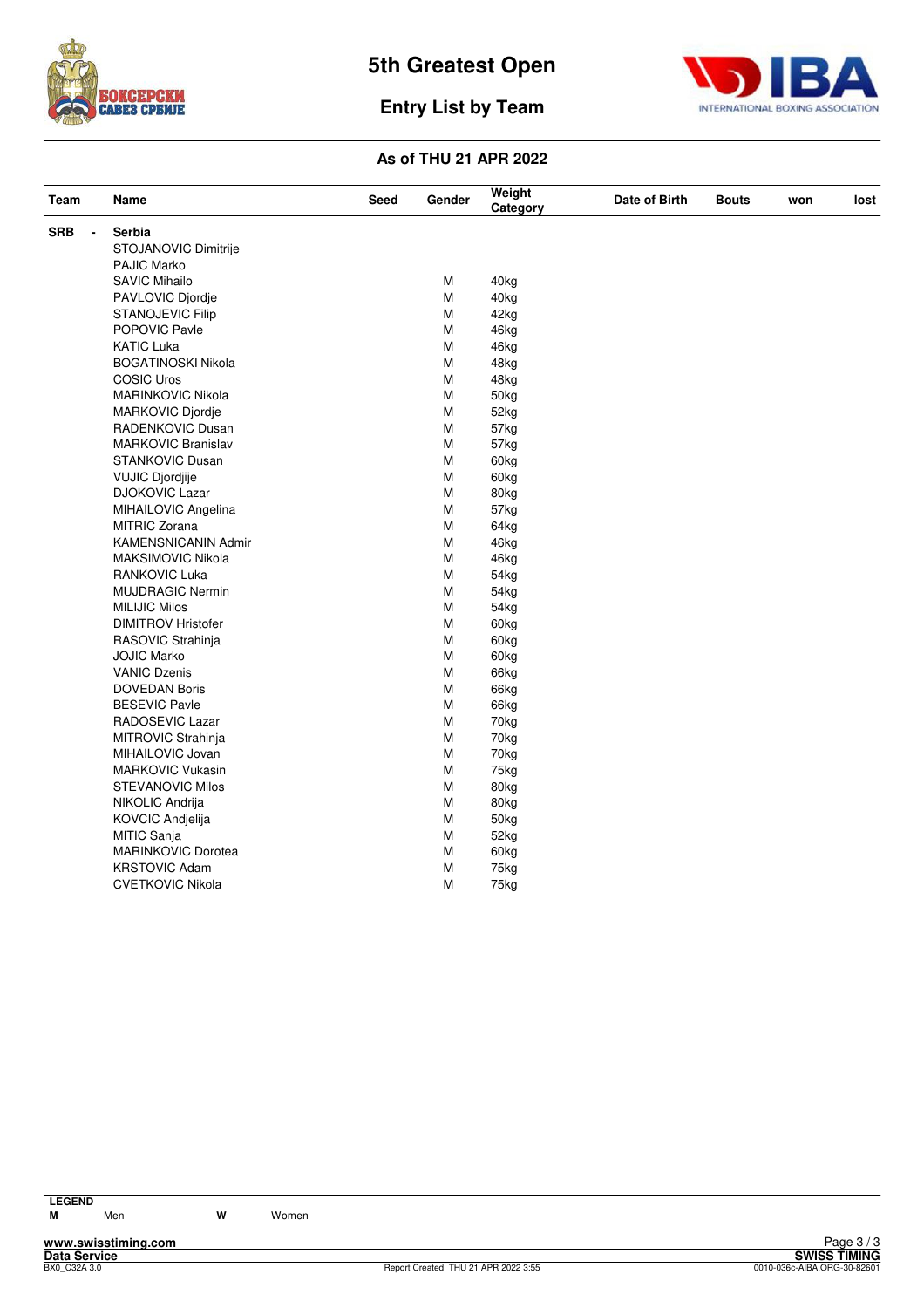

**Schoolboys (40 kg)**



**Draw Sheet**

#### **As of THU 21 APR 2022**



**NOTES**

Sorting order for ranked 3rd: from semifinals, first, loser against the gold medallist, second, loser against the silver medallist. For ranked 5th: from quarterfinals, same criteria to list the first two losers and then, loser against 1st listed with ranking 3, then 2nd listed with ranking 3.

**LEGEND**

**Win on points** 

**www.swisstiming.com Data Service SWISS TIMING**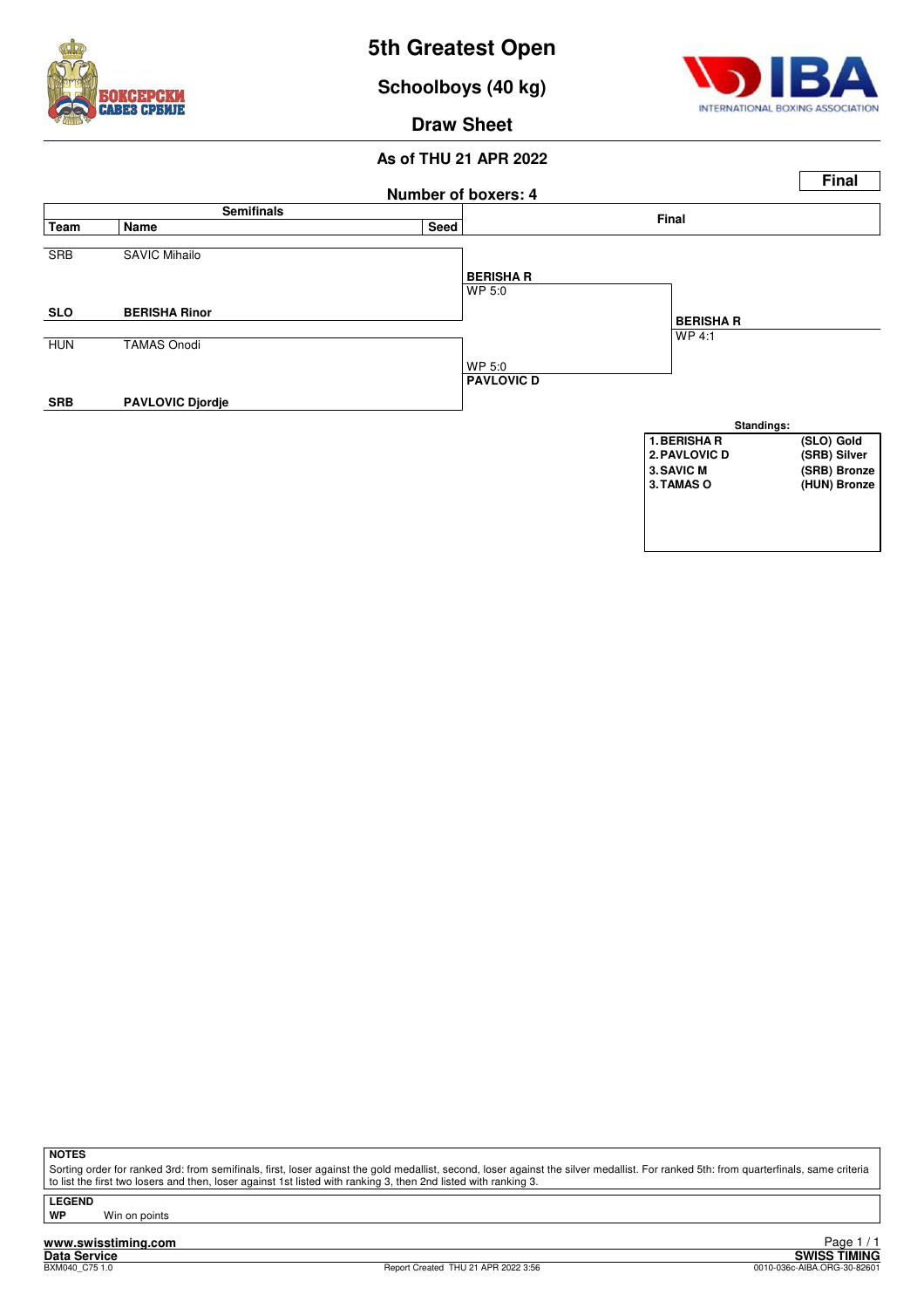

**Schoolboys (42 kg)**



**Draw Sheet**

#### **As of THU 21 APR 2022**



| <b>NOTES</b>  |                                                                                                                                                                                       |            |                       |           |               |  |  |  |  |
|---------------|---------------------------------------------------------------------------------------------------------------------------------------------------------------------------------------|------------|-----------------------|-----------|---------------|--|--|--|--|
|               | Sorting order for ranked 3rd: from semifinals, first, loser against the gold medallist, second, loser against the silver medallist. For ranked 5th: from quarterfinals, same criteria |            |                       |           |               |  |  |  |  |
|               | to list the first two losers and then, loser against 1st listed with ranking 3, then 2nd listed with ranking 3.                                                                       |            |                       |           |               |  |  |  |  |
|               |                                                                                                                                                                                       |            |                       |           |               |  |  |  |  |
| <b>LEGEND</b> |                                                                                                                                                                                       |            |                       |           |               |  |  |  |  |
| -Rn           | Round number                                                                                                                                                                          | <b>RSC</b> | Referee Stops Contest | <b>WP</b> | Win on points |  |  |  |  |

**Data Service SWISS TIMING** 1 / 1 Eager<br>SWISS TIMING<br>0010-036c-AIBA.ORG-30-82601 0010-036c-AIBA.ORG-30-82601 0010-036c-AIBA.ORG-30-82601 Page 1 / 1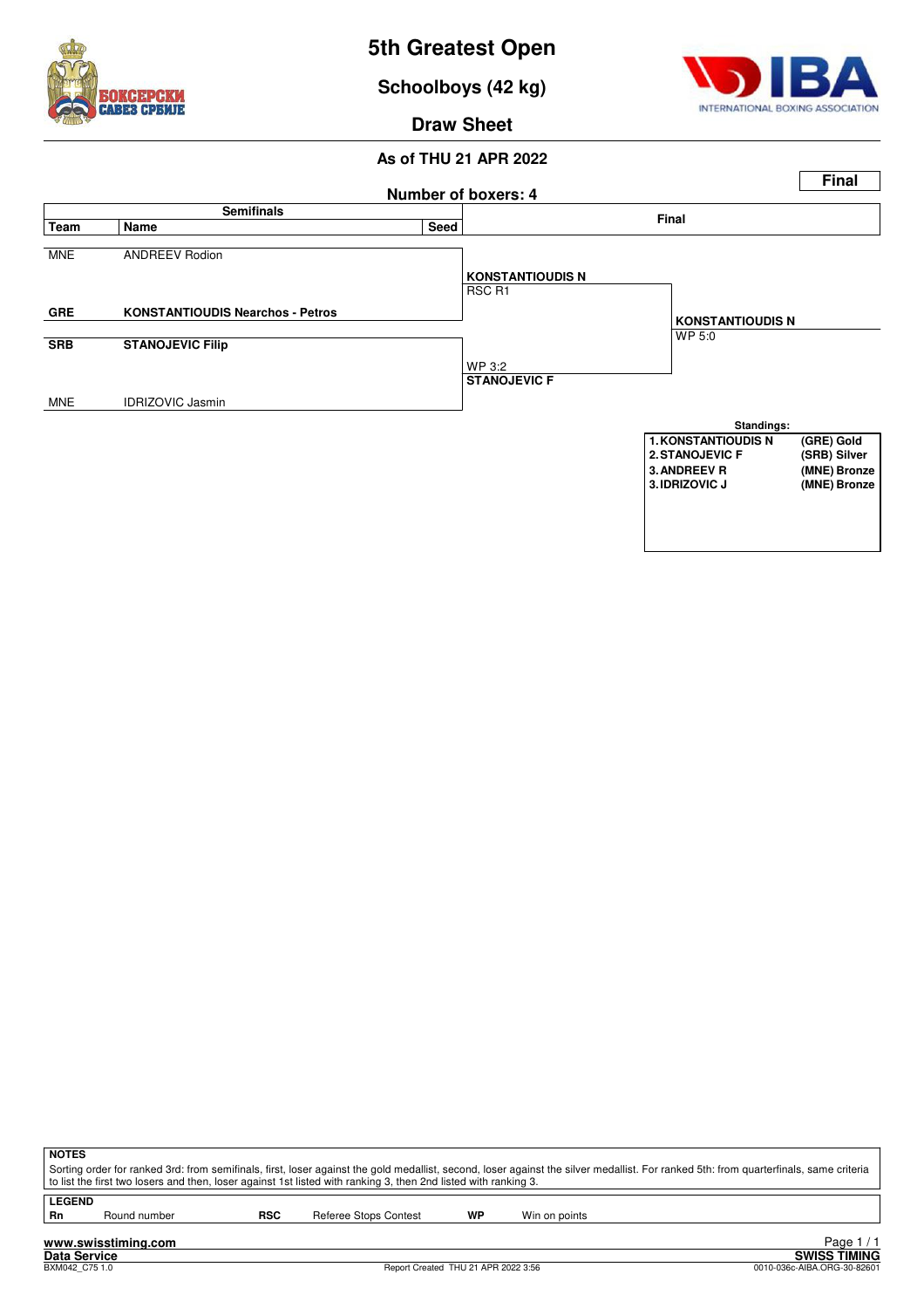



Sorting order for ranked 3rd: from semifinals, first, loser against the gold medallist, second, loser against the silver medallist. For ranked 5th: from quarterfinals, same criteria to list the first two losers and then, loser against 1st listed with ranking 3, then 2nd listed with ranking 3.

**LEGEND**

**Win on points** 

**www.swisstiming.com**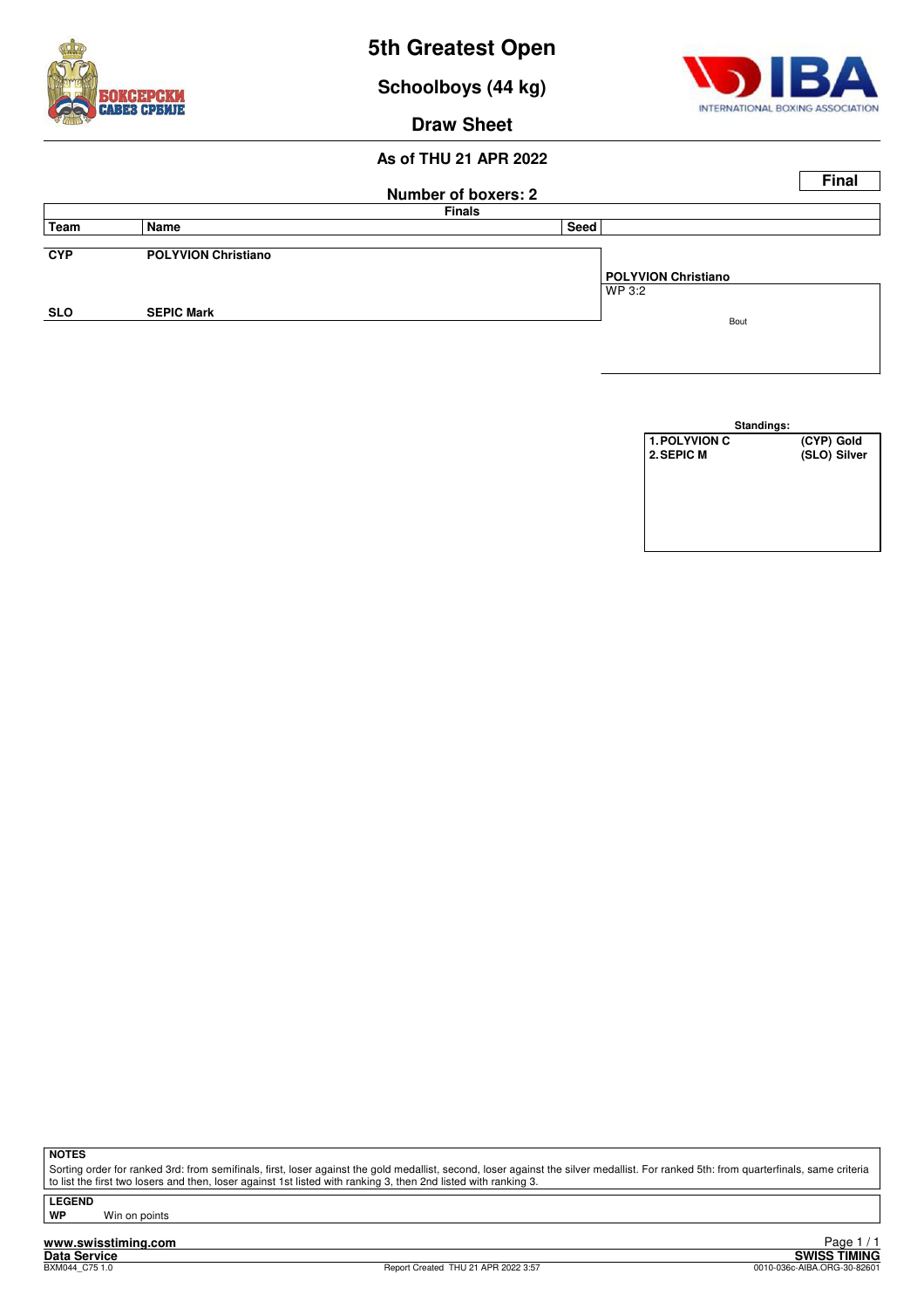

**Schoolboys (46 kg)**



**Draw Sheet**

#### **As of THU 21 APR 2022**



**NOTES**

Sorting order for ranked 3rd: from semifinals, first, loser against the gold medallist, second, loser against the silver medallist. For ranked 5th: from quarterfinals, same criteria to list the first two losers and then, loser against 1st listed with ranking 3, then 2nd listed with ranking 3.

**LEGEND**

**Win on points**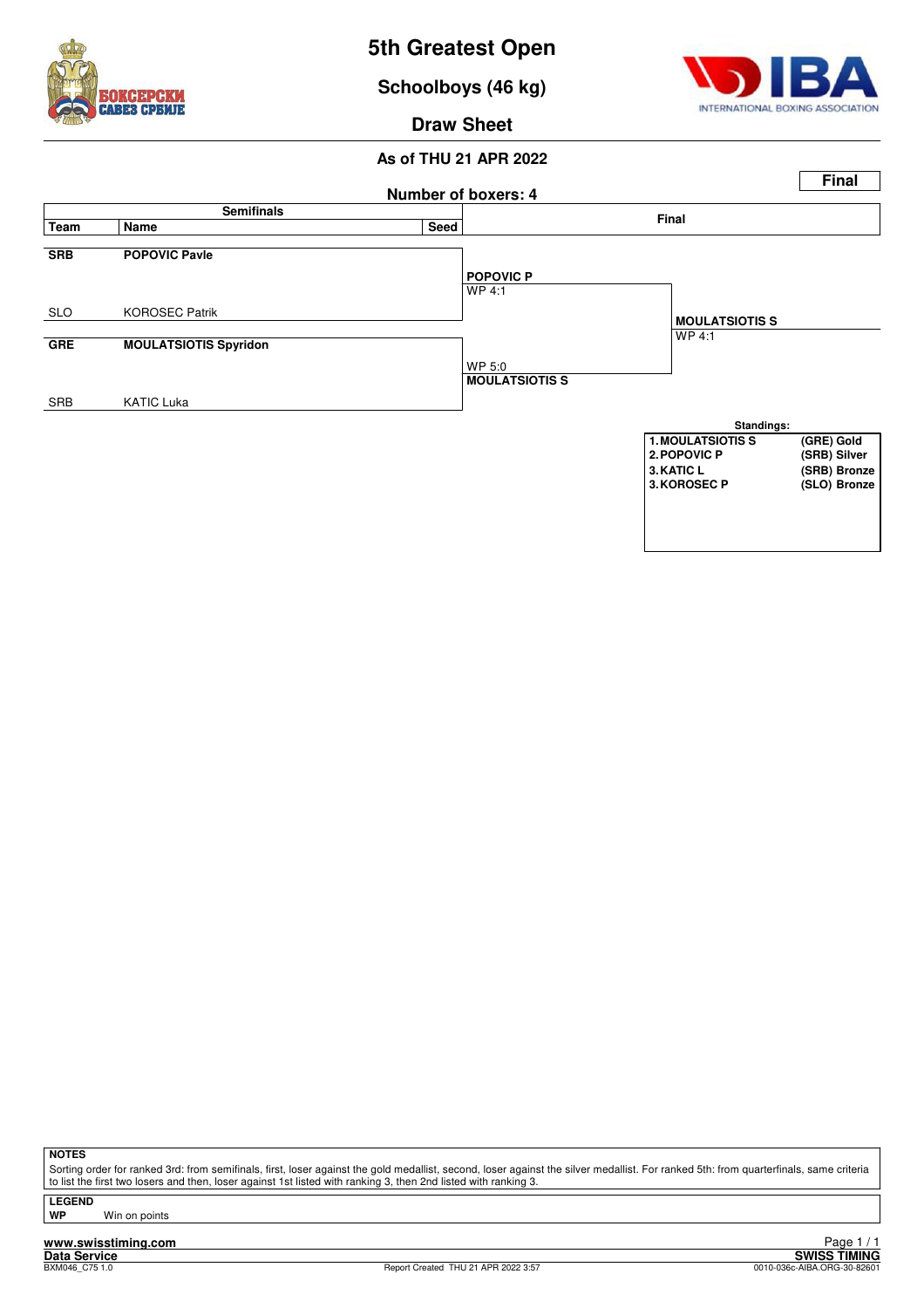

**Schoolboys (48 kg)**



**Draw Sheet**

#### **As of THU 21 APR 2022**



**NOTES**

Sorting order for ranked 3rd: from semifinals, first, loser against the gold medallist, second, loser against the silver medallist. For ranked 5th: from quarterfinals, same criteria to list the first two losers and then, loser against 1st listed with ranking 3, then 2nd listed with ranking 3.

**LEGEND**<br>Rn

Round number **RSC** Referee Stops Contest

**www.swisstiming.com Data Service SWISS TIMING**

1 / 1 Edge 1<br>SWISS TIMING<br>0010-036c-AIBA.ORG-30-82601 0010-036c-AIBA.ORG-30-82601 0010-036c-AIBA.ORG-30-82601 Page 1 / 1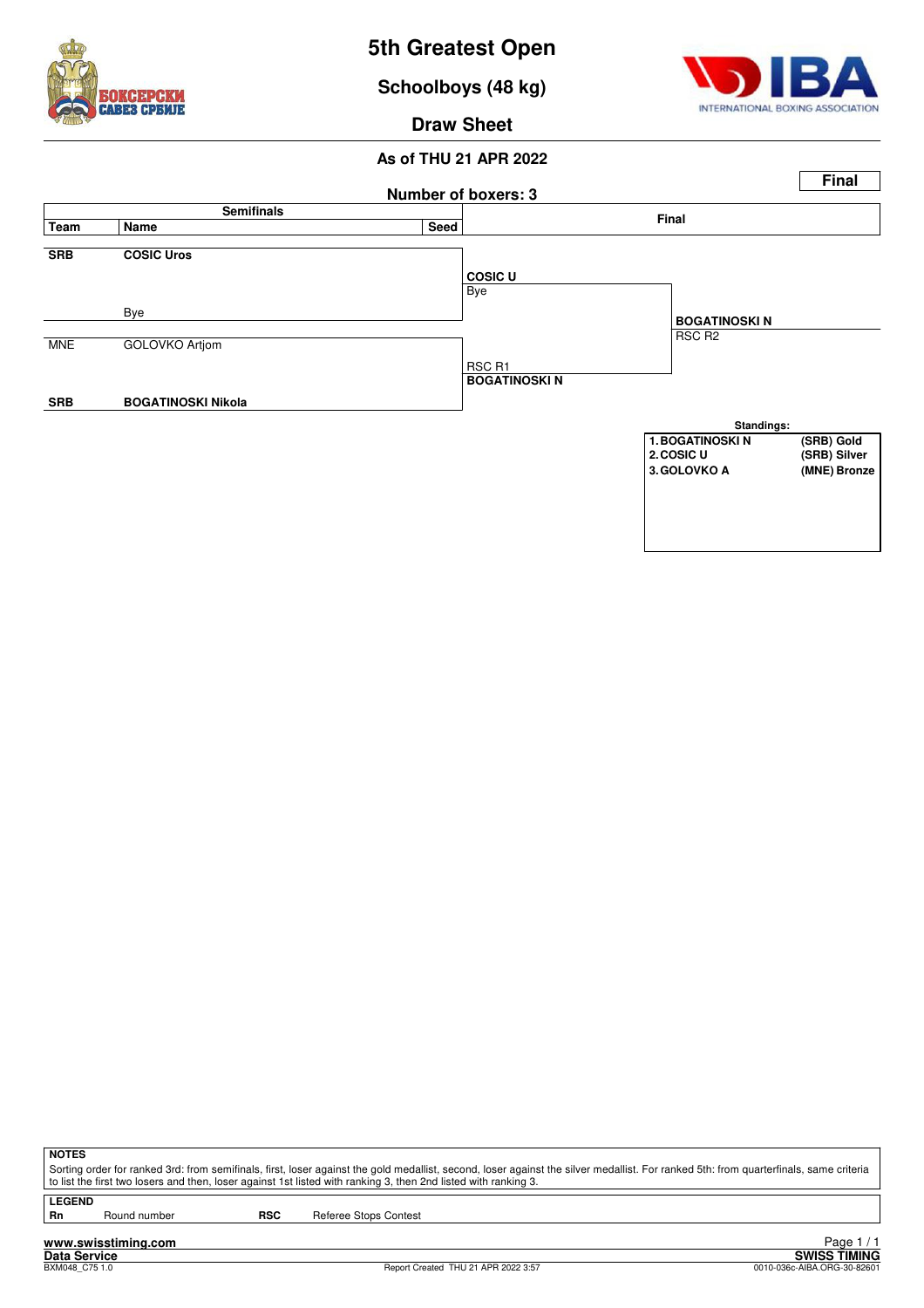

| Standings:             |              |  |  |  |  |  |  |  |
|------------------------|--------------|--|--|--|--|--|--|--|
| <b>1. ANDRAS H</b>     | (HUN) Gold   |  |  |  |  |  |  |  |
| <b>2. MARINKOVIC N</b> | (SRB) Silver |  |  |  |  |  |  |  |
|                        |              |  |  |  |  |  |  |  |
|                        |              |  |  |  |  |  |  |  |
|                        |              |  |  |  |  |  |  |  |
|                        |              |  |  |  |  |  |  |  |
|                        |              |  |  |  |  |  |  |  |
|                        |              |  |  |  |  |  |  |  |

Sorting order for ranked 3rd: from semifinals, first, loser against the gold medallist, second, loser against the silver medallist. For ranked 5th: from quarterfinals, same criteria to list the first two losers and then, loser against 1st listed with ranking 3, then 2nd listed with ranking 3.

**LEGEND**

**Win on points** 

**www.swisstiming.com Data Service SWISS TIMING**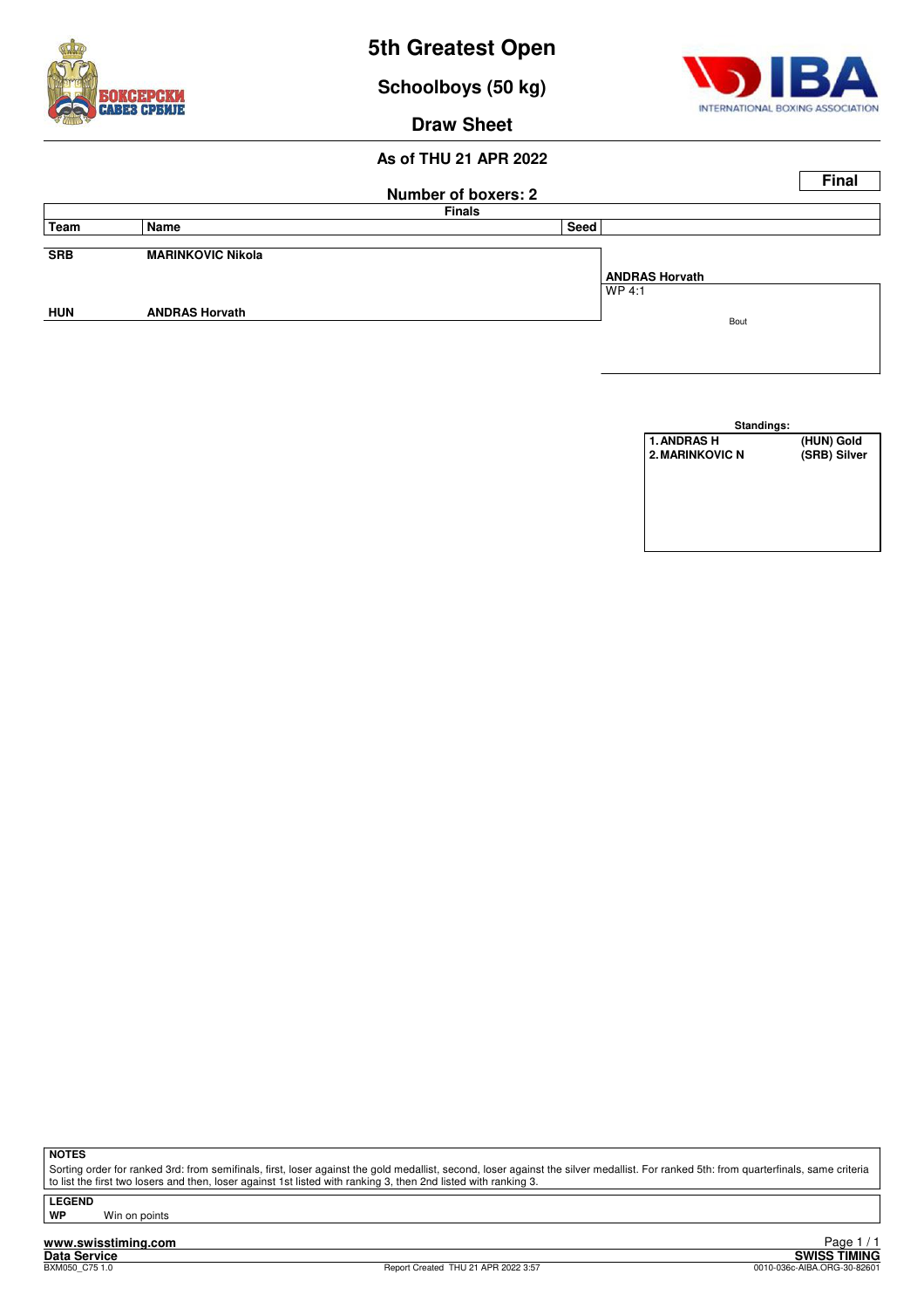

**Schoolboys (52 kg)**



**Draw Sheet**

#### **As of THU 21 APR 2022**



**NOTES**

Sorting order for ranked 3rd: from semifinals, first, loser against the gold medallist, second, loser against the silver medallist. For ranked 5th: from quarterfinals, same criteria to list the first two losers and then, loser against 1st listed with ranking 3, then 2nd listed with ranking 3.

**LEGEND**

**Win on points**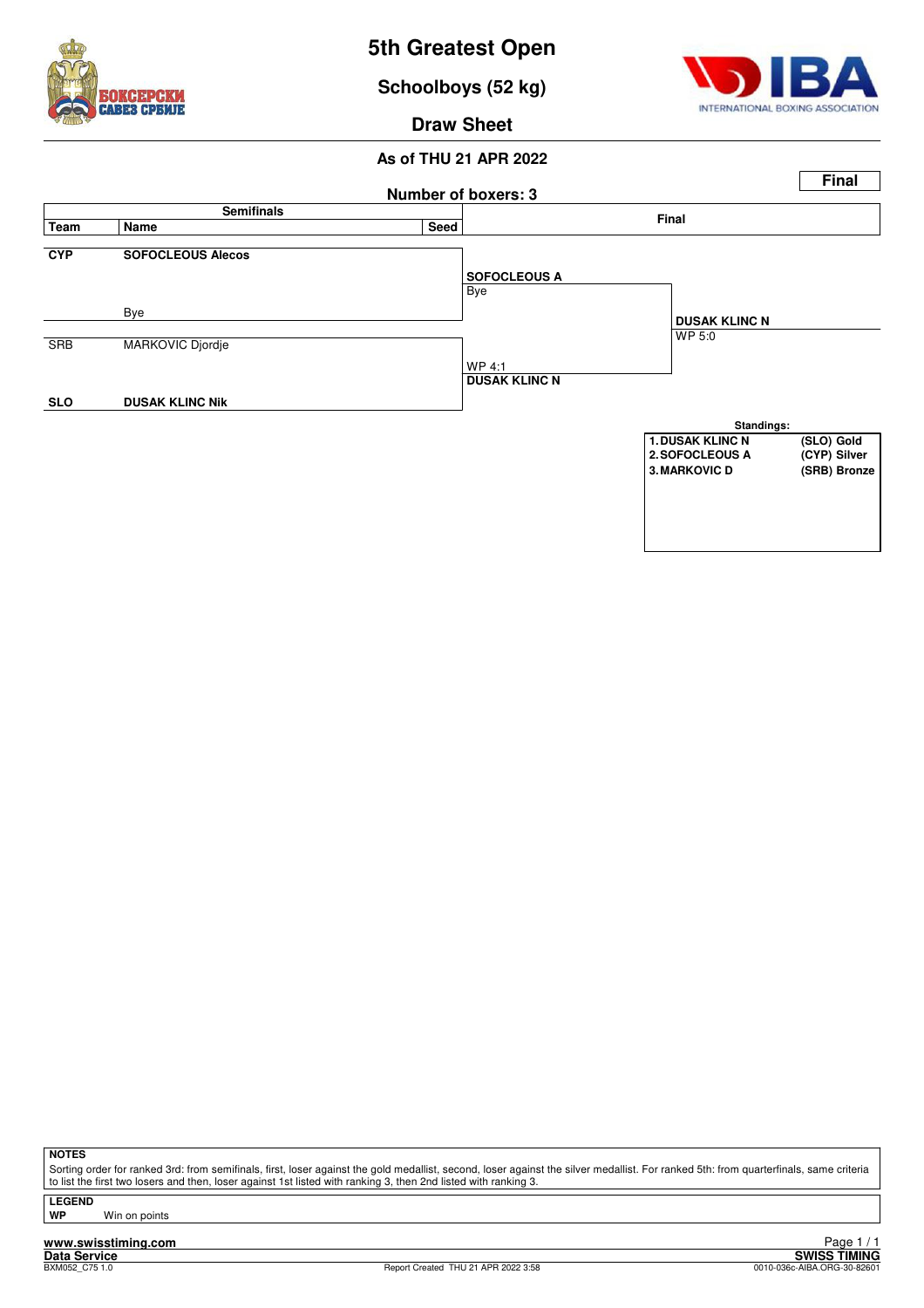

**Schoolboys (57 kg)**



**Draw Sheet**

#### **As of THU 21 APR 2022**



#### **NOTES**

Sorting order for ranked 3rd: from semifinals, first, loser against the gold medallist, second, loser against the silver medallist. For ranked 5th: from quarterfinals, same criteria to list the first two losers and then, loser against 1st listed with ranking 3, then 2nd listed with ranking 3.

**LEGEND**

**Win on points**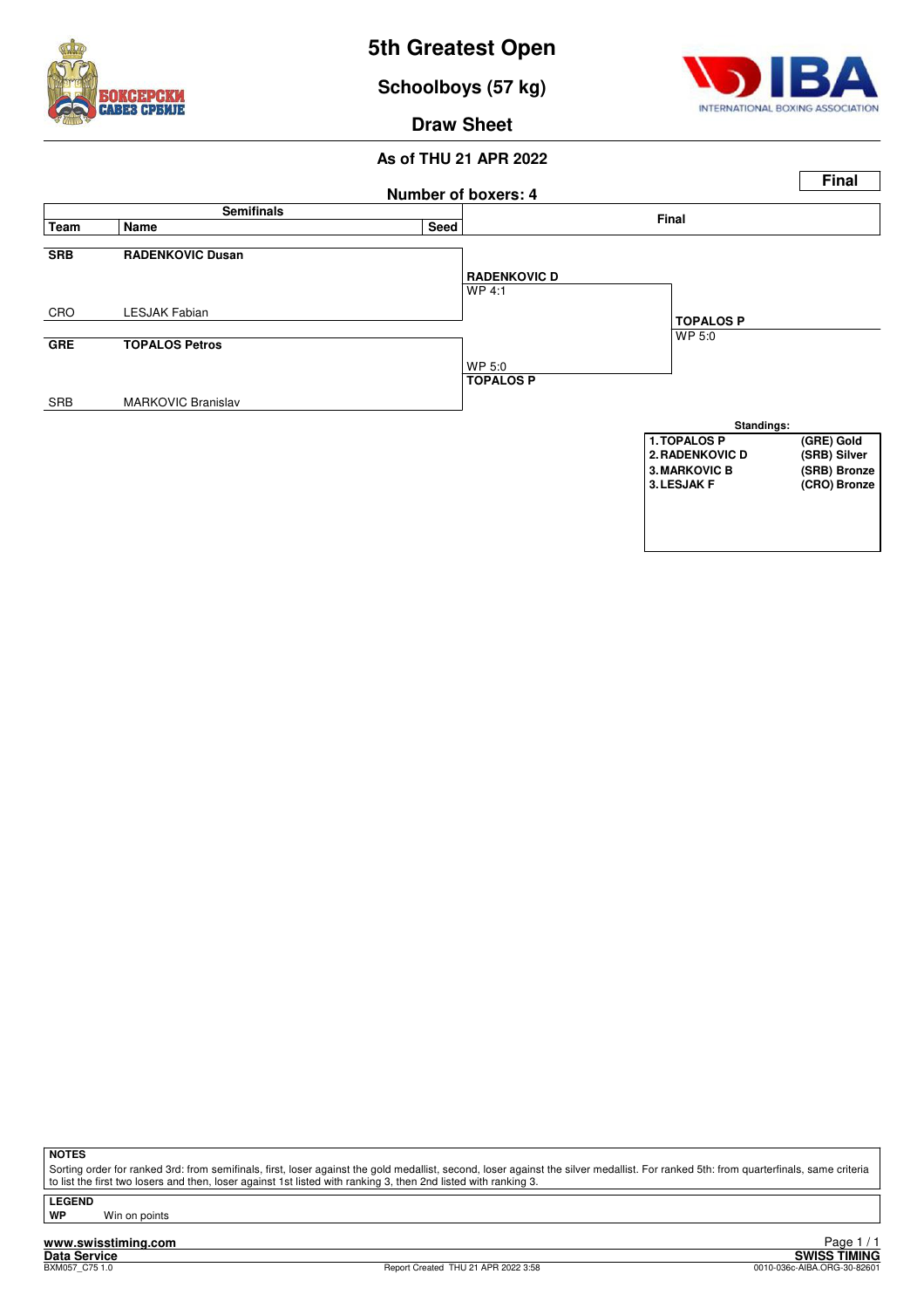

| Standings:            |              |
|-----------------------|--------------|
| <b>1. STANKOVIC D</b> | (SRB) Gold   |
| 2. VUJIC D            | (SRB) Silver |
|                       |              |
|                       |              |
|                       |              |
|                       |              |
|                       |              |
|                       |              |

Sorting order for ranked 3rd: from semifinals, first, loser against the gold medallist, second, loser against the silver medallist. For ranked 5th: from quarterfinals, same criteria to list the first two losers and then, loser against 1st listed with ranking 3, then 2nd listed with ranking 3.

**LEGEND**

**Win on points** 

**www.swisstiming.com Data Service SWISS TIMING**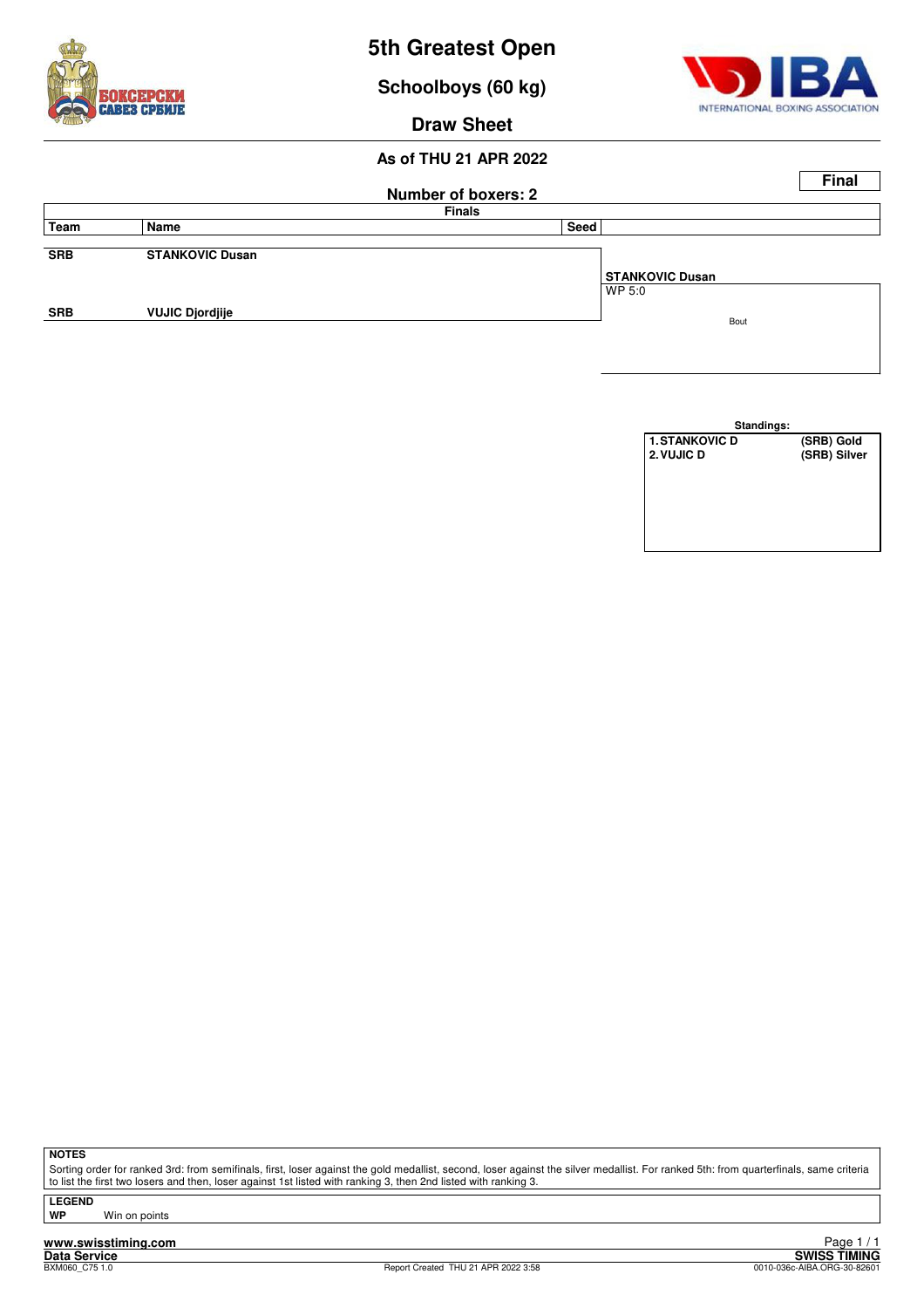

| Standings:           |              |
|----------------------|--------------|
| <b>1. MOLIATZE N</b> | (GRE) Gold   |
| <b>2. PISTOLIS P</b> | (GRE) Silver |
|                      |              |
|                      |              |
|                      |              |
|                      |              |
|                      |              |
|                      |              |

Sorting order for ranked 3rd: from semifinals, first, loser against the gold medallist, second, loser against the silver medallist. For ranked 5th: from quarterfinals, same criteria to list the first two losers and then, loser against 1st listed with ranking 3, then 2nd listed with ranking 3.

**LEGEND Win on points** 

**www.swisstiming.com**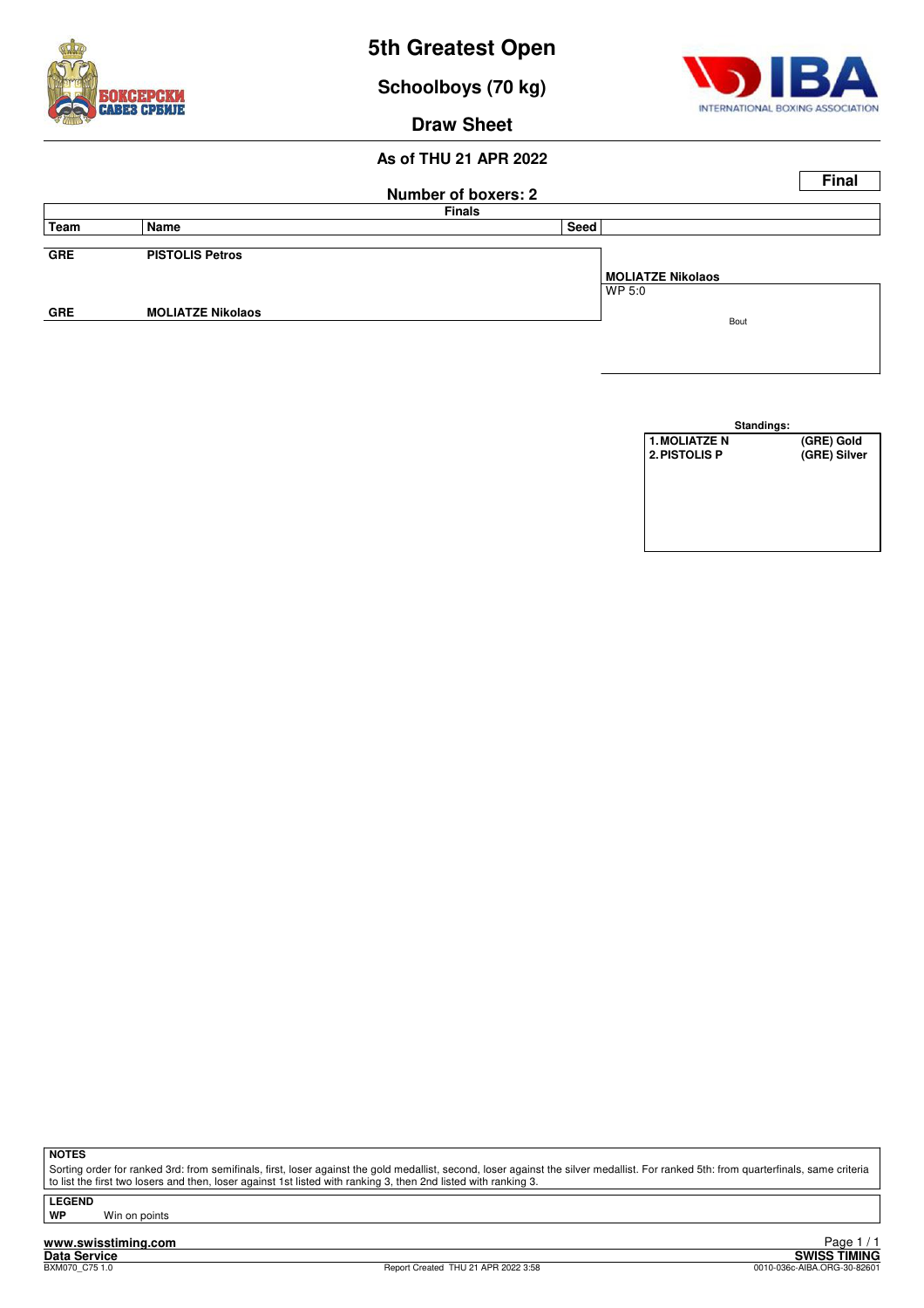

| <b>Standings:</b>      |              |
|------------------------|--------------|
| <b>1. KUJUNDDZIC V</b> | (MNE) Gold   |
| 2. DJOKOVIC L          | (SRB) Silver |
|                        |              |
|                        |              |
|                        |              |
|                        |              |
|                        |              |
|                        |              |

Sorting order for ranked 3rd: from semifinals, first, loser against the gold medallist, second, loser against the silver medallist. For ranked 5th: from quarterfinals, same criteria to list the first two losers and then, loser against 1st listed with ranking 3, then 2nd listed with ranking 3.

**LEGEND**

**Win on points** 

**www.swisstiming.com**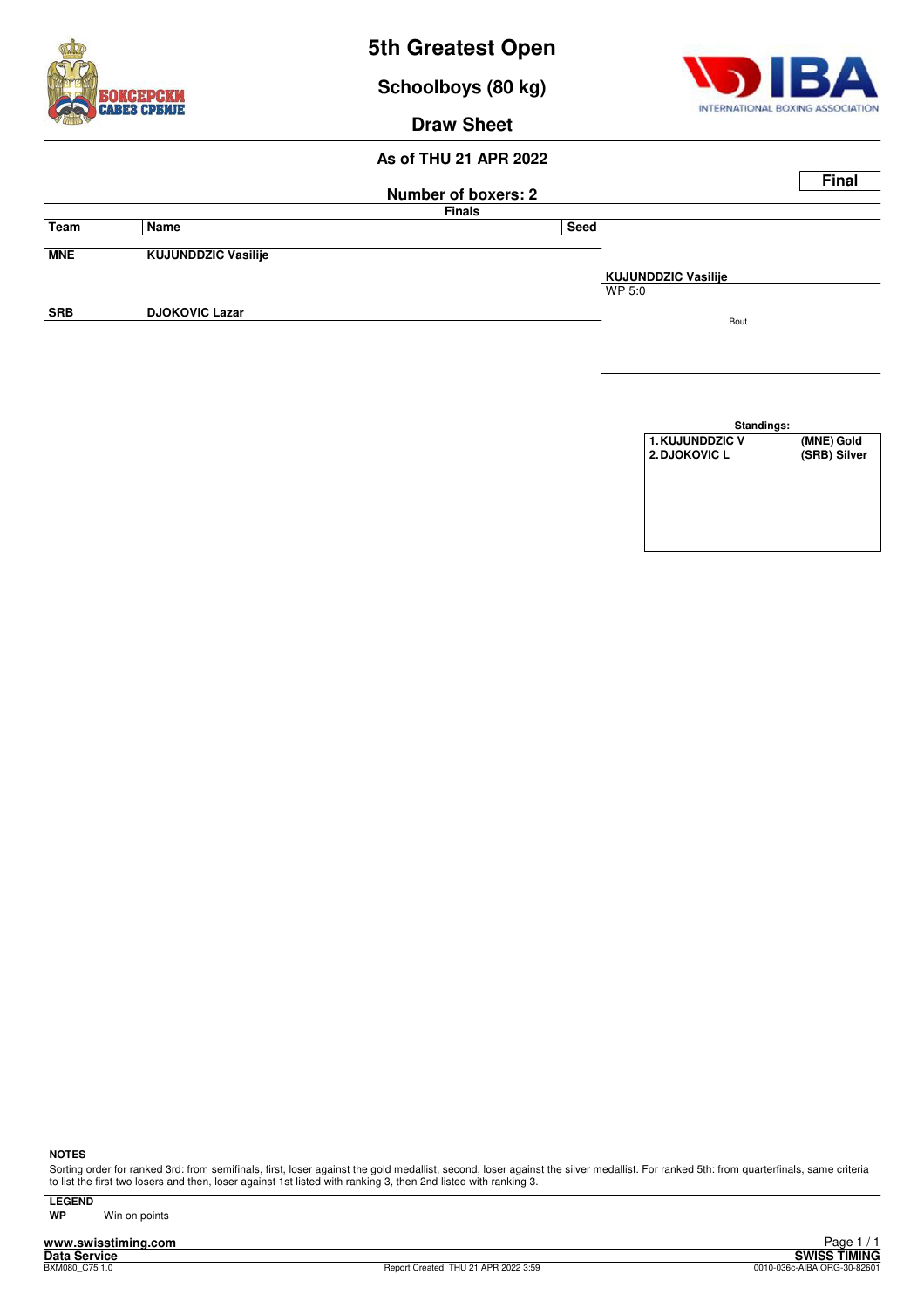

**Schoolgirls (57 kg)**



**Draw Sheet**

#### **As of THU 21 APR 2022**

|            |                            |                            |              | <b>Final</b> |
|------------|----------------------------|----------------------------|--------------|--------------|
|            |                            | <b>Number of boxers: 2</b> |              |              |
|            |                            | <b>Finals</b>              |              |              |
| Team       | Name                       | Seed                       |              |              |
|            |                            |                            |              |              |
| <b>SRB</b> | <b>MIHAILOVIC Angelina</b> |                            |              |              |
|            |                            |                            | VUKSIC Dunja |              |
|            |                            |                            | WP 5:0       |              |
| <b>BIH</b> | <b>VUKSIC Dunja</b>        |                            | Bout         |              |
|            |                            |                            |              |              |
|            |                            |                            |              |              |

| Standings:         |              |
|--------------------|--------------|
| <b>1. VUKSIC D</b> | (BIH) Gold   |
| 2. MIHAILOVIC A    | (SRB) Silver |
|                    |              |
|                    |              |
|                    |              |
|                    |              |
|                    |              |
|                    |              |

**NOTES**

Sorting order for ranked 3rd: from semifinals, first, loser against the gold medallist, second, loser against the silver medallist. For ranked 5th: from quarterfinals, same criteria to list the first two losers and then, loser against 1st listed with ranking 3, then 2nd listed with ranking 3.

**LEGEND**

**Win on points** 

**www.swisstiming.com Data Service SWISS TIMING**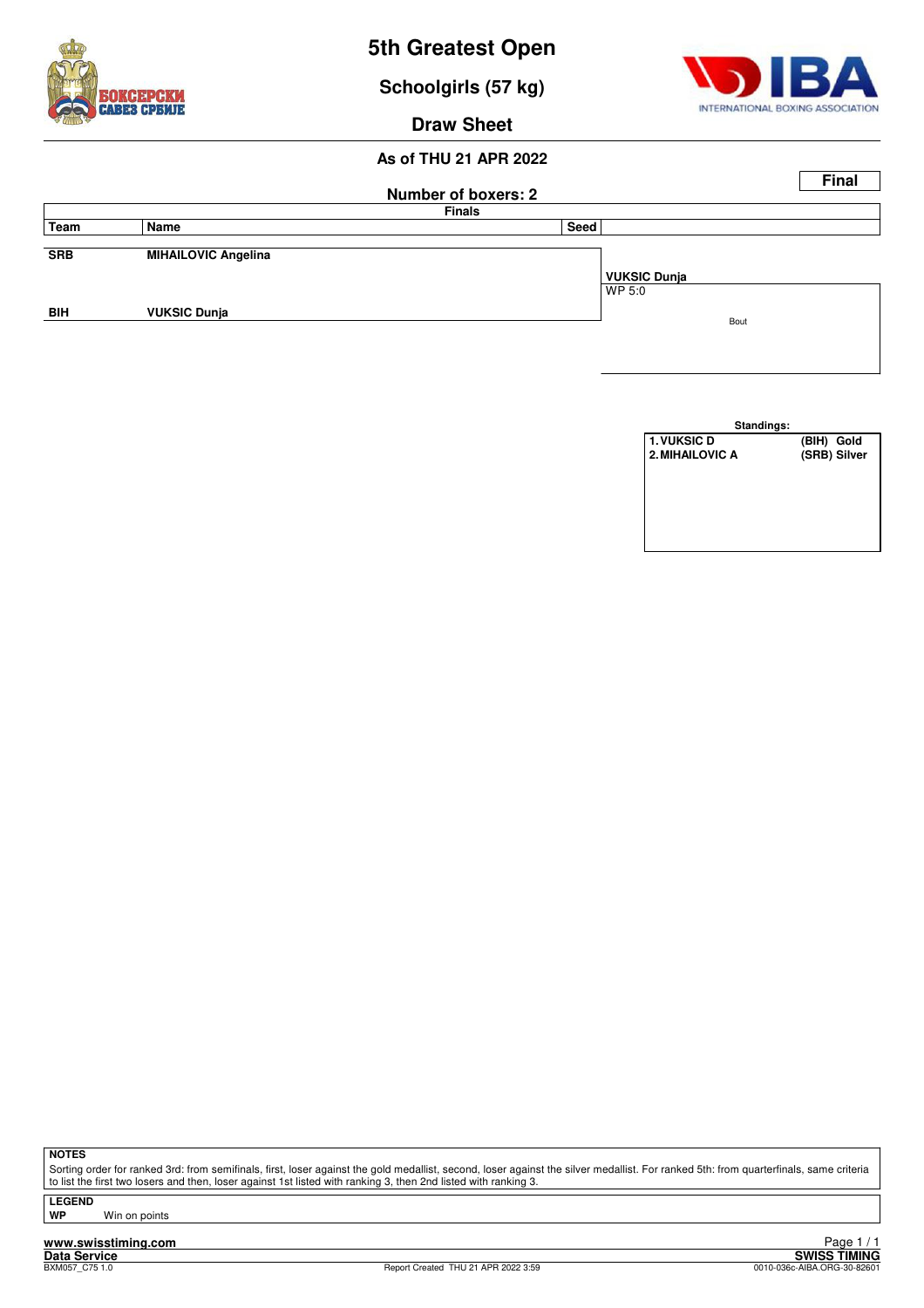

| Standings:           |              |
|----------------------|--------------|
| 1. MITRIC Z          | (SRB) Gold   |
| <b>2. SKUPNJAK L</b> | (CRO) Silver |
|                      |              |
|                      |              |
|                      |              |
|                      |              |
|                      |              |
|                      |              |

Sorting order for ranked 3rd: from semifinals, first, loser against the gold medallist, second, loser against the silver medallist. For ranked 5th: from quarterfinals, same criteria to list the first two losers and then, loser against 1st listed with ranking 3, then 2nd listed with ranking 3.

**LEGEND**

**Win on points** 

**www.swisstiming.com**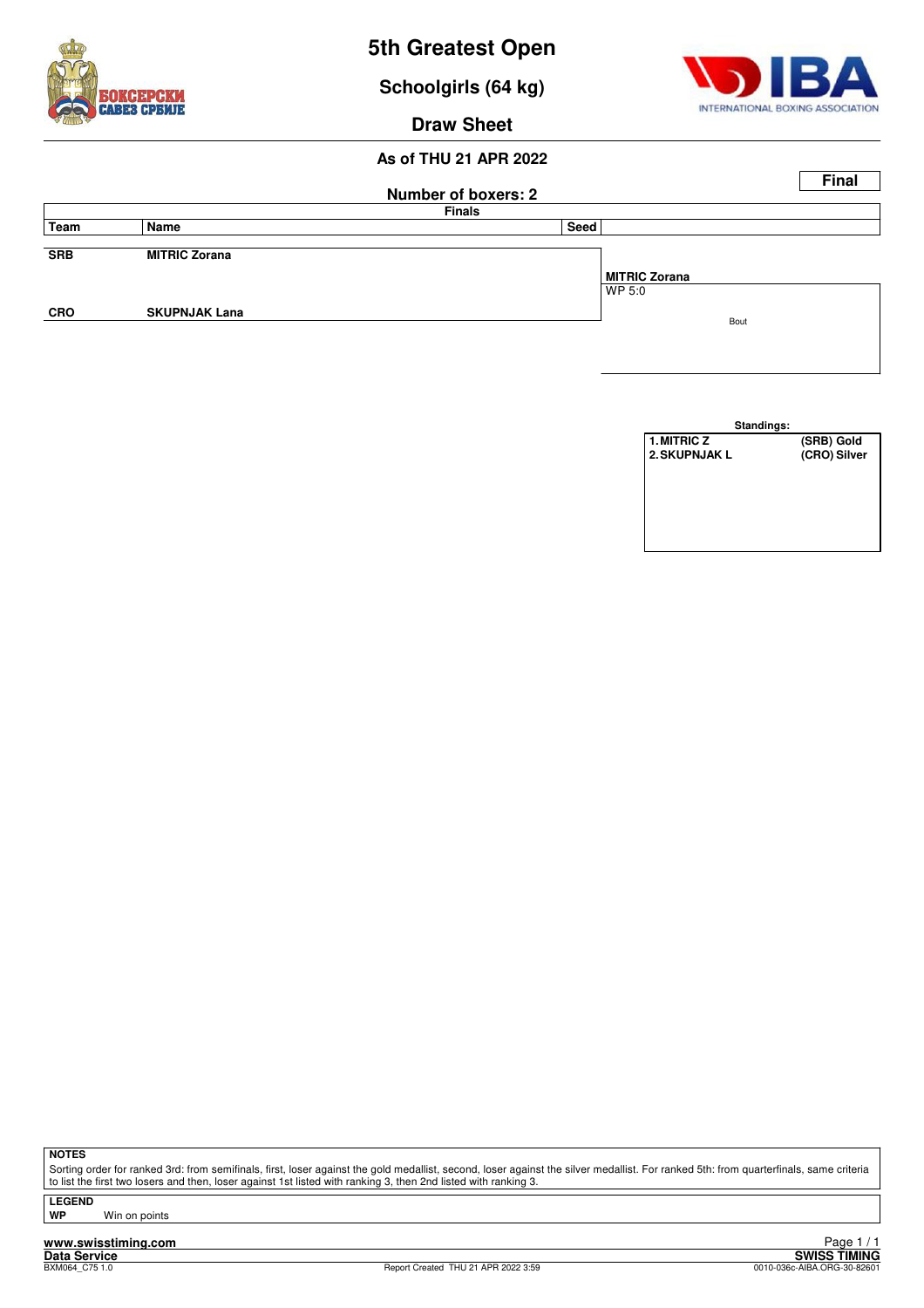

**Men`s Junior Pin (46 kg)**



**Draw Sheet**

#### **As of THU 21 APR 2022**



**NOTES**

Sorting order for ranked 3rd: from semifinals, first, loser against the gold medallist, second, loser against the silver medallist. For ranked 5th: from quarterfinals, same criteria to list the first two losers and then, loser against 1st listed with ranking 3, then 2nd listed with ranking 3.

**LEGEND**

**Win on points** 

**www.swisstiming.com Data Service SWISS TIMING**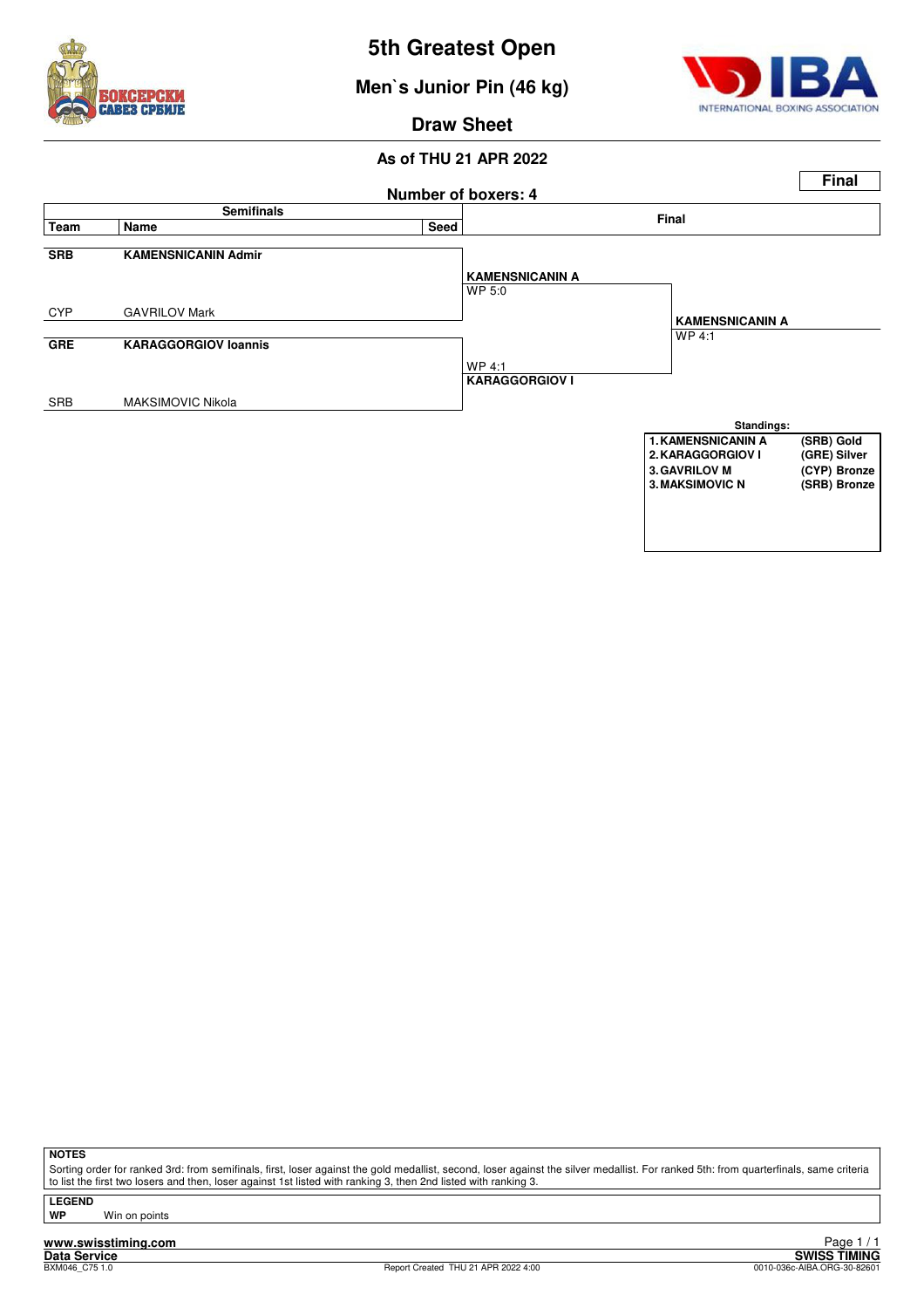



#### **Men`s Junior Light Bantam (52 kg)**

**Draw Sheet**

#### **As of THU 21 APR 2022**



**NOTES**

Sorting order for ranked 3rd: from semifinals, first, loser against the gold medallist, second, loser against the silver medallist. For ranked 5th: from quarterfinals, same criteria to list the first two losers and then, loser against 1st listed with ranking 3, then 2nd listed with ranking 3.

**LEGEND**

**Win on points**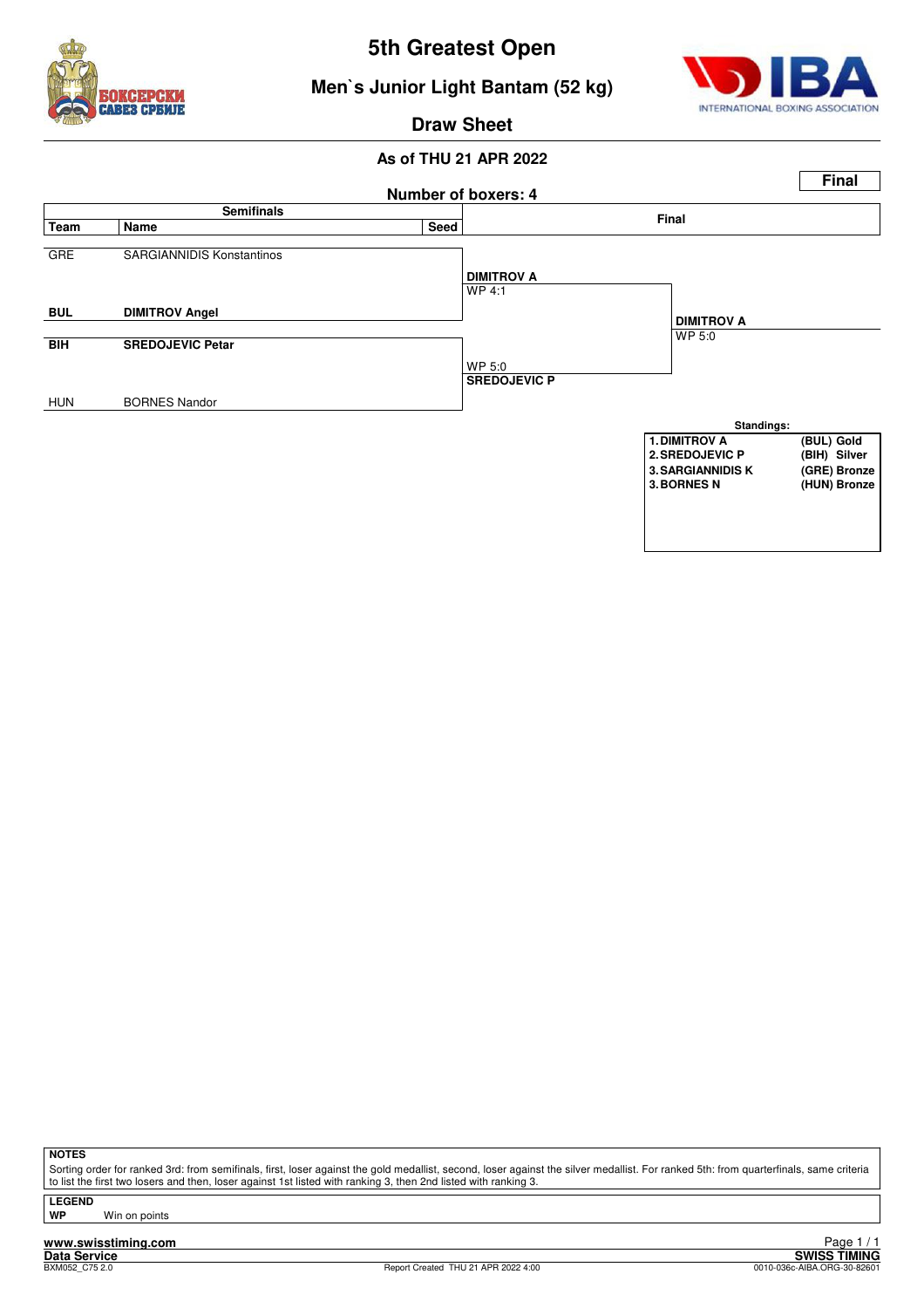





**Draw Sheet**



| <b>NOTES</b>        |                     |            | to list the first two losers and then, loser against 1st listed with ranking 3, then 2nd listed with ranking 3. |    |               | Sorting order for ranked 3rd: from semifinals, first, loser against the gold medallist, second, loser against the silver medallist. For ranked 5th: from quarterfinals, same criteria |
|---------------------|---------------------|------------|-----------------------------------------------------------------------------------------------------------------|----|---------------|---------------------------------------------------------------------------------------------------------------------------------------------------------------------------------------|
| <b>LEGEND</b><br>Rn | Round number        | <b>RSC</b> | Referee Stops Contest                                                                                           | WP | Win on points |                                                                                                                                                                                       |
|                     | www.swisstiming.com |            |                                                                                                                 |    |               | Page                                                                                                                                                                                  |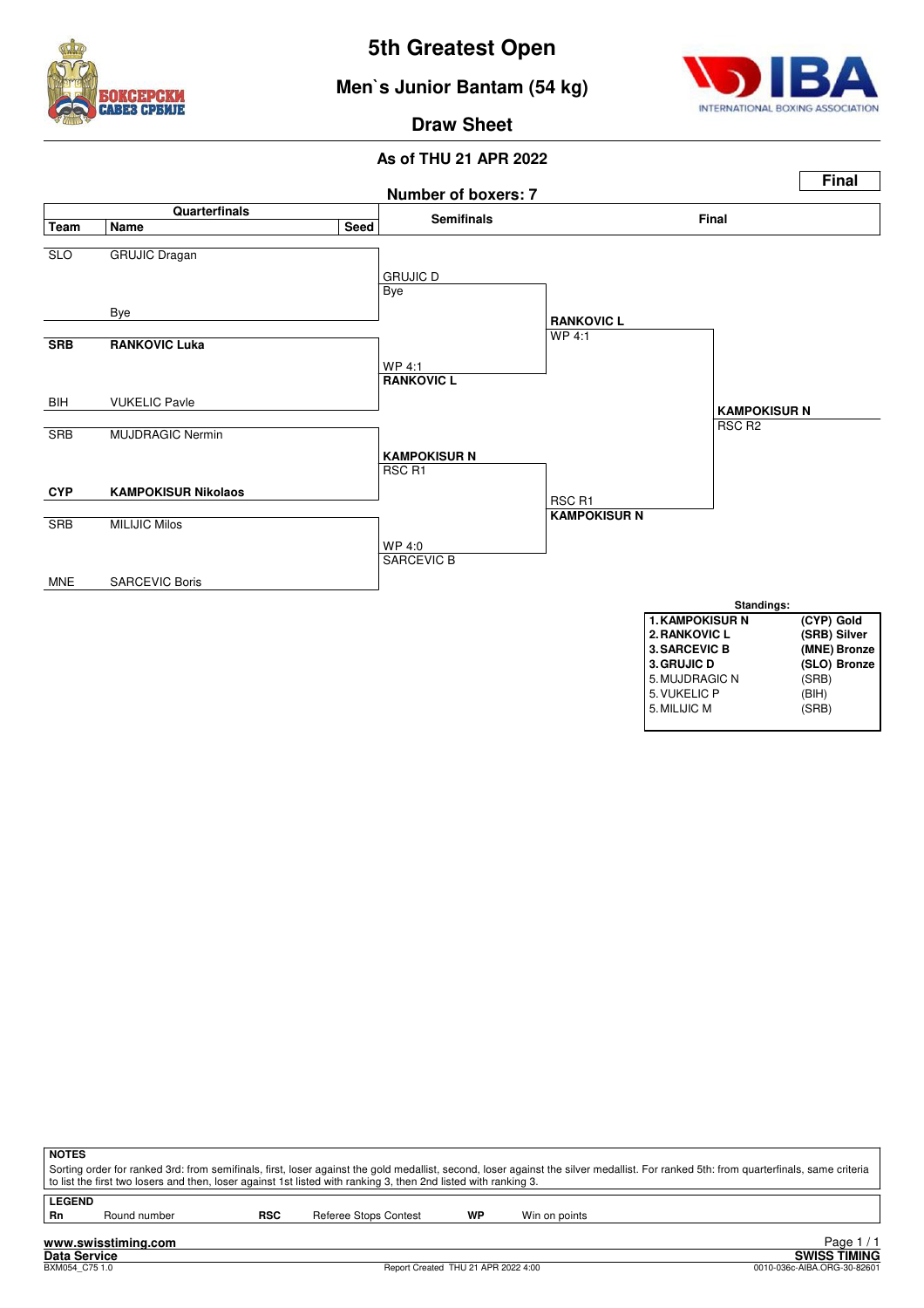



**Men`s Junior Feather (57 kg)**

**Draw Sheet**

#### **As of THU 21 APR 2022**



|                   | Standings: |              |
|-------------------|------------|--------------|
| <b>1. FRAUK D</b> |            | (HUN) Gold   |
| 2. TOJNKO G       |            | (SLO) Silver |
|                   |            |              |
|                   |            |              |
|                   |            |              |
|                   |            |              |
|                   |            |              |
|                   |            |              |

**NOTES**

Sorting order for ranked 3rd: from semifinals, first, loser against the gold medallist, second, loser against the silver medallist. For ranked 5th: from quarterfinals, same criteria to list the first two losers and then, loser against 1st listed with ranking 3, then 2nd listed with ranking 3.

**LEGEND**

**Win on points** 

**www.swisstiming.com**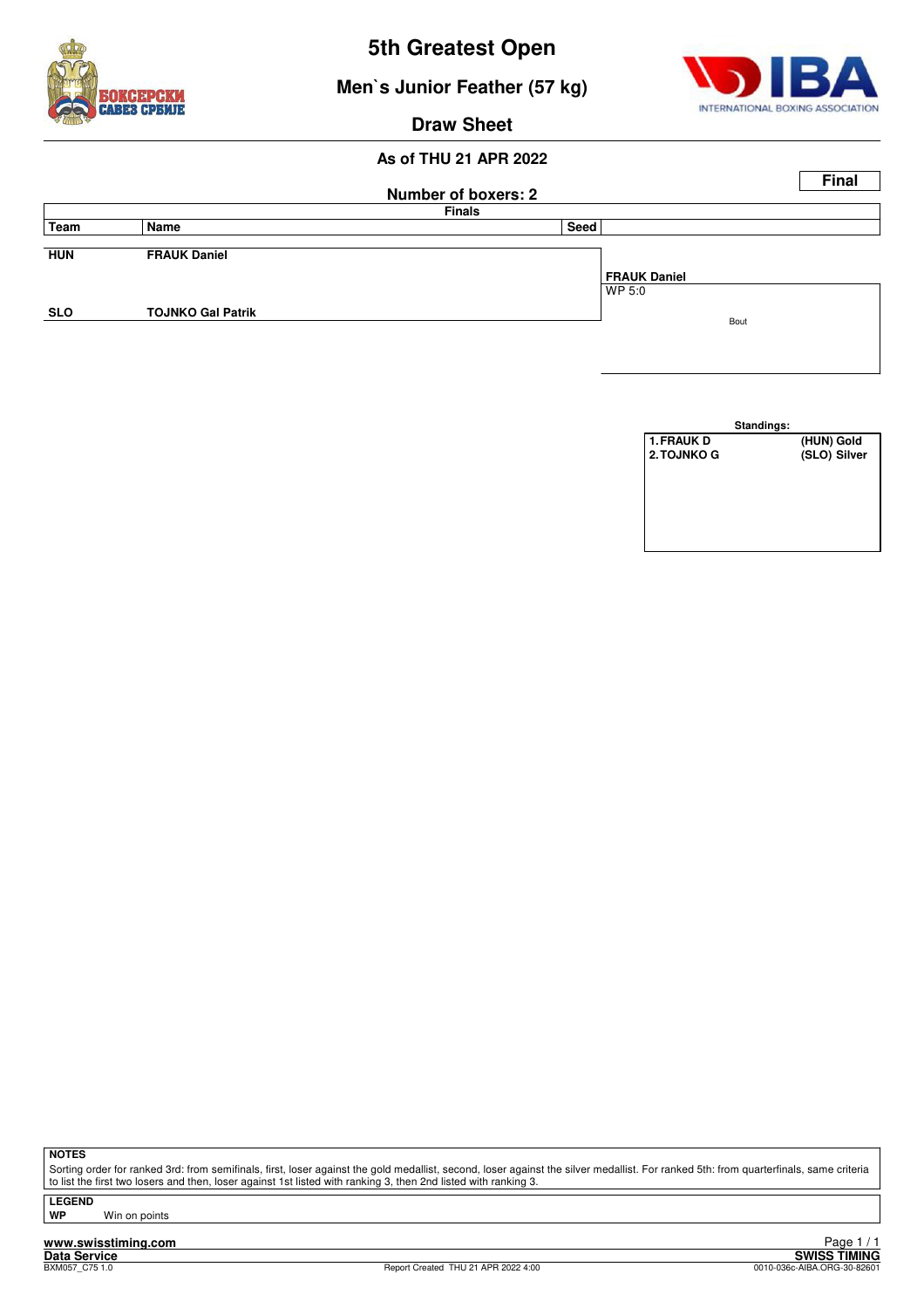



**Men`s Junior Light - Group A (60 kg)**

**Draw Sheet**



| <b>3. DIMITROV H</b> | (SRB) Bronze |
|----------------------|--------------|
| 3. JOJIC M           | (SRB) Bronze |
| 5. RASOVIC S         | (SRB)        |
| 5. MIKELADZE I       | (CYP)        |
| 5. REMISTAR P        | (SLO)        |
| 5. SAVKOVIC A        | (BIH)        |
|                      |              |
|                      |              |

| <b>NOTES</b>  |                                                                                                                                                                                                                                                                                                          |    |              |            |                              |    |               |            |
|---------------|----------------------------------------------------------------------------------------------------------------------------------------------------------------------------------------------------------------------------------------------------------------------------------------------------------|----|--------------|------------|------------------------------|----|---------------|------------|
|               | Sorting order for ranked 3rd: from semifinals, first, loser against the gold medallist, second, loser against the silver medallist. For ranked 5th: from quarterfinals, same criteria<br>to list the first two losers and then, loser against 1st listed with ranking 3, then 2nd listed with ranking 3. |    |              |            |                              |    |               |            |
| <b>LEGEND</b> |                                                                                                                                                                                                                                                                                                          |    |              |            |                              |    |               |            |
| <b>ABD</b>    | Abandon                                                                                                                                                                                                                                                                                                  | Rn | Round number | <b>RSC</b> | <b>Referee Stops Contest</b> | WP | Win on points |            |
|               | www.swisstiming.com                                                                                                                                                                                                                                                                                      |    |              |            |                              |    |               | Page $1/1$ |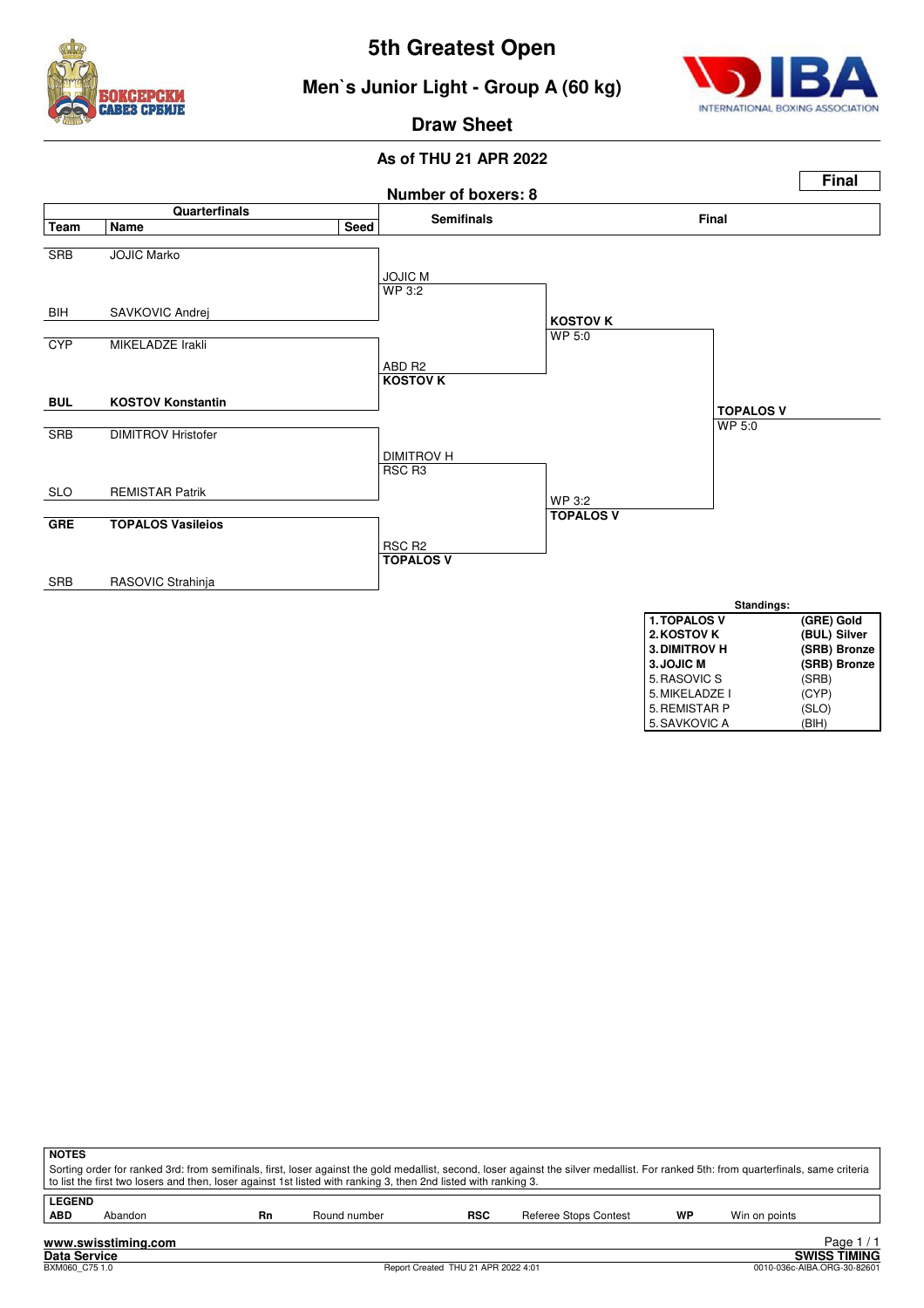





#### **Draw Sheet**

#### **As of THU 21 APR 2022**

|            |                          |                            |                   |      | <b>Final</b> |
|------------|--------------------------|----------------------------|-------------------|------|--------------|
|            |                          | <b>Number of boxers: 2</b> |                   |      |              |
|            |                          | <b>Finals</b>              |                   |      |              |
| Team       | Name                     | Seed                       |                   |      |              |
|            |                          |                            |                   |      |              |
| <b>HUN</b> | <b>PISZMAR Kristijan</b> |                            |                   |      |              |
|            |                          |                            | <b>FAJS Aljaz</b> |      |              |
|            |                          |                            | WP 5:0            |      |              |
| <b>SLO</b> | <b>FAJS Aljaz</b>        |                            |                   | Bout |              |
|            |                          |                            |                   |      |              |
|            |                          |                            |                   |      |              |

|              | Standings:   |
|--------------|--------------|
| 1. FAJS A    | (SLO) Gold   |
| 2. PISZMAR K | (HUN) Silver |
|              |              |
|              |              |
|              |              |
|              |              |
|              |              |
|              |              |

**NOTES**

Sorting order for ranked 3rd: from semifinals, first, loser against the gold medallist, second, loser against the silver medallist. For ranked 5th: from quarterfinals, same criteria to list the first two losers and then, loser against 1st listed with ranking 3, then 2nd listed with ranking 3.

**LEGEND**

**Win on points** 

**www.swisstiming.com Data Service SWISS TIMING**

1 / 1 Edge 1<br>SWISS TIMING<br>0010-036c-AIBA.ORG-30-82601 0010-036c-AIBA.ORG-30-82601 0010-036c-AIBA.ORG-30-82601 Page 1/1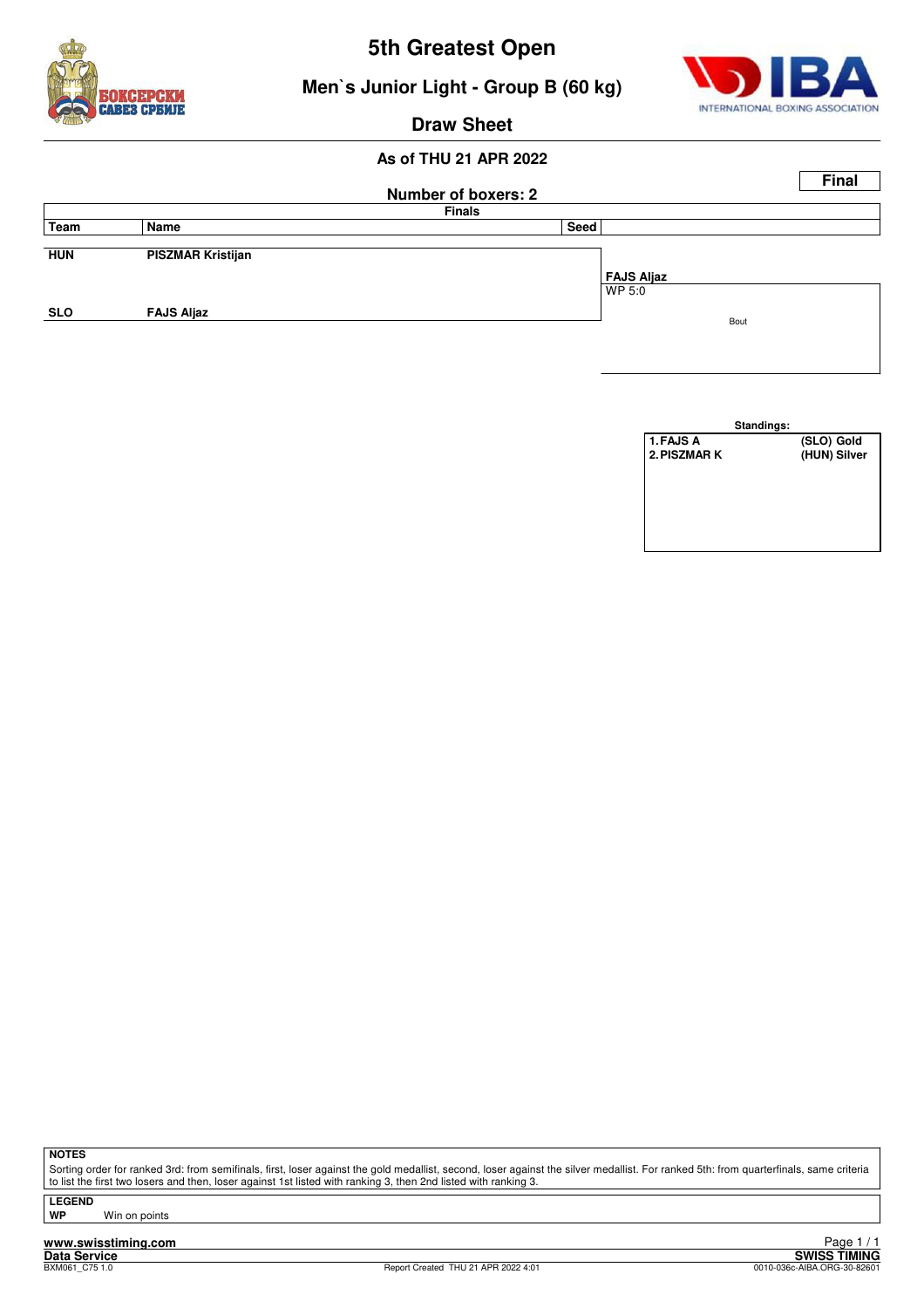





**Draw Sheet**

#### **As of THU 21 APR 2022**



**NOTES**

Sorting order for ranked 3rd: from semifinals, first, loser against the gold medallist, second, loser against the silver medallist. For ranked 5th: from quarterfinals, same criteria to list the first two losers and then, loser against 1st listed with ranking 3, then 2nd listed with ranking 3.

**LEGEND Win on points** 

**www.swisstiming.com**<br>Data Service<br>BXM066 C75.1.0

**Data Service SWISS TIMING**<br>BXM066\_C75 1.0 8010-036c-AIBA.ORG-30-82601 Report Created THU 21 APR 2022 4:01 0010-036c-AIBA.ORG-30-82601 Page 1 / 1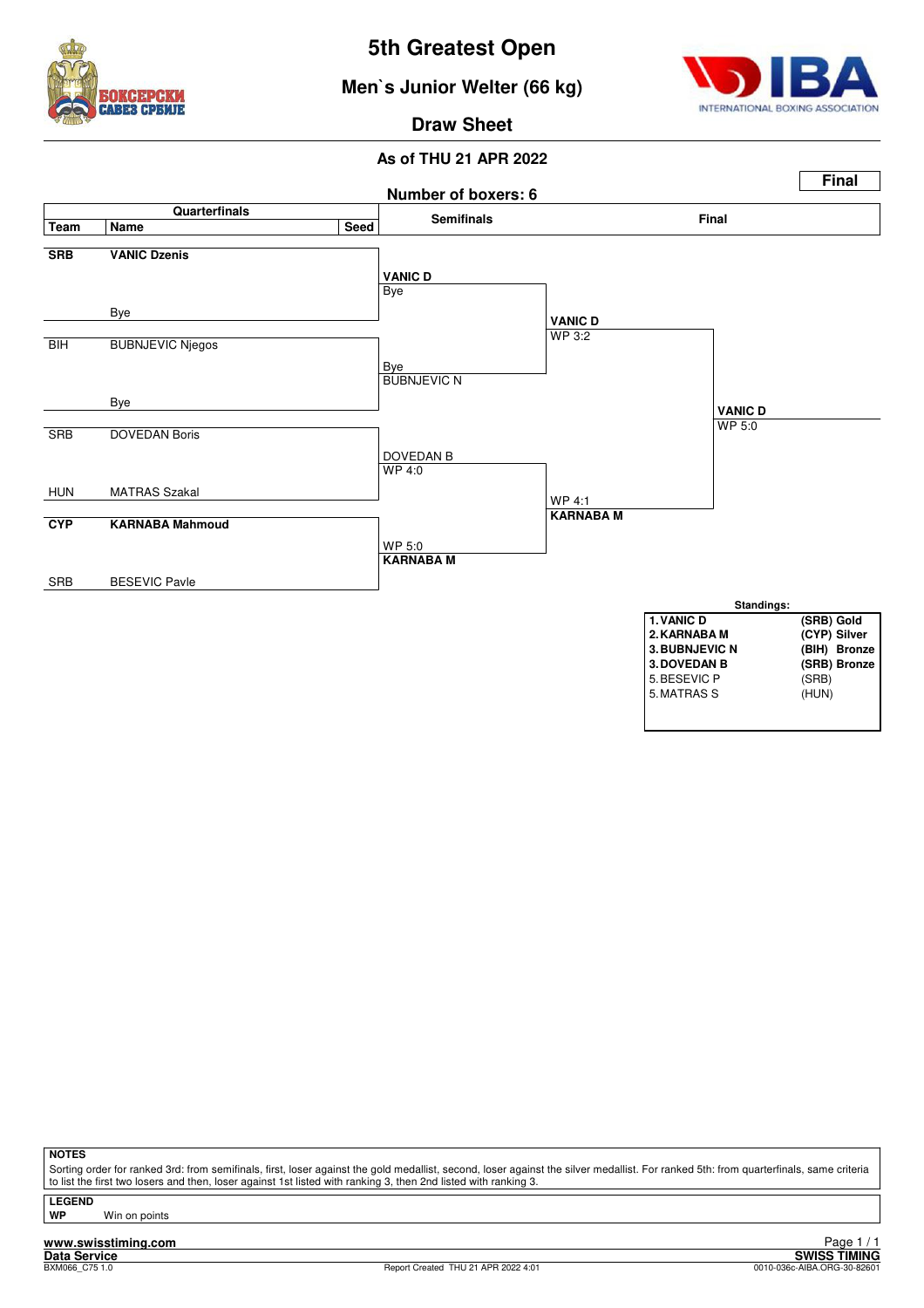

#### **Men`s Junior Light Middle (70 kg)**



**Draw Sheet**

#### **As of THU 21 APR 2022**



**NOTES**

Sorting order for ranked 3rd: from semifinals, first, loser against the gold medallist, second, loser against the silver medallist. For ranked 5th: from quarterfinals, same criteria to list the first two losers and then, loser against 1st listed with ranking 3, then 2nd listed with ranking 3.

**LEGEND**

**Win on points** 

**www.swisstiming.com Data Service SWISS TIMING**

<u>r aye 1/1</u><br>SWISS TIMING<br>0010-036c-AIBA.ORG-30-82601 0010-036c-AIBA.ORG-30-82601 0010-036c-AIBA.ORG-30-82601 Page 1 / 1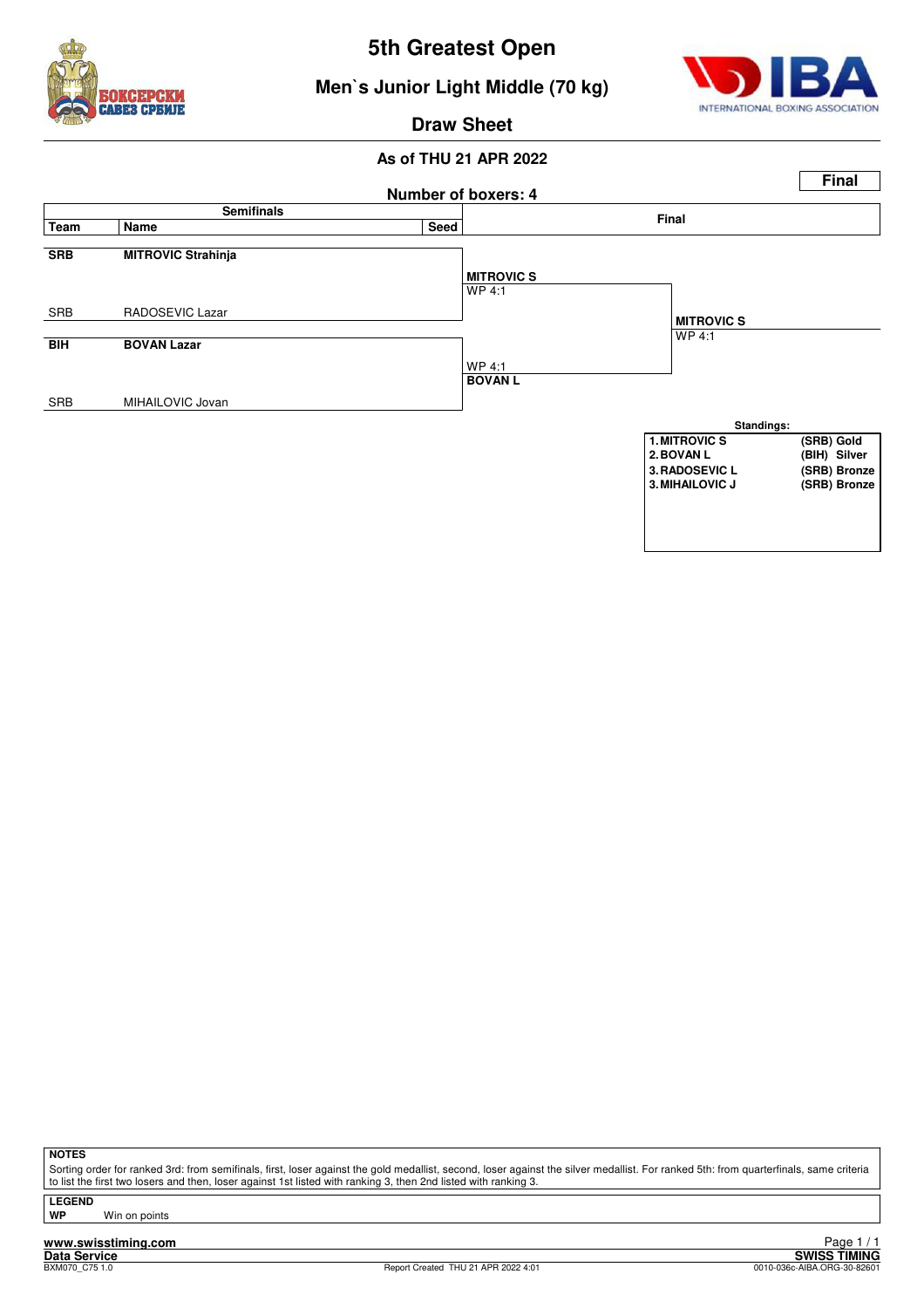

**Men`s Junior Middle (75 kg)**



**Draw Sheet**

#### **As of THU 21 APR 2022**



**NOTES**

Sorting order for ranked 3rd: from semifinals, first, loser against the gold medallist, second, loser against the silver medallist. For ranked 5th: from quarterfinals, same criteria to list the first two losers and then, loser against 1st listed with ranking 3, then 2nd listed with ranking 3.

**LEGEND**

**Win on points**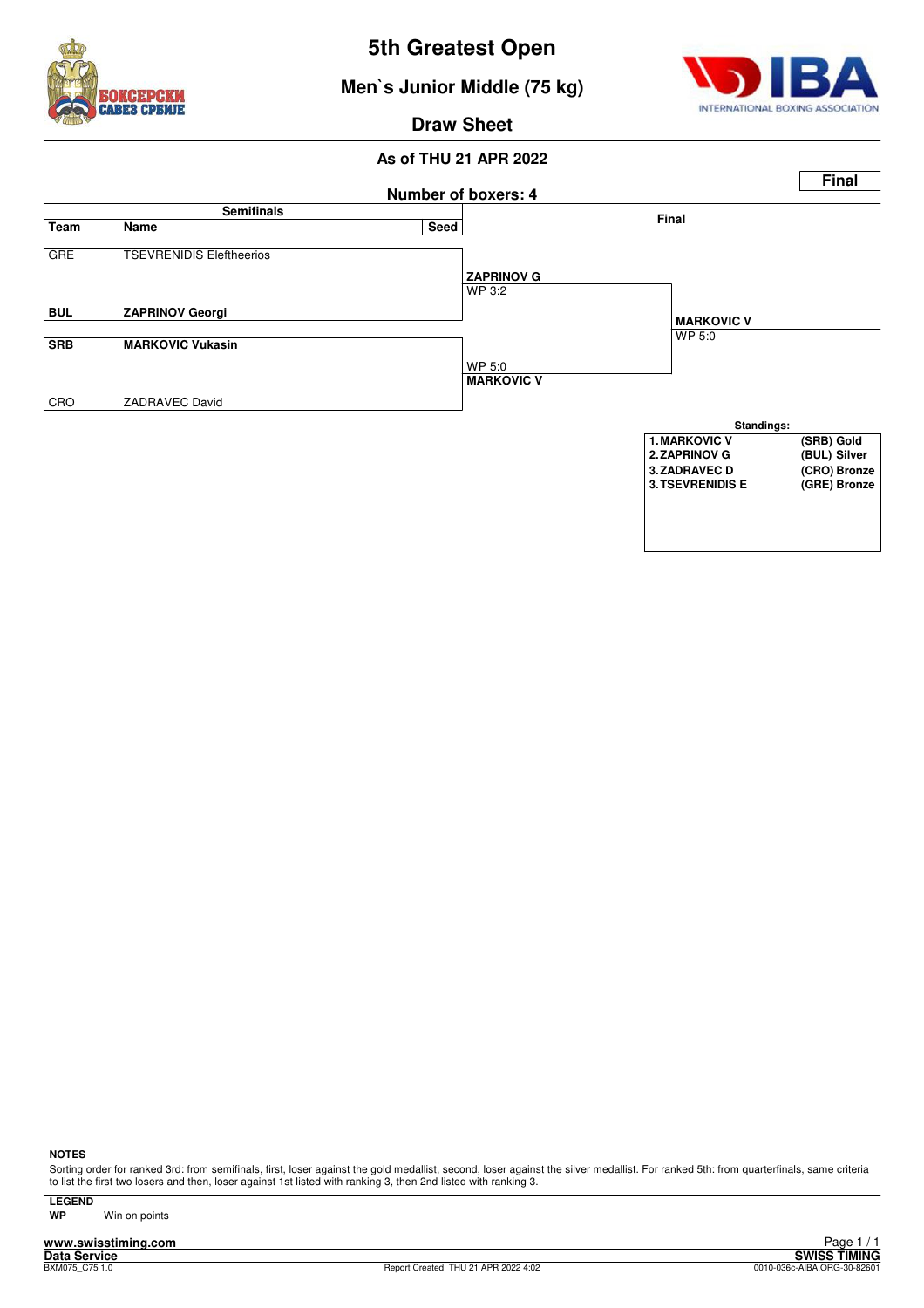

#### **Men`s Junior Light Heavy (80 kg)**



**Draw Sheet**



| <b>NOTES</b>  |                                                                                                                                                                                       |     |                                                                                                                   |    |               |  |  |  |
|---------------|---------------------------------------------------------------------------------------------------------------------------------------------------------------------------------------|-----|-------------------------------------------------------------------------------------------------------------------|----|---------------|--|--|--|
|               | Sorting order for ranked 3rd: from semifinals, first, loser against the gold medallist, second, loser against the silver medallist. For ranked 5th: from quarterfinals, same criteria |     |                                                                                                                   |    |               |  |  |  |
|               |                                                                                                                                                                                       |     | I to list the first two losers and then, loser against 1st listed with ranking 3, then 2nd listed with ranking 3. |    |               |  |  |  |
| <b>LEGEND</b> |                                                                                                                                                                                       |     |                                                                                                                   |    |               |  |  |  |
| Rn            | Round number                                                                                                                                                                          | RSC | Referee Stops Contest                                                                                             | WP | Win on points |  |  |  |
|               | the company of the contract of the contract of the contract of the contract of the contract of the contract of                                                                        |     |                                                                                                                   |    | $D = 4$ $(4)$ |  |  |  |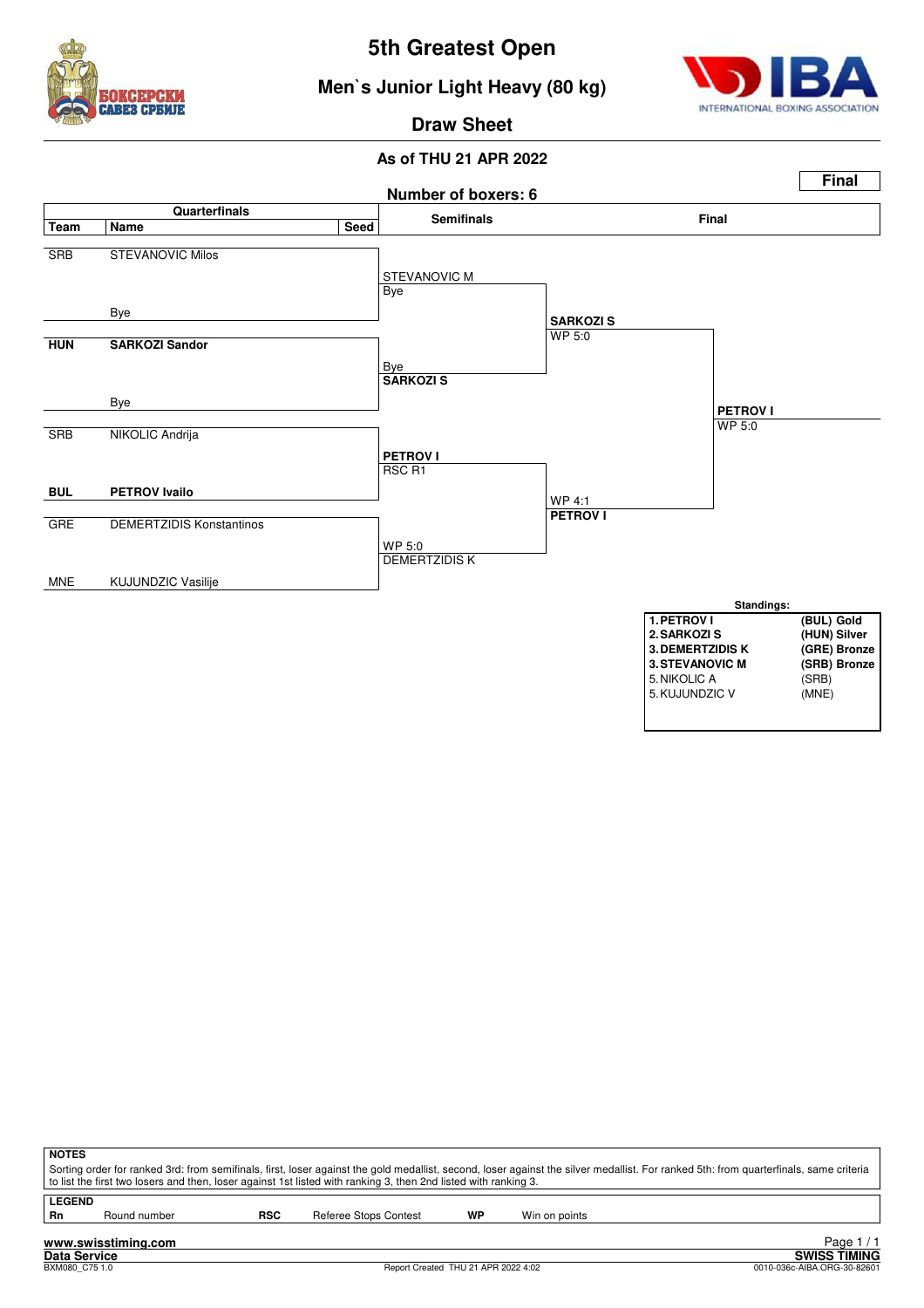



**Draw Sheet**

**Women`s Junior Fly (50 kg)**

#### **As of THU 21 APR 2022**

|            |                           |                            |                           | <b>Final</b> |
|------------|---------------------------|----------------------------|---------------------------|--------------|
|            |                           | <b>Number of boxers: 2</b> |                           |              |
|            |                           | <b>Finals</b>              |                           |              |
| Team       | Name                      | Seed                       |                           |              |
|            |                           |                            |                           |              |
| <b>SRB</b> | <b>KOVCIC Andjelija</b>   |                            |                           |              |
|            |                           |                            | <b>GEORGOPOULOU Maria</b> |              |
|            |                           |                            | RSC <sub>R2</sub>         |              |
| <b>GRE</b> | <b>GEORGOPOULOU Maria</b> |                            | Bout                      |              |
|            |                           |                            |                           |              |
|            |                           |                            |                           |              |

| Standings:        |              |
|-------------------|--------------|
| 1. GEORGOPOULOU M | (GRE) Gold   |
| 2. KOVCIC A       | (SRB) Silver |
|                   |              |
|                   |              |
|                   |              |
|                   |              |
|                   |              |
|                   |              |

**NOTES**

Sorting order for ranked 3rd: from semifinals, first, loser against the gold medallist, second, loser against the silver medallist. For ranked 5th: from quarterfinals, same criteria to list the first two losers and then, loser against 1st listed with ranking 3, then 2nd listed with ranking 3.

**LEGEND**

Round number **RSC** Referee Stops Contest

**www.swisstiming.com Data Service SWISS TIMING**

1 / 1 Edge 1<br>SWISS TIMING<br>0010-036c-AIBA.ORG-30-82601 0010-036c-AIBA.ORG-30-82601 0010-036c-AIBA.ORG-30-82601 Page 1/1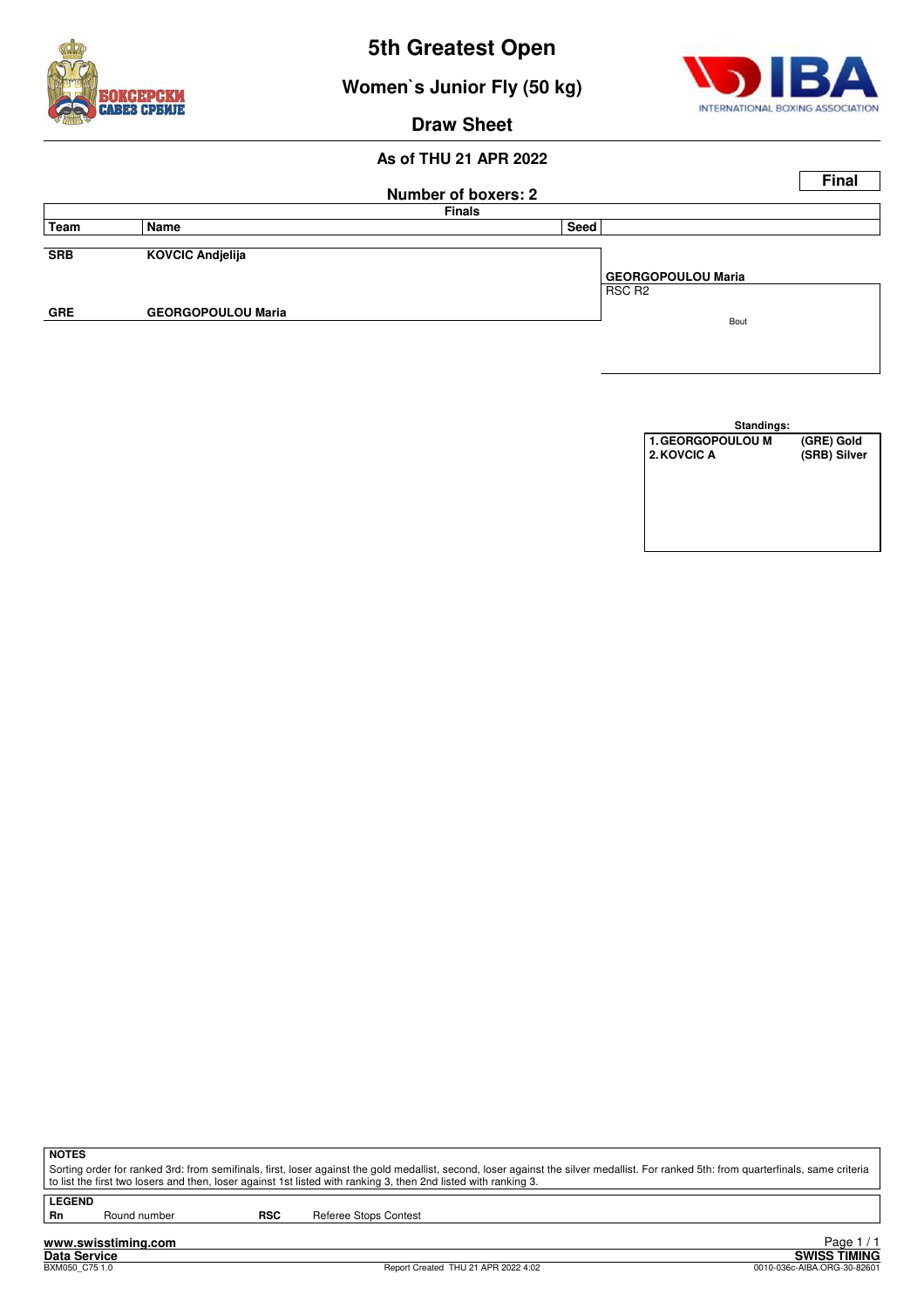



**Women`s Junior Light Bantam (52 kg)**

#### **Draw Sheet**

#### **As of THU 21 APR 2022**



|                        | Standings: |            |              |
|------------------------|------------|------------|--------------|
| <b>1. ABDULLATIF L</b> |            | (CYP) Gold |              |
| 2. MITIC S             |            |            | (SRB) Silver |
|                        |            |            |              |
|                        |            |            |              |
|                        |            |            |              |
|                        |            |            |              |
|                        |            |            |              |
|                        |            |            |              |

**NOTES**

Sorting order for ranked 3rd: from semifinals, first, loser against the gold medallist, second, loser against the silver medallist. For ranked 5th: from quarterfinals, same criteria to list the first two losers and then, loser against 1st listed with ranking 3, then 2nd listed with ranking 3.

**LEGEND**

**Win on points** 

**www.swisstiming.com**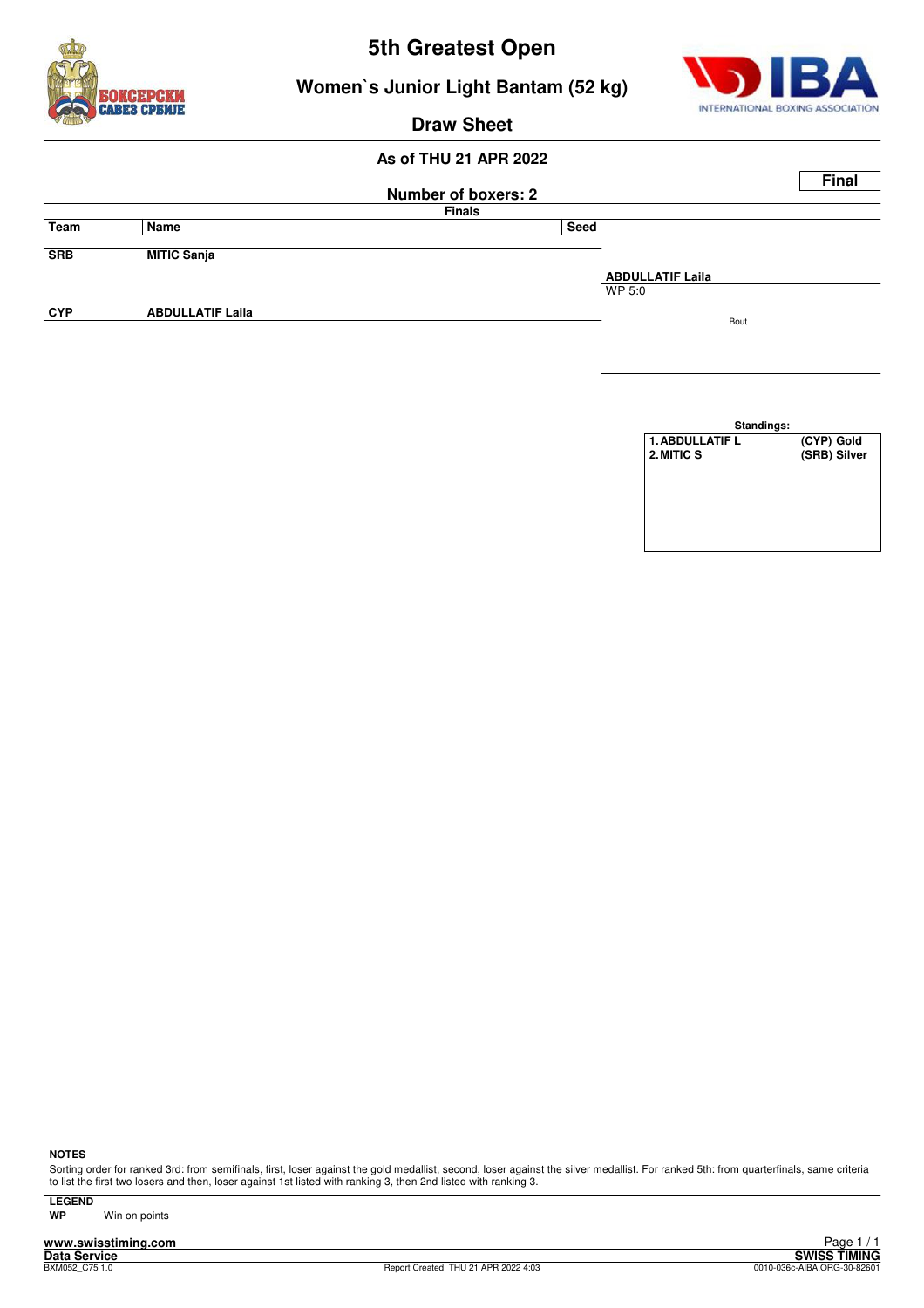

#### **Women`s Junior Light (60 kg)**



**Draw Sheet**

#### **As of THU 21 APR 2022**



**NOTES**

Sorting order for ranked 3rd: from semifinals, first, loser against the gold medallist, second, loser against the silver medallist. For ranked 5th: from quarterfinals, same criteria to list the first two losers and then, loser against 1st listed with ranking 3, then 2nd listed with ranking 3.

**LEGEND**

**Win on points** 

**www.swisstiming.com**

**Data Service SWISS TIMING** 1 / 1 Edge 1<br>SWISS TIMING<br>0010-036c-AIBA.ORG-30-82601 0010-036c-AIBA.ORG-30-82601 0010-036c-AIBA.ORG-30-82601 Page 1 / 1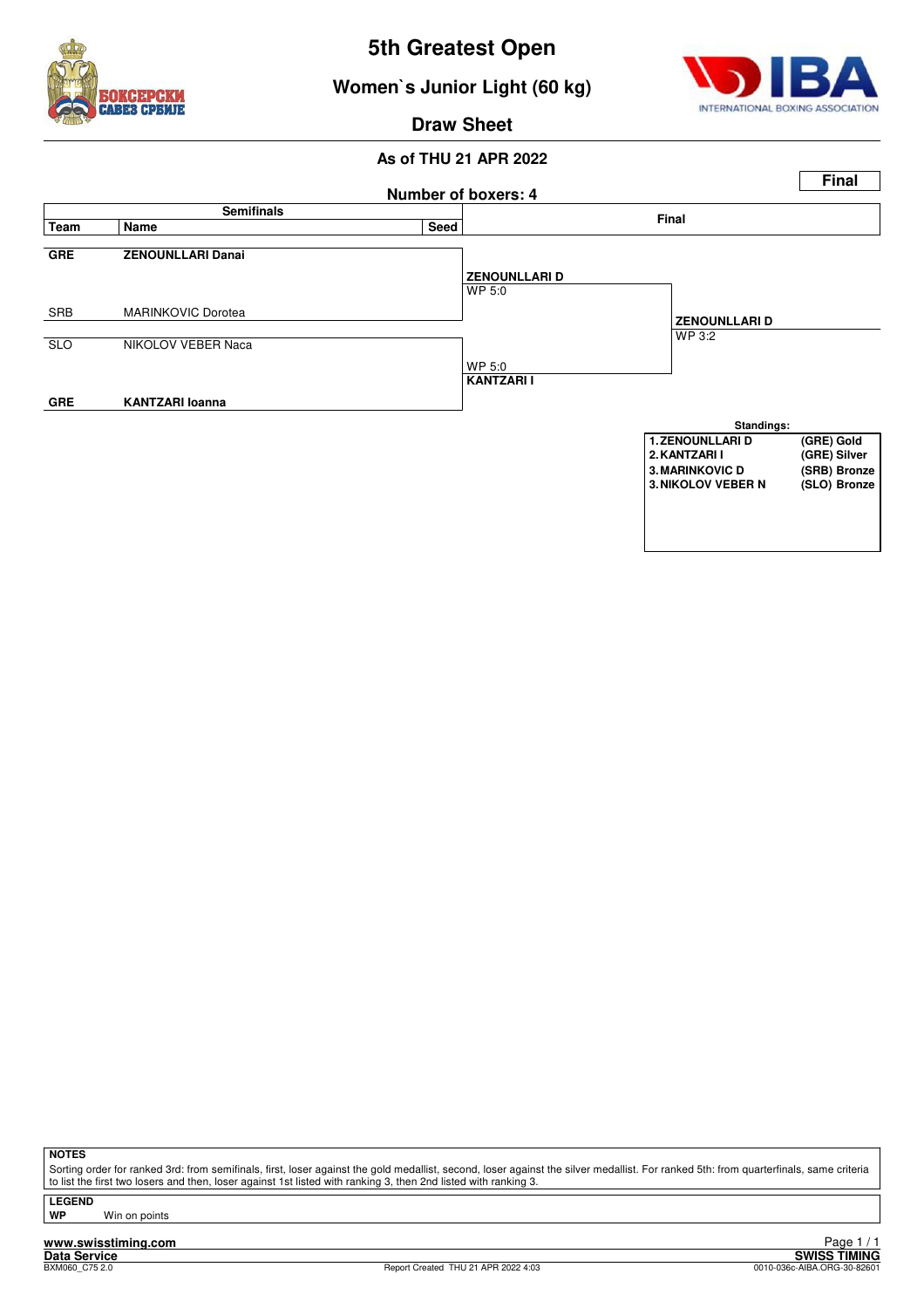

**Men`s Youth Middle (75 kg)**



#### **Draw Sheet**

#### **As of THU 21 APR 2022**

|            |                            |               |                                   | <b>Final</b> |  |  |  |  |  |
|------------|----------------------------|---------------|-----------------------------------|--------------|--|--|--|--|--|
|            | <b>Number of boxers: 2</b> |               |                                   |              |  |  |  |  |  |
|            |                            | <b>Finals</b> |                                   |              |  |  |  |  |  |
| Team       | Name                       | Seed          |                                   |              |  |  |  |  |  |
| <b>SRB</b> | <b>KRSTOVIC Adam</b>       |               |                                   |              |  |  |  |  |  |
|            |                            |               | <b>KRSTOVIC Adam</b><br><b>WO</b> |              |  |  |  |  |  |
| <b>SRB</b> | <b>CVETKOVIC Nikola</b>    |               | Bout                              |              |  |  |  |  |  |
|            |                            |               |                                   |              |  |  |  |  |  |
|            |                            |               |                                   |              |  |  |  |  |  |

| Standings:            |              |  |  |  |  |  |  |  |  |
|-----------------------|--------------|--|--|--|--|--|--|--|--|
| <b>1. KRSTOVIC A</b>  | (SRB) Gold   |  |  |  |  |  |  |  |  |
| <b>2. CVETKOVIC N</b> | (SRB) Silver |  |  |  |  |  |  |  |  |
|                       |              |  |  |  |  |  |  |  |  |
|                       |              |  |  |  |  |  |  |  |  |
|                       |              |  |  |  |  |  |  |  |  |
|                       |              |  |  |  |  |  |  |  |  |
|                       |              |  |  |  |  |  |  |  |  |
|                       |              |  |  |  |  |  |  |  |  |

**NOTES**

Sorting order for ranked 3rd: from semifinals, first, loser against the gold medallist, second, loser against the silver medallist. For ranked 5th: from quarterfinals, same criteria to list the first two losers and then, loser against 1st listed with ranking 3, then 2nd listed with ranking 3.

**LEGEND Walkover** 

**www.swisstiming.com**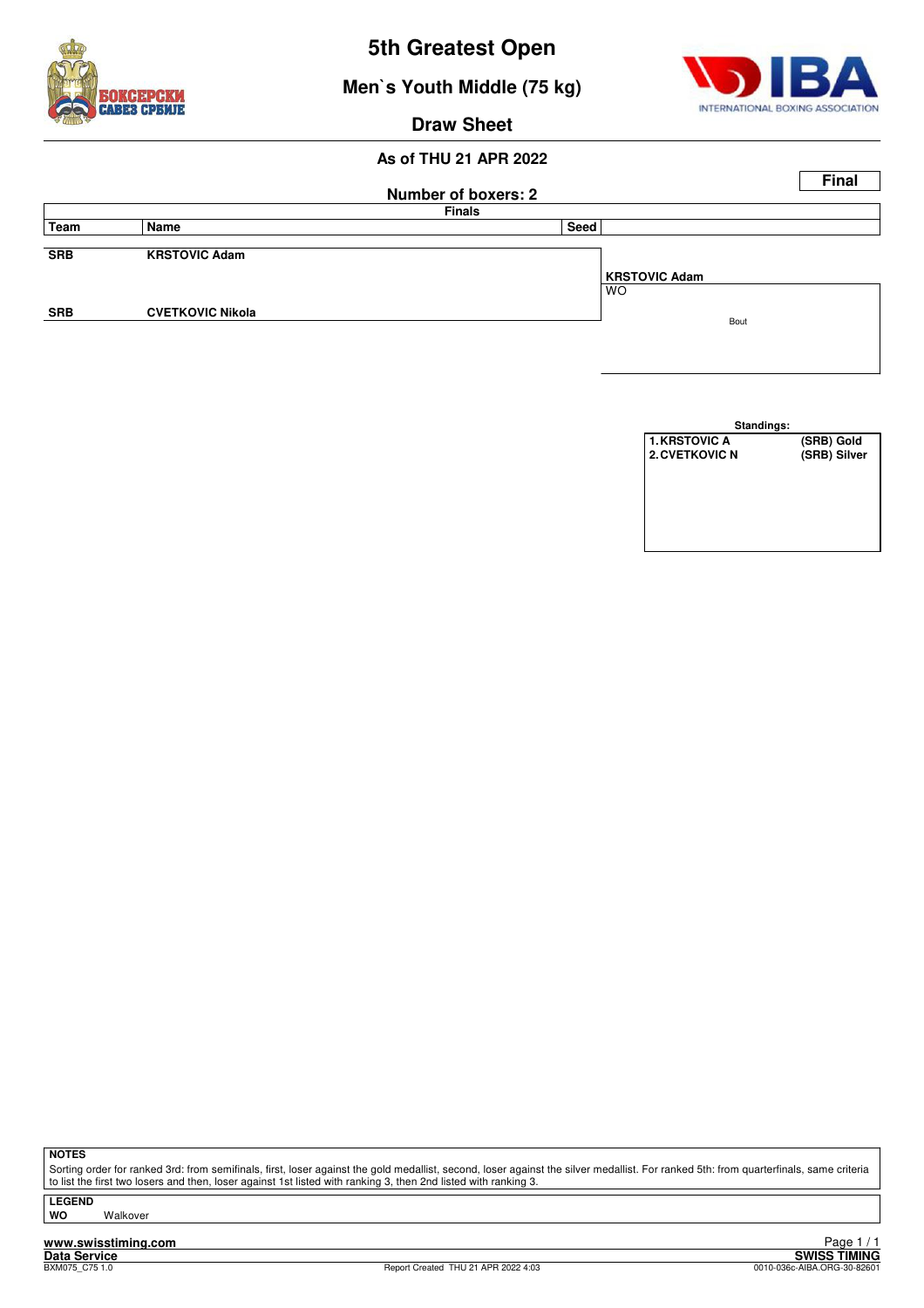



#### **Session 1**

|                |              | Order Bout Weight Category | Corner                    | Name                                                    | <b>Seed</b>                                                                  | Team<br>Code             | Winner                                                                                                                   | Result     | <b>Decision</b> |                                           |
|----------------|--------------|----------------------------|---------------------------|---------------------------------------------------------|------------------------------------------------------------------------------|--------------------------|--------------------------------------------------------------------------------------------------------------------------|------------|-----------------|-------------------------------------------|
| $\mathbf{1}$   | $\mathbf{1}$ | Schoolboys (40kg)          | <b>RED</b><br>BLUE        | <b>SAVIC Mihailo</b><br><b>BERISHA Rinor</b>            |                                                                              | <b>SRB</b><br><b>SLO</b> | <b>BLUE</b>                                                                                                              | <b>WP</b>  | 5:0             |                                           |
|                |              | Referee:                   | GRE                       | PAPAPOSTOLOU Sofia                                      | Judge 1: SLO<br>Judge 2:<br>Judge 3: SRB<br>Judge 4: SRB<br>Judge 5: SRB     | SRB                      | <b>LENDEL Andrei</b><br><b>UGRENOVIC Jovana</b><br><b>CURCIC Aleksandar</b><br>ZIVANOVIC Nebojsa<br><b>ANDRIC Zoran</b>  |            |                 | 27:30<br>27:30<br>27:30<br>27:30<br>28:29 |
| 2              |              | 2 Schoolboys (40kg)        | <b>RED</b><br><b>BLUE</b> | <b>TAMAS Onodi</b><br>PAVLOVIC Djordje                  |                                                                              | <b>HUN</b><br><b>SRB</b> | <b>BLUE</b>                                                                                                              | <b>WP</b>  | 5:0             |                                           |
|                |              | Referee: SRB               |                           | ZIVANOVIC Nebojsa                                       | Judge 1: SLO<br>Judge 2:<br>Judge 3: GRE<br>Judge 4: SRB<br>Judge 5: SRB     | SRB                      | <b>LENDEL Andrei</b><br><b>ANDRIC Zoran</b><br>PAPAPOSTOLOU Sofia<br><b>CURCIC Aleksandar</b><br>UGRENOVIC Jovana        |            |                 | 28:29<br>27:30<br>28:29<br>27:30<br>28:29 |
| 3              |              | 3 Schoolboys (46kg)        | <b>RED</b><br>BLUE        | POPOVIC Pavle<br><b>KOROSEC Patrik</b>                  |                                                                              | <b>SRB</b><br><b>SLO</b> | <b>RED</b>                                                                                                               | <b>WP</b>  | 4:1             |                                           |
|                |              | Referee:                   | SRB                       | <b>UGRENOVIC Jovana</b>                                 | Judge 1: SRB<br>Judge 2: SRB<br>Judge 3: SRB<br>Judge 4: SLO<br>Judge 5:     | GRE                      | ZIVANOVIC Nebojsa<br><b>ANDRIC Zoran</b><br><b>CURCIC Aleksandar</b><br><b>LENDEL Andrei</b><br>PAPAPOSTOLOU Sofia       |            |                 | 30:27<br>30:27<br>30:27<br>28:29<br>29:28 |
|                |              |                            |                           |                                                         |                                                                              |                          |                                                                                                                          |            |                 |                                           |
| 4              |              | 4 Schoolboys (46kg)        | <b>RED</b><br><b>BLUE</b> | MOULATSIOTIS Spyridon<br><b>KATIC Luka</b>              |                                                                              | <b>GRE</b><br><b>SRB</b> | <b>RED</b>                                                                                                               | <b>WP</b>  | 5:0             |                                           |
|                |              | Referee: SRB               |                           | <b>CURCIC Aleksandar</b>                                | Judge 1: SRB<br>Judge 2: SLO<br>Judge 3: GRE<br>Judge 4: SRB<br>Judge 5: SRB |                          | ZIVANOVIC Nebojsa<br><b>LENDEL Andrei</b><br>PAPAPOSTOLOU Sofia<br><b>ANDRIC Zoran</b><br>UGRENOVIC Jovana               |            |                 | 30:27<br>30:27<br>30:27<br>30:27<br>30:27 |
|                |              |                            |                           |                                                         |                                                                              |                          |                                                                                                                          |            |                 |                                           |
| 5              |              | 5 Schoolboys (48kg)        | RED<br><b>BLUE</b>        | GOLOVKO Artjom<br><b>BOGATINOSKI Nikola</b>             |                                                                              | <b>MNE</b><br><b>SRB</b> | <b>BLUE</b>                                                                                                              | <b>RSC</b> | R <sub>1</sub>  |                                           |
|                |              | Referee: SRB               |                           | ZIVANOVIC Nebojsa                                       | Judge 1: GRE<br>Judge 2: SRB<br>Judge 3: SLO<br>Judge 4: SRB<br>Judge 5: SRB |                          | PAPAPOSTOLOU Sofia<br><b>ANDRIC Zoran</b><br><b>LENDEL Andrei</b><br><b>UGRENOVIC Jovana</b><br><b>CURCIC Aleksandar</b> |            |                 |                                           |
| 6              | 6            | Schoolboys (52kg)          | RED                       | <b>MARKOVIC Djordje</b>                                 |                                                                              | <b>SRB</b>               |                                                                                                                          |            |                 |                                           |
|                |              |                            | <b>BLUE</b>               | <b>DUSAK KLINC Nik</b>                                  |                                                                              | <b>SLO</b>               | <b>BLUE</b>                                                                                                              | <b>WP</b>  | 4:1             |                                           |
|                |              | Referee: SRB               |                           | <b>UGRENOVIC Jovana</b>                                 | Judge 1: SRB<br>Judge 2: SRB<br>Judge 3: SLO<br>Judge 4: SRB<br>Judge 5: GRE |                          | <b>CURCIC Aleksandar</b><br><b>ANDRIC Zoran</b><br><b>LENDEL Andrei</b><br>ZIVANOVIC Nebojsa<br>PAPAPOSTOLOU Sofia       |            |                 | 28:29<br>28:29<br>28:29<br>29:28<br>28:29 |
| $\overline{7}$ |              | 7 Men's Junior Pin (46kg)  | <b>RED</b>                | <b>KAMENSNICANIN Admir</b>                              |                                                                              | <b>SRB</b>               | <b>RED</b>                                                                                                               | <b>WP</b>  | 5:0             |                                           |
|                |              |                            | <b>BLUE</b>               | <b>GAVRILOV Mark</b>                                    |                                                                              | <b>CYP</b>               |                                                                                                                          |            |                 |                                           |
|                |              | Referee:                   | SRB                       | <b>CURCIC Aleksandar</b>                                | Judge 1: SLO<br>Judge 2: SRB<br>Judge 3: GRE<br>Judge 4: SRB<br>Judge 5: SRB |                          | <b>LENDEL Andrei</b><br><b>UGRENOVIC Jovana</b><br>PAPAPOSTOLOU Sofia<br><b>ANDRIC Zoran</b><br>ZIVANOVIC Nebojsa        |            |                 | 30:26<br>30:27<br>30:27<br>29:28<br>29:28 |
| 8              |              | 8 Men's Junior Pin (46kg)  | RED<br><b>BLUE</b>        | <b>KARAGGORGIOV loannis</b><br><b>MAKSIMOVIC Nikola</b> |                                                                              | GRE<br><b>SRB</b>        | <b>RED</b>                                                                                                               | <b>WP</b>  | 4:1             |                                           |
|                |              | Referee: SRB               |                           | ZIVANOVIC Nebojsa                                       | Judge 1: SRB<br>Judge 2: SRB<br>Judge 3: GRE<br>Judge 4: SRB<br>Judge 5: SLO |                          | UGRENOVIC Jovana<br><b>CURCIC Aleksandar</b><br>PAPAPOSTOLOU Sofia<br><b>ANDRIC Zoran</b><br><b>LENDEL Andrei</b>        |            |                 | 28:29<br>30:27<br>30:27<br>30:27<br>30:27 |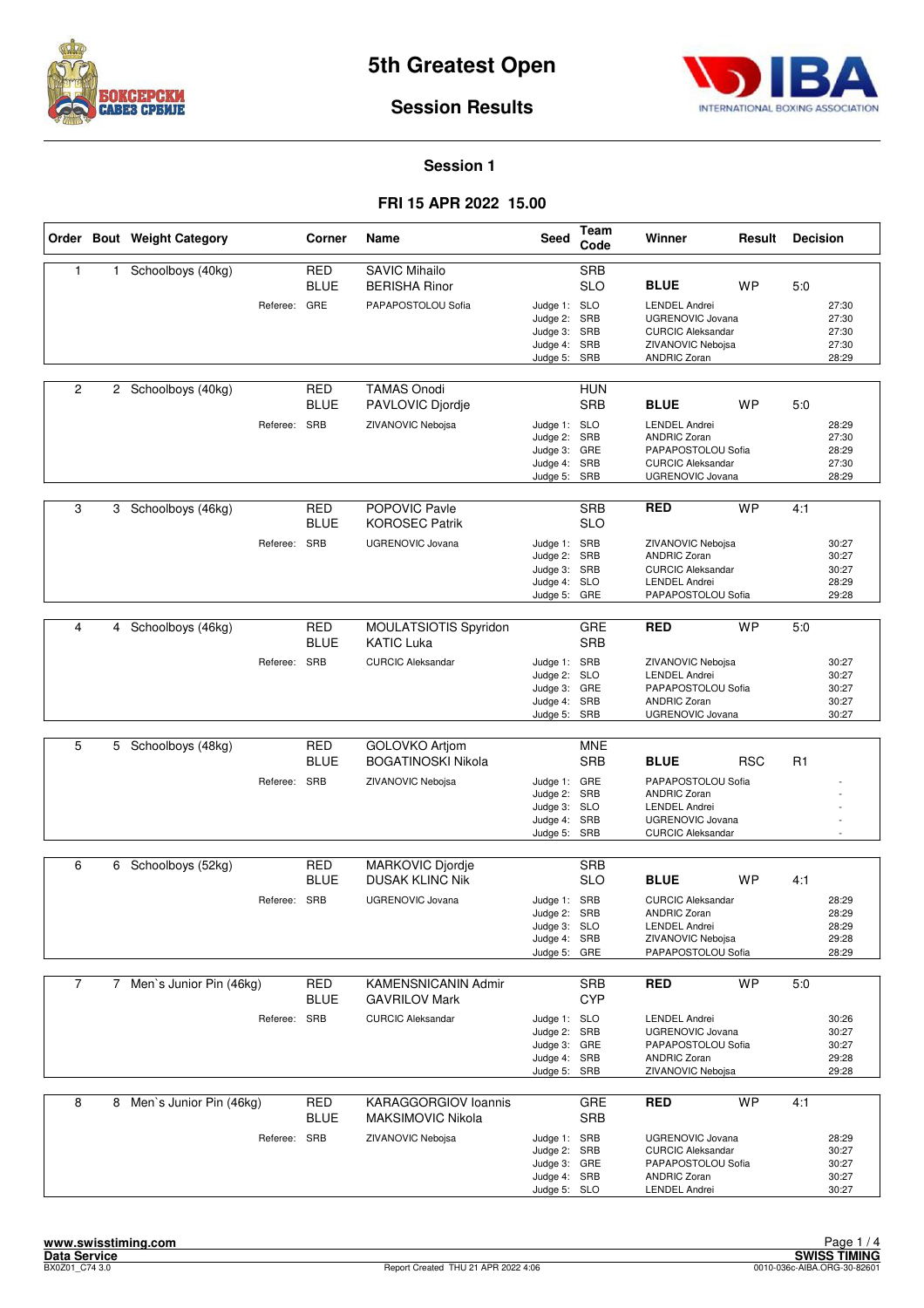



#### **Session Results**

#### **Session 1**

|    |    | Order Bout Weight Category             | Corner                    | Name                                                      | <b>Seed</b>                                                                  | Team<br>Code             | Winner                                                                                                                   | Result     | <b>Decision</b> |                                           |
|----|----|----------------------------------------|---------------------------|-----------------------------------------------------------|------------------------------------------------------------------------------|--------------------------|--------------------------------------------------------------------------------------------------------------------------|------------|-----------------|-------------------------------------------|
| 9  | 9  | Men's Junior Light Bantam (52kg)       | <b>RED</b><br><b>BLUE</b> | <b>SARGIANNIDIS Konstantinos</b><br><b>DIMITROV Angel</b> |                                                                              | GRE<br><b>BUL</b>        | <b>BLUE</b>                                                                                                              | <b>WP</b>  | 4:1             |                                           |
|    |    | Referee: SRB                           |                           | UGRENOVIC Jovana                                          | Judge 1: SRB<br>Judge 2: SRB<br>Judge 3: SRB<br>Judge 4: GRE<br>Judge 5: SLO |                          | ZIVANOVIC Nebojsa<br><b>ANDRIC Zoran</b><br><b>CURCIC Aleksandar</b><br>PAPAPOSTOLOU Sofia<br><b>LENDEL Andrei</b>       |            |                 | 28:29<br>27:30<br>27:30<br>29:28<br>28:29 |
| 10 | 10 | Men's Junior Light Bantam (52kg)       | RED<br><b>BLUE</b>        | <b>SREDOJEVIC Petar</b><br><b>BORNES Nandor</b>           |                                                                              | BIH<br><b>HUN</b>        | <b>RED</b>                                                                                                               | <b>WP</b>  | 5:0             |                                           |
|    |    | Referee: SRB                           |                           | <b>ANDRIC Zoran</b>                                       | Judge 1: GRE<br>Judge 2: SRB<br>Judge 3: SLO<br>Judge 4: SRB<br>Judge 5: SRB |                          | PAPAPOSTOLOU Sofia<br><b>CURCIC Aleksandar</b><br><b>LENDEL Andrei</b><br>UGRENOVIC Jovana<br>ZIVANOVIC Nebojsa          |            |                 | 30:27<br>30:27<br>30:27<br>30:27<br>30:27 |
| 11 | 11 | Men's Junior Bantam (54kg)             | <b>RED</b><br>BLUE        | <b>RANKOVIC Luka</b><br><b>VUKELIC Pavle</b>              |                                                                              | <b>SRB</b><br>BIH        | <b>RED</b>                                                                                                               | <b>WP</b>  | 4:1             |                                           |
|    |    | Referee:                               | <b>SRB</b>                | <b>CURCIC Aleksandar</b>                                  | Judge 1: SLO<br>Judge 2: GRE<br>Judge 3: SRB<br>Judge 4: SRB<br>Judge 5:     | SRB                      | <b>LENDEL Andrei</b><br>PAPAPOSTOLOU Sofia<br><b>UGRENOVIC Jovana</b><br><b>ANDRIC Zoran</b><br>ZIVANOVIC Nebojsa        |            |                 | 30:27<br>27:30<br>30:27<br>30:27<br>29:28 |
| 12 |    |                                        | RED                       | <b>MUJDRAGIC Nermin</b>                                   |                                                                              | <b>SRB</b>               |                                                                                                                          |            |                 |                                           |
|    | 12 | Men's Junior Bantam (54kg)             | BLUE                      | <b>KAMPOKISUR Nikolaos</b>                                |                                                                              | <b>CYP</b>               | <b>BLUE</b>                                                                                                              | <b>RSC</b> | R <sub>1</sub>  |                                           |
|    |    | Referee: SRB                           |                           | ZIVANOVIC Nebojsa                                         | Judge 1: GRE<br>Judge 2: SRB<br>Judge 3: SRB<br>Judge 4: SLO<br>Judge 5: SRB |                          | PAPAPOSTOLOU Sofia<br><b>UGRENOVIC Jovana</b><br><b>ANDRIC Zoran</b><br><b>LENDEL Andrei</b><br><b>CURCIC Aleksandar</b> |            |                 |                                           |
|    |    |                                        |                           |                                                           |                                                                              |                          |                                                                                                                          |            |                 |                                           |
| 13 |    | 13 Men's Junior Bantam (54kg)          | <b>RED</b><br>BLUE        | <b>MILIJIC Milos</b><br><b>SARCEVIC Boris</b>             |                                                                              | <b>SRB</b><br><b>MNE</b> | <b>BLUE</b>                                                                                                              | <b>WP</b>  | 4.0             |                                           |
|    |    | Referee: SRB                           |                           | <b>ANDRIC Zoran</b>                                       | Judge 1: SRB<br>Judge 2: SRB<br>Judge 3: SRB<br>Judge 4: SLO<br>Judge 5: GRE |                          | ZIVANOVIC Nebojsa<br><b>CURCIC Aleksandar</b><br><b>UGRENOVIC Jovana</b><br><b>LENDEL Andrei</b><br>PAPAPOSTOLOU Sofia   |            |                 | 27:29<br>27:29<br>27:29<br>24:29<br>28:28 |
| 14 | 14 | Men's Junior Light - Group A (60kg)    | RED                       | <b>JOJIC Marko</b>                                        |                                                                              | <b>SRB</b>               | <b>RED</b>                                                                                                               | <b>WP</b>  | 3:2             |                                           |
|    |    |                                        | <b>BLUE</b>               | SAVKOVIC Andrej                                           |                                                                              | <b>BIH</b>               |                                                                                                                          |            |                 |                                           |
|    |    | Referee: SRB                           |                           | <b>CURCIC Aleksandar</b>                                  | Judge 1: SRB<br>Judge 2: SRB<br>Judge 3: SLO<br>Judge 4: SRB<br>Judge 5: GRE |                          | <b>UGRENOVIC Jovana</b><br><b>ANDRIC Zoran</b><br><b>LENDEL Andrei</b><br>ZIVANOVIC Nebojsa<br>PAPAPOSTOLOU Sofia        |            |                 | 29:28<br>29:28<br>27:30<br>29:28<br>27:30 |
| 15 |    | 15 Men's Junior Light - Group A (60kg) | <b>RED</b>                | MIKELADZE Irakli                                          |                                                                              | <b>CYP</b>               |                                                                                                                          |            |                 |                                           |
|    |    |                                        | <b>BLUE</b>               | <b>KOSTOV Konstantin</b>                                  |                                                                              | <b>BUL</b>               | <b>BLUE</b>                                                                                                              | ABD        | R <sub>2</sub>  |                                           |
|    |    | Referee: GRE                           |                           | PAPAPOSTOLOU Sofia                                        | Judge 1: SRB<br>Judge 2: SLO<br>Judge 3: SRB<br>Judge 4: SRB<br>Judge 5: SRB |                          | <b>ANDRIC Zoran</b><br><b>LENDEL Andrei</b><br>ZIVANOVIC Nebojsa<br><b>CURCIC Aleksandar</b><br><b>UGRENOVIC Jovana</b>  |            |                 | 9:10<br>8:10<br>9:10<br>9:10<br>9:10      |
| 16 | 16 | Men's Junior Light - Group A (60kg)    | RED<br><b>BLUE</b>        | <b>DIMITROV Hristofer</b><br><b>REMISTAR Patrik</b>       |                                                                              | <b>SRB</b><br><b>SLO</b> | <b>RED</b>                                                                                                               | <b>RSC</b> | R <sub>3</sub>  |                                           |
|    |    | Referee: SRB                           |                           | <b>ANDRIC Zoran</b>                                       | Judge 1: SRB<br>Judge 2: GRE<br>Judge 3: SRB<br>Judge 4: SLO<br>Judge 5: SRB |                          | <b>CURCIC Aleksandar</b><br>PAPAPOSTOLOU Sofia<br><b>UGRENOVIC Jovana</b><br><b>LENDEL Andrei</b><br>ZIVANOVIC Nebojsa   |            |                 | 19:18<br>19:18<br>19:18<br>19:18<br>20:17 |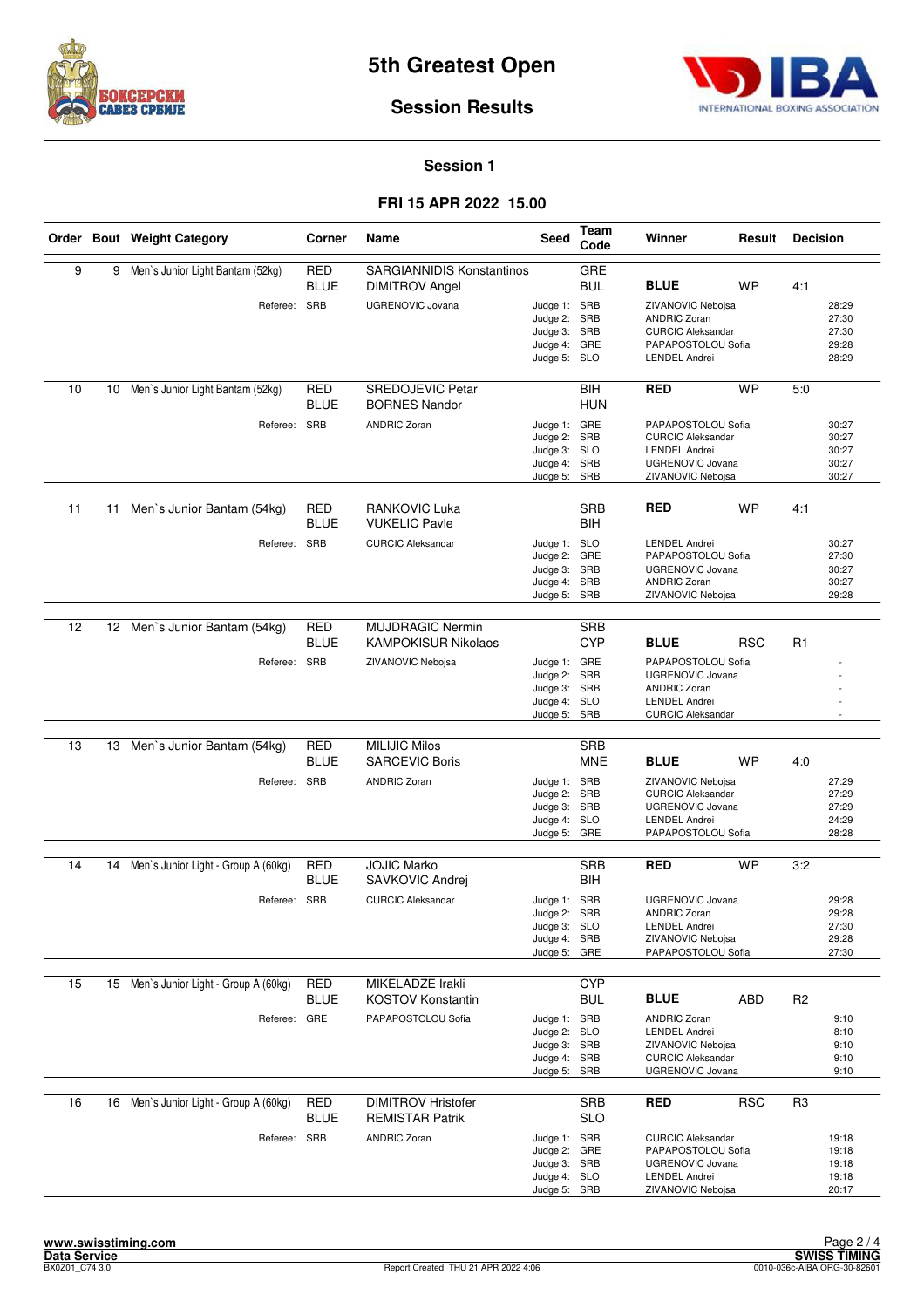



#### **Session Results**

#### **Session 1**

|    |    | Order Bout Weight Category          | Corner                    | Name                                             | Seed                                                                         | <b>Team</b><br>Code      | Winner                                                                                                                   | Result     | <b>Decision</b> |                                           |
|----|----|-------------------------------------|---------------------------|--------------------------------------------------|------------------------------------------------------------------------------|--------------------------|--------------------------------------------------------------------------------------------------------------------------|------------|-----------------|-------------------------------------------|
| 17 | 17 | Men's Junior Light - Group A (60kg) | <b>RED</b><br>BLUE        | <b>TOPALOS Vasileios</b><br>RASOVIC Strahinja    |                                                                              | GRE<br><b>SRB</b>        | <b>RED</b>                                                                                                               | <b>RSC</b> | R <sub>2</sub>  |                                           |
|    |    | Referee: SRB                        |                           | <b>UGRENOVIC Jovana</b>                          | Judge 1: SRB<br>Judge 2: SRB<br>Judge 3: SLO<br>Judge 4: GRE<br>Judge 5:     | SRB                      | <b>CURCIC Aleksandar</b><br><b>ANDRIC Zoran</b><br><b>LENDEL Andrei</b><br>PAPAPOSTOLOU Sofia<br>ZIVANOVIC Nebojsa       |            |                 | 9:10<br>10:9<br>10:9<br>9:10<br>10:9      |
| 18 | 18 | Men's Junior Light - Group B (60kg) | RED<br>BLUE               | PISZMAR Kristijan<br><b>FAJS Aljaz</b>           |                                                                              | HUN<br><b>SLO</b>        | <b>BLUE</b>                                                                                                              | WP         | 5:0             |                                           |
|    |    | Referee: SRB                        |                           | ZIVANOVIC Nebojsa                                | Judge 1: SRB<br>Judge 2: SLO<br>Judge 3: SRB<br>Judge 4: SRB<br>Judge 5: GRE |                          | <b>UGRENOVIC Jovana</b><br><b>LENDEL Andrei</b><br><b>CURCIC Aleksandar</b><br><b>ANDRIC Zoran</b><br>PAPAPOSTOLOU Sofia |            |                 | 27:30<br>26:30<br>27:29<br>26:30<br>27:30 |
| 19 |    | 19 Men's Junior Welter (66kg)       | <b>RED</b><br><b>BLUE</b> | <b>DOVEDAN Boris</b><br><b>MATRAS Szakal</b>     |                                                                              | <b>SRB</b><br><b>HUN</b> | <b>RED</b>                                                                                                               | <b>WP</b>  | 4:0             |                                           |
|    |    | Referee:                            | SRB                       | <b>ANDRIC Zoran</b>                              | Judge 1: SRB<br>Judge 2: SRB<br>Judge 3: SLO<br>Judge 4: GRE<br>Judge 5:     | SRB                      | <b>UGRENOVIC Jovana</b><br><b>CURCIC Aleksandar</b><br><b>LENDEL Andrei</b><br>PAPAPOSTOLOU Sofia<br>ZIVANOVIC Nebojsa   |            |                 | 29:27<br>30:26<br>29:27<br>30:26<br>28:28 |
|    |    |                                     |                           |                                                  |                                                                              |                          |                                                                                                                          |            |                 |                                           |
| 20 | 20 | Men's Junior Welter (66kg)          | <b>RED</b><br>BLUE        | <b>KARNABA Mahmoud</b><br><b>BESEVIC Pavle</b>   |                                                                              | <b>CYP</b><br><b>SRB</b> | <b>RED</b>                                                                                                               | <b>WP</b>  | 5:0             |                                           |
|    |    | Referee: SRB                        |                           | <b>UGRENOVIC Jovana</b>                          | Judge 1: SRB<br>Judge 2: SRB<br>Judge 3: SRB<br>Judge 4: SLO<br>Judge 5: GRE |                          | <b>CURCIC Aleksandar</b><br><b>ANDRIC Zoran</b><br>ZIVANOVIC Nebojsa<br><b>LENDEL Andrei</b><br>PAPAPOSTOLOU Sofia       |            |                 | 30:27<br>30:27<br>30:27<br>29:28<br>30:27 |
|    |    |                                     |                           |                                                  |                                                                              |                          |                                                                                                                          |            |                 |                                           |
| 21 | 21 | Men's Junior Light Middle (70kg)    | RED<br>BLUE               | MITROVIC Strahinja<br>RADOSEVIC Lazar            |                                                                              | <b>SRB</b><br><b>SRB</b> | <b>RED</b>                                                                                                               | <b>WP</b>  | 4:1             |                                           |
|    |    | Referee: SLO                        |                           | <b>LENDEL Andrei</b>                             | Judge 1: SRB<br>Judge 2: SRB<br>Judge 3: GRE<br>Judge 4: SRB<br>Judge 5:     | SRB                      | <b>ANDRIC Zoran</b><br>ZIVANOVIC Nebojsa<br>PAPAPOSTOLOU Sofia<br><b>CURCIC Aleksandar</b><br><b>UGRENOVIC Jovana</b>    |            |                 | 27:28<br>29:26<br>29:26<br>29:26<br>29:26 |
|    |    |                                     |                           |                                                  |                                                                              |                          |                                                                                                                          |            |                 |                                           |
| 22 |    | 22 Men's Junior Light Middle (70kg) | RED<br>BLUE               | <b>BOVAN Lazar</b><br>MIHAILOVIC Jovan           |                                                                              | BIH<br><b>SRB</b>        | <b>RED</b>                                                                                                               | <b>WP</b>  | 4:1             |                                           |
|    |    | Referee: SRB                        |                           | <b>ANDRIC Zoran</b>                              | Judge 1: GRE<br>Judge 2: SRB<br>Judge 3: SLO<br>Judge 4: SRB<br>Judge 5: SRB |                          | PAPAPOSTOLOU Sofia<br><b>CURCIC Aleksandar</b><br><b>LENDEL Andrei</b><br>ZIVANOVIC Nebojsa<br><b>UGRENOVIC Jovana</b>   |            |                 | 30:27<br>30:27<br>30:27<br>28:29<br>29:28 |
| 23 |    | 23 Men's Junior Middle (75kg)       | RED                       | <b>TSEVRENIDIS Eleftheerios</b>                  |                                                                              | GRE                      |                                                                                                                          |            |                 |                                           |
|    |    |                                     | <b>BLUE</b>               | ZAPRINOV Georgi                                  |                                                                              | <b>BUL</b>               | <b>BLUE</b>                                                                                                              | WP         | 3:2             |                                           |
|    |    | Referee: SRB                        |                           | <b>CURCIC Aleksandar</b>                         | Judge 1: SRB<br>Judge 2: SRB<br>Judge 3: SRB<br>Judge 4: SLO<br>Judge 5:     | GRE                      | <b>UGRENOVIC Jovana</b><br>ZIVANOVIC Nebojsa<br><b>ANDRIC Zoran</b><br><b>LENDEL Andrei</b><br>PAPAPOSTOLOU Sofia        |            |                 | 29:28<br>28:29<br>28:29<br>28:29<br>30:27 |
| 24 | 24 | Men's Junior Middle (75kg)          | <b>RED</b><br><b>BLUE</b> | <b>MARKOVIC Vukasin</b><br><b>ZADRAVEC David</b> |                                                                              | <b>SRB</b><br>CRO        | RED                                                                                                                      | <b>WP</b>  | 5:0             |                                           |
|    |    | Referee: SLO                        |                           | <b>LENDEL Andrei</b>                             | Judge 1: SRB<br>Judge 2: GRE<br>Judge 3: SRB<br>Judge 4: SRB<br>Judge 5: SRB |                          | <b>UGRENOVIC Jovana</b><br>PAPAPOSTOLOU Sofia<br><b>ANDRIC Zoran</b><br>ZIVANOVIC Nebojsa<br><b>CURCIC Aleksandar</b>    |            |                 | 30:27<br>29:28<br>30:27<br>30:27<br>29:28 |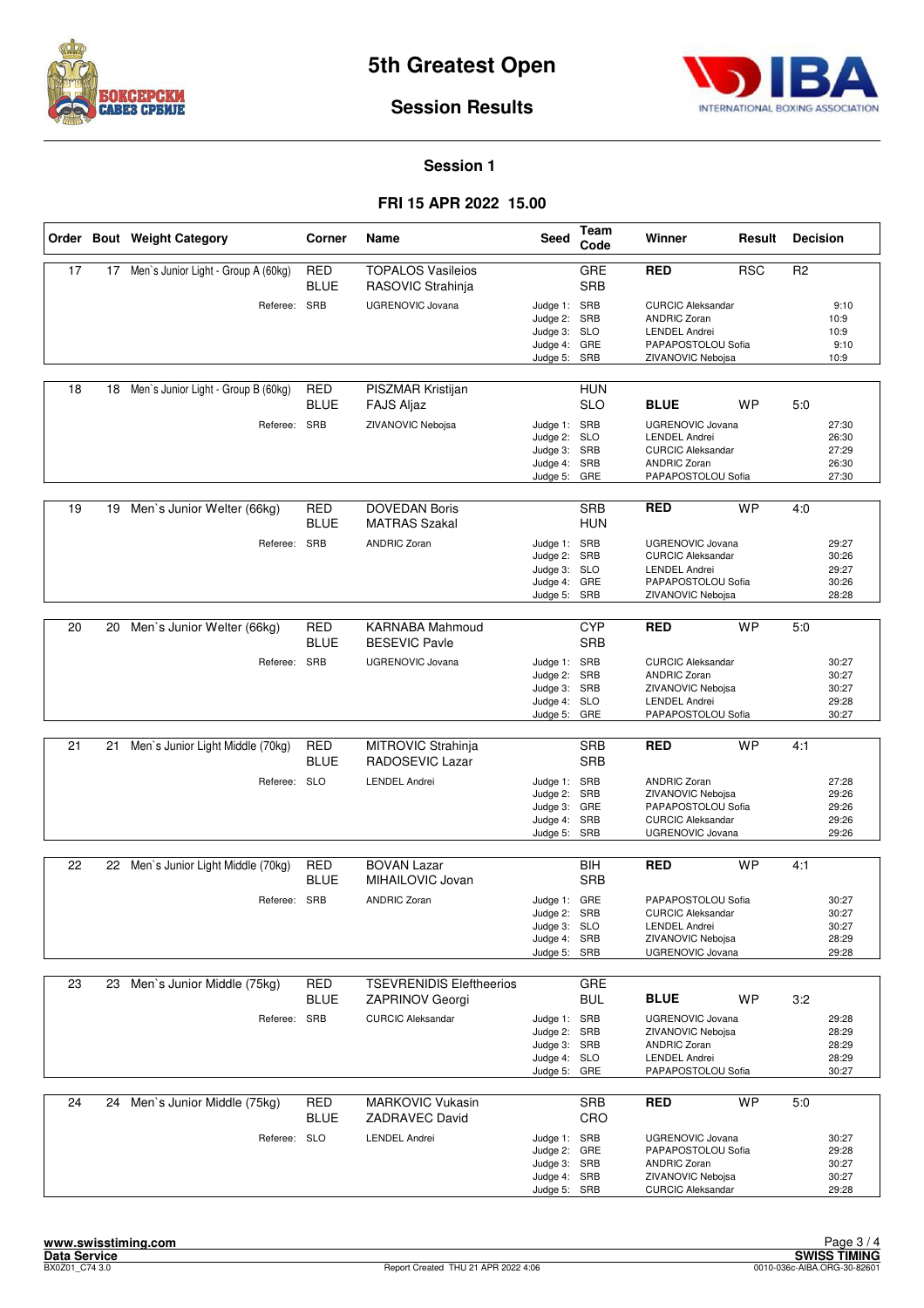



#### **Session 1**

|    |    | Order Bout Weight Category         | Corner                    | Name                                                         | Seed                                                                         | Team<br>Code             | Winner                                                                                                             | Result     | <b>Decision</b> |                |
|----|----|------------------------------------|---------------------------|--------------------------------------------------------------|------------------------------------------------------------------------------|--------------------------|--------------------------------------------------------------------------------------------------------------------|------------|-----------------|----------------|
| 25 | 25 | Men's Junior Light Heavy (80kg)    | <b>RED</b>                | NIKOLIC Andrija                                              |                                                                              | <b>SRB</b>               |                                                                                                                    |            |                 |                |
|    |    |                                    | <b>BLUE</b>               | PETROV Ivailo                                                |                                                                              | <b>BUL</b>               | <b>BLUE</b>                                                                                                        | <b>RSC</b> | R <sub>1</sub>  |                |
|    |    | Referee: SRB                       |                           | <b>UGRENOVIC Jovana</b>                                      | Judge 1: SRB<br>Judge 2: GRE<br>Judge 3: SLO<br>Judge 4: SRB<br>Judge 5: SRB |                          | <b>ANDRIC Zoran</b><br>PAPAPOSTOLOU Sofia<br><b>LENDEL Andrei</b><br>ZIVANOVIC Nebojsa<br><b>CURCIC Aleksandar</b> |            |                 |                |
|    |    |                                    |                           |                                                              |                                                                              |                          |                                                                                                                    |            |                 |                |
| 26 | 26 | Men's Junior Light Heavy (80kg)    | <b>RED</b><br><b>BLUE</b> | <b>DEMERTZIDIS Konstantinos</b><br><b>KUJUNDZIC Vasilije</b> |                                                                              | <b>GRE</b><br><b>MNE</b> | <b>RED</b>                                                                                                         | <b>WP</b>  | 5:0             |                |
|    |    | Referee: SLO                       |                           | <b>LENDEL Andrei</b>                                         | Judge 1: SRB                                                                 |                          | <b>UGRENOVIC Jovana</b>                                                                                            |            |                 | 29:28          |
|    |    |                                    |                           |                                                              | Judge 2: SRB<br>Judge 3: SRB                                                 |                          | <b>ANDRIC Zoran</b><br>ZIVANOVIC Nebojsa                                                                           |            |                 | 30:27<br>30:27 |
|    |    |                                    |                           |                                                              | Judge 4: SRB                                                                 |                          | <b>CURCIC Aleksandar</b>                                                                                           |            |                 | 30:27          |
|    |    |                                    |                           |                                                              | Judge 5:                                                                     | GRE                      | PAPAPOSTOLOU Sofia                                                                                                 |            |                 | 30:27          |
|    |    |                                    |                           |                                                              |                                                                              |                          |                                                                                                                    |            |                 |                |
| 27 | 27 | Women's Junior Light Bantam (52kg) | <b>RED</b><br><b>BLUE</b> | <b>MITIC Sanja</b><br><b>ABDULLATIF Laila</b>                |                                                                              | <b>SRB</b><br><b>CYP</b> | <b>BLUE</b>                                                                                                        | <b>WP</b>  | 5:0             |                |
|    |    | Referee: SRB                       |                           | <b>UGRENOVIC Jovana</b>                                      | Judge 1: SLO                                                                 |                          | <b>LENDEL Andrei</b>                                                                                               |            |                 | 27:30          |
|    |    |                                    |                           |                                                              | Judge 2: SRB<br>Judge 3: SRB                                                 |                          | <b>ZIVANOVIC Nebojsa</b><br><b>ANDRIC Zoran</b>                                                                    |            |                 | 28:29<br>27:30 |
|    |    |                                    |                           |                                                              | Judge 4: GRE                                                                 |                          | PAPAPOSTOLOU Sofia                                                                                                 |            |                 | 27:30          |
|    |    |                                    |                           |                                                              | Judge 5: SRB                                                                 |                          | <b>CURCIC Aleksandar</b>                                                                                           |            |                 | 25:30          |
| 28 | 28 | Women's Junior Light (60kg)        | <b>RED</b>                | ZENOUNLLARI Danai                                            |                                                                              | GRE                      | <b>RED</b>                                                                                                         | <b>WP</b>  | 5:0             |                |
|    |    |                                    | <b>BLUE</b>               | <b>MARINKOVIC Dorotea</b>                                    |                                                                              | <b>SRB</b>               |                                                                                                                    |            |                 |                |
|    |    | Referee: SRB                       |                           | <b>CURCIC Aleksandar</b>                                     | Judge 1: SRB                                                                 |                          | <b>UGRENOVIC Jovana</b>                                                                                            |            |                 | 30:26          |
|    |    |                                    |                           |                                                              | Judge 2: SRB<br>Judge 3: GRE                                                 |                          | <b>ANDRIC Zoran</b><br>PAPAPOSTOLOU Sofia                                                                          |            |                 | 30:26<br>30:27 |
|    |    |                                    |                           |                                                              | Judge 4: SRB                                                                 |                          | ZIVANOVIC Nebojsa                                                                                                  |            |                 | 30:27          |
|    |    |                                    |                           |                                                              | Judge 5: SLO                                                                 |                          | <b>LENDEL Andrei</b>                                                                                               |            |                 | 30:26          |
|    |    |                                    |                           |                                                              |                                                                              |                          |                                                                                                                    |            |                 |                |
| 29 | 29 | Women's Junior Light (60kg)        | <b>RED</b><br><b>BLUE</b> | NIKOLOV VEBER Naca<br>KANTZARI Ioanna                        |                                                                              | <b>SLO</b><br>GRE        | <b>BLUE</b>                                                                                                        | <b>WP</b>  | 5:0             |                |
|    |    | Referee:                           | GRE                       | PAPAPOSTOLOU Sofia                                           | Judge 1: SRB                                                                 |                          | ZIVANOVIC Nebojsa                                                                                                  |            |                 | 26:30          |
|    |    |                                    |                           |                                                              | Judge 2: SLO<br>Judge 3:                                                     | SRB                      | <b>LENDEL Andrei</b><br><b>UGRENOVIC Jovana</b>                                                                    |            |                 | 26:30<br>27:29 |
|    |    |                                    |                           |                                                              | Judge 4: SRB                                                                 |                          | <b>ANDRIC Zoran</b>                                                                                                |            |                 | 26:30          |
|    |    |                                    |                           |                                                              | Judge 5: SRB                                                                 |                          | <b>CURCIC Aleksandar</b>                                                                                           |            |                 | 26:30          |

| <b>LEGEND</b>       |                     |    |              |                                     |                       |    |               |                             |
|---------------------|---------------------|----|--------------|-------------------------------------|-----------------------|----|---------------|-----------------------------|
| <b>ABD</b>          | Abandon             | Rn | Round number | <b>RSC</b>                          | Referee Stops Contest | WP | Win on points |                             |
|                     |                     |    |              |                                     |                       |    |               |                             |
|                     | www.swisstiming.com |    |              |                                     |                       |    |               | Page $4/4$                  |
| <b>Data Service</b> |                     |    |              |                                     |                       |    |               | <b>SWISS TIMING</b>         |
| BX0Z01 C74 3.0      |                     |    |              | Report Created THU 21 APR 2022 4:06 |                       |    |               | 0010-036c-AIBA.ORG-30-82601 |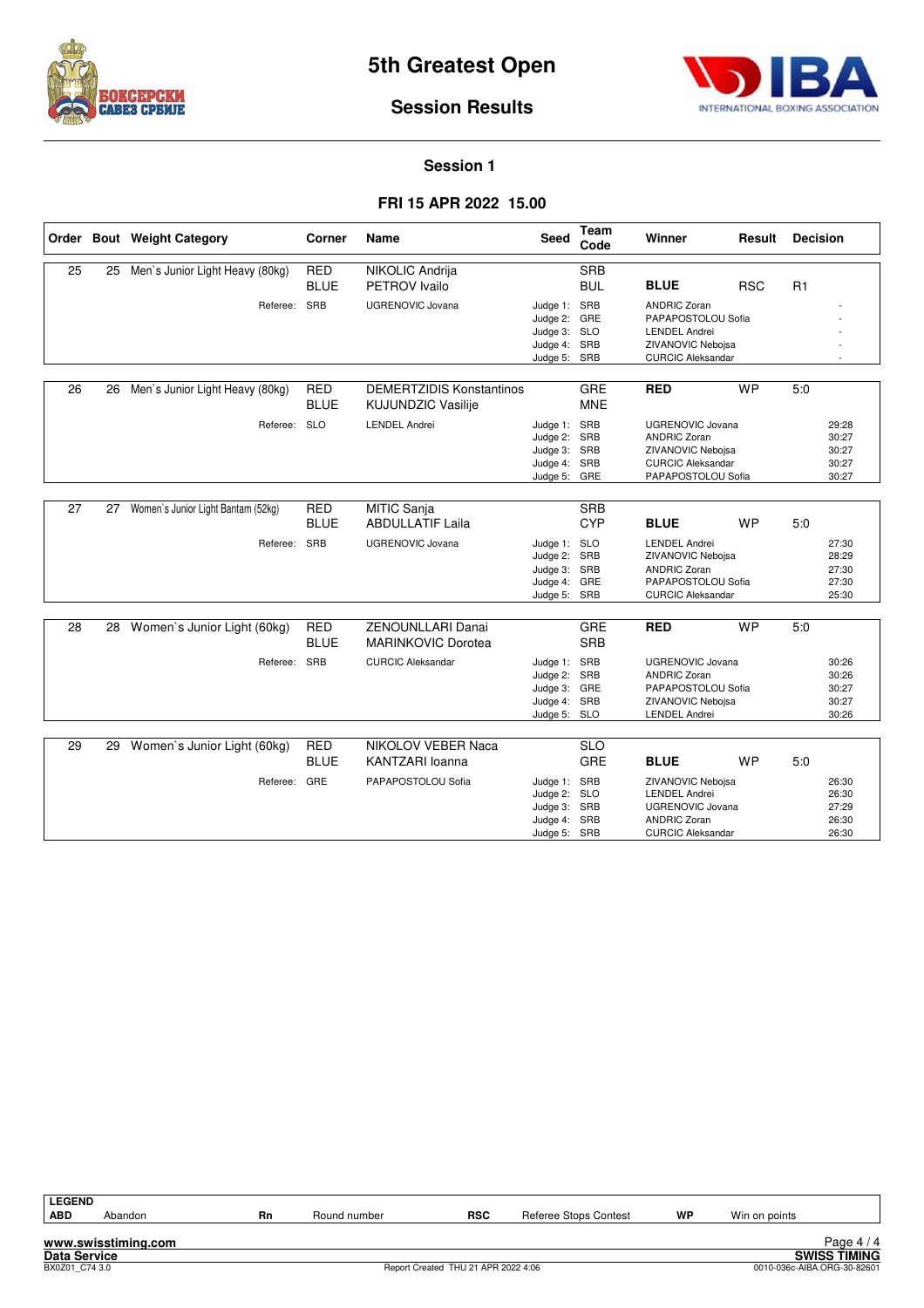



#### **Session 2**

#### **SAT 16 APR 2022 13.00**

|                |    | Order Bout Weight Category |              | Corner                    | Name                                                                                     | Seed                                                                         | <b>Team</b><br>Code      | Winner                                                                                                                                 | Result     | <b>Decision</b> |                                           |
|----------------|----|----------------------------|--------------|---------------------------|------------------------------------------------------------------------------------------|------------------------------------------------------------------------------|--------------------------|----------------------------------------------------------------------------------------------------------------------------------------|------------|-----------------|-------------------------------------------|
| $\mathbf{1}$   |    | 30 Schoolboys (42kg)       | Referee: SLO | <b>RED</b><br><b>BLUE</b> | <b>ANDREEV Rodion</b><br><b>KONSTANTIOUDIS Nearchos - Petros</b><br><b>LENDEL Andrei</b> | Judge 1: SRB<br>Judge 2: SRB<br>Judge 3: GRE<br>Judge 4: SRB<br>Judge 5: SRB | <b>MNE</b><br>GRE        | <b>BLUE</b><br>ZIVANOVIC Nebojsa<br>UGRENOVIC Jovana<br>PAPAPOSTOLOU Sofia<br><b>CURCIC Aleksandar</b><br><b>ANDRIC Zoran</b>          | <b>RSC</b> | R <sub>1</sub>  |                                           |
| $\overline{c}$ | 31 | Schoolboys (42kg)          | Referee: SRB | <b>RED</b><br><b>BLUE</b> | <b>STANOJEVIC Filip</b><br><b>IDRIZOVIC Jasmin</b><br><b>CURCIC Aleksandar</b>           | Judge 1: SRB<br>Judge 2: SRB<br>Judge 3: SLO<br>Judge 4: SRB<br>Judge 5: GRE | <b>SRB</b><br><b>MNE</b> | <b>RED</b><br><b>UGRENOVIC Jovana</b><br>ZIVANOVIC Nebojsa<br><b>LENDEL Andrei</b><br><b>ANDRIC Zoran</b><br>PAPAPOSTOLOU Sofia        | <b>WP</b>  | 3:2             | 30:27<br>28:29<br>28:29<br>30:27<br>30:27 |
| 3              |    | 32 Schoolboys (44kg)       | Referee:     | RED<br><b>BLUE</b><br>SRB | POLYVION Christiano<br><b>SEPIC Mark</b><br>ZIVANOVIC Nebojsa                            | Judge 1: SLO<br>Judge 2: SRB<br>Judge 3: SRB<br>Judge 4: GRE<br>Judge 5: SRB | <b>CYP</b><br><b>SLO</b> | <b>RED</b><br><b>LENDEL Andrei</b><br><b>UGRENOVIC Jovana</b><br><b>ANDRIC Zoran</b><br>PAPAPOSTOLOU Sofia<br><b>CURCIC Aleksandar</b> | <b>WP</b>  | 3:2             | 30:27<br>28:29<br>30:27<br>28:29<br>29:28 |
| 4              | 33 | Schoolboys (48kg)          | Referee: GRE | <b>RED</b><br><b>BLUE</b> | <b>COSIC Uros</b><br><b>BOGATINOSKI Nikola</b><br>PAPAPOSTOLOU Sofia                     | Judge 1: SRB<br>Judge 2: SLO<br>Judge 3: SRB<br>Judge 4: SRB<br>Judge 5: SRB | <b>SRB</b><br><b>SRB</b> | <b>BLUE</b><br><b>UGRENOVIC Jovana</b><br><b>LENDEL Andrei</b><br>ZIVANOVIC Nebojsa<br><b>ANDRIC Zoran</b><br><b>CURCIC Aleksandar</b> | <b>RSC</b> | R <sub>2</sub>  | 9:10<br>8:10<br>9:10<br>9:10<br>9:10      |
| 5              | 34 | Schoolboys (52kg)          | Referee: SRB | <b>RED</b><br><b>BLUE</b> | SOFOCLEOUS Alecos<br><b>DUSAK KLINC Nik</b><br><b>ANDRIC Zoran</b>                       | Judge 1: SRB<br>Judge 2: SLO<br>Judge 3: GRE<br>Judge 4: SRB<br>Judge 5: SRB | <b>CYP</b><br><b>SLO</b> | <b>BLUE</b><br><b>UGRENOVIC Jovana</b><br><b>LENDEL Andrei</b><br>PAPAPOSTOLOU Sofia<br>ZIVANOVIC Nebojsa<br><b>CURCIC Aleksandar</b>  | <b>WP</b>  | 5:0             | 27:30<br>27:30<br>27:30<br>28:29<br>28:29 |
| 6              | 35 | Schoolboys (57kg)          | Referee: SRB | <b>RED</b><br><b>BLUE</b> | RADENKOVIC Dusan<br><b>LESJAK Fabian</b><br>ZIVANOVIC Nebojsa                            | Judge 1: SRB<br>Judge 2: SRB<br>Judge 3: SRB<br>Judge 4: GRE<br>Judge 5: SLO | <b>SRB</b><br>CRO        | <b>RED</b><br><b>UGRENOVIC Jovana</b><br><b>ANDRIC Zoran</b><br><b>CURCIC Aleksandar</b><br>PAPAPOSTOLOU Sofia<br><b>LENDEL Andrei</b> | <b>WP</b>  | 4:1             | 29:28<br>30:27<br>30:27<br>28:29<br>30:27 |
| $\overline{7}$ |    | 36 Schoolboys (57kg)       | Referee: SRB | RED<br><b>BLUE</b>        | <b>TOPALOS Petros</b><br><b>MARKOVIC Branislav</b><br><b>CURCIC Aleksandar</b>           | Judge 1: SRB<br>Judge 2: SLO<br>Judge 3: SRB<br>Judge 4: GRE<br>Judge 5: SRB | GRE<br><b>SRB</b>        | <b>RED</b><br><b>UGRENOVIC Jovana</b><br><b>LENDEL Andrei</b><br>ZIVANOVIC Nebojsa<br>PAPAPOSTOLOU Sofia<br>ANDRIC Zoran               | <b>WP</b>  | 5:0             | 30:27<br>30:26<br>30:27<br>30:27<br>30:27 |
| 8              |    | 37 Schoolboys (70kg)       | Referee: GRE | <b>RED</b><br><b>BLUE</b> | <b>PISTOLIS Petros</b><br><b>MOLIATZE Nikolaos</b><br>PAPAPOSTOLOU Sofia                 | Judge 1: SRB<br>Judge 2: SRB<br>Judge 3: SRB<br>Judge 4: SRB<br>Judge 5: SLO | GRE<br>GRE               | <b>BLUE</b><br>UGRENOVIC Jovana<br>ZIVANOVIC Nebojsa<br><b>ANDRIC Zoran</b><br><b>CURCIC Aleksandar</b><br><b>LENDEL Andrei</b>        | WP         | 5:0             | 27:30<br>28:29<br>27:30<br>27:30<br>27:30 |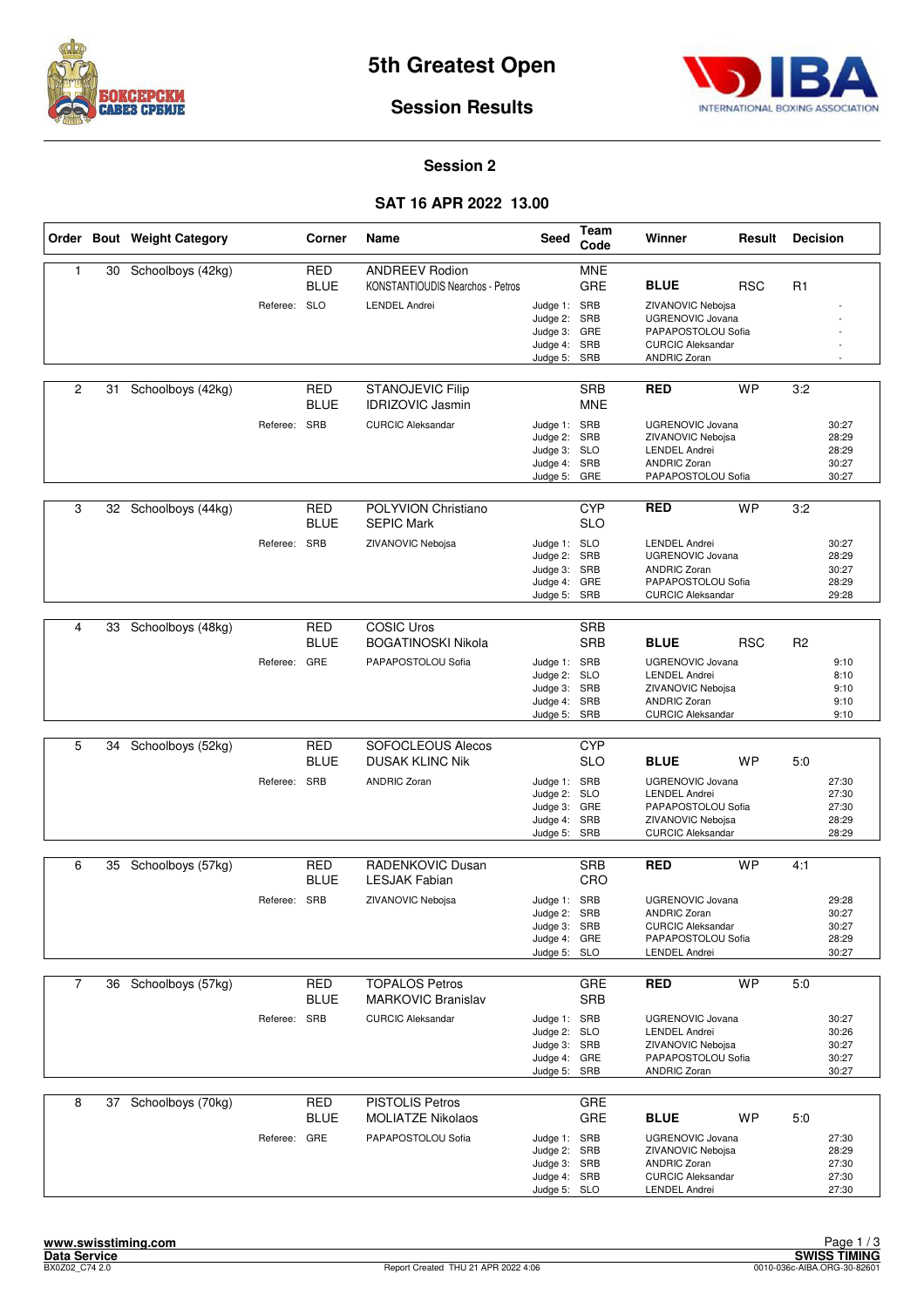



#### **Session 2**

#### **SAT 16 APR 2022 13.00**

|    |    | Order Bout Weight Category             | Corner                    | Name                                            | <b>Seed</b>                                                                  | Team<br>Code             | Winner                                                                                                                   | Result     | <b>Decision</b> |                                           |
|----|----|----------------------------------------|---------------------------|-------------------------------------------------|------------------------------------------------------------------------------|--------------------------|--------------------------------------------------------------------------------------------------------------------------|------------|-----------------|-------------------------------------------|
| 9  | 38 | Schoolgirls (57kg)                     | RED<br>BLUE               | MIHAILOVIC Angelina<br><b>VUKSIC Dunja</b>      |                                                                              | <b>SRB</b><br>BIH        | <b>BLUE</b>                                                                                                              | WP         | 5.0             |                                           |
|    |    | Referee:                               | SRB                       | <b>UGRENOVIC Jovana</b>                         | Judge 1: GRE<br>Judge 2: SRB<br>Judge 3: SLO<br>Judge 4: SRB<br>Judge 5:     | SRB                      | PAPAPOSTOLOU Sofia<br>ZIVANOVIC Nebojsa<br><b>LENDEL Andrei</b><br><b>ANDRIC Zoran</b><br><b>CURCIC Aleksandar</b>       |            |                 | 28:29<br>27:30<br>27:30<br>27:30<br>28:29 |
| 10 | 39 | Schoolgirls (64kg)                     | RED<br>BLUE               | <b>MITRIC Zorana</b><br><b>SKUPNJAK Lana</b>    |                                                                              | <b>SRB</b><br>CRO        | <b>RED</b>                                                                                                               | <b>WP</b>  | 5:0             |                                           |
|    |    | Referee: SRB                           |                           | ZIVANOVIC Nebojsa                               | Judge 1: SRB<br>Judge 2: SRB<br>Judge 3: SLO<br>Judge 4: SRB<br>Judge 5: GRE |                          | <b>UGRENOVIC Jovana</b><br><b>ANDRIC Zoran</b><br><b>LENDEL Andrei</b><br><b>CURCIC Aleksandar</b><br>PAPAPOSTOLOU Sofia |            |                 | 30:27<br>29:28<br>29:28<br>29:28<br>29:28 |
| 11 | 40 | Men's Junior Bantam (54kg)             | <b>RED</b><br><b>BLUE</b> | <b>GRUJIC Dragan</b><br><b>RANKOVIC Luka</b>    |                                                                              | <b>SLO</b><br><b>SRB</b> | <b>BLUE</b>                                                                                                              | <b>WP</b>  | 4:1             |                                           |
|    |    | Referee:                               | <b>SRB</b>                | <b>CURCIC Aleksandar</b>                        | Judge 1: SLO<br>Judge 2: GRE<br>Judge 3: SRB<br>Judge 4: SRB<br>Judge 5: SRB |                          | <b>LENDEL Andrei</b><br>PAPAPOSTOLOU Sofia<br>ZIVANOVIC Nebojsa<br><b>ANDRIC Zoran</b><br><b>UGRENOVIC Jovana</b>        |            |                 | 29:28<br>28:29<br>28:29<br>28:29<br>28:29 |
| 12 |    |                                        | <b>RED</b>                | <b>KAMPOKISUR Nikolaos</b>                      |                                                                              | <b>CYP</b>               |                                                                                                                          | <b>RSC</b> | R1              |                                           |
|    | 41 | Men's Junior Bantam (54kg)             | BLUE                      | <b>SARCEVIC Boris</b>                           |                                                                              | <b>MNE</b>               | <b>RED</b>                                                                                                               |            |                 |                                           |
|    |    | Referee: SLO                           |                           | <b>LENDEL Andrei</b>                            | Judge 1: SRB<br>Judge 2: GRE<br>Judge 3: SRB<br>Judge 4: SRB<br>Judge 5: SRB |                          | <b>UGRENOVIC Jovana</b><br>PAPAPOSTOLOU Sofia<br>ZIVANOVIC Nebojsa<br><b>ANDRIC Zoran</b><br><b>CURCIC Aleksandar</b>    |            |                 |                                           |
| 13 |    | 42 Men's Junior Feather (57kg)         | <b>RED</b>                | <b>FRAUK Daniel</b>                             |                                                                              | <b>HUN</b>               | <b>RED</b>                                                                                                               | <b>WP</b>  | 5:0             |                                           |
|    |    |                                        | BLUE                      | <b>TOJNKO Gal Patrik</b>                        |                                                                              | <b>SLO</b>               |                                                                                                                          |            |                 |                                           |
|    |    | Referee: SRB                           |                           | <b>ANDRIC Zoran</b>                             | Judge 1: SLO<br>Judge 2: GRE<br>Judge 3: SRB<br>Judge 4: SRB<br>Judge 5: SRB |                          | <b>LENDEL Andrei</b><br>PAPAPOSTOLOU Sofia<br>ZIVANOVIC Nebojsa<br><b>CURCIC Aleksandar</b><br><b>UGRENOVIC Jovana</b>   |            |                 | 29:28<br>29:28<br>30:27<br>29:28<br>29:28 |
| 14 | 43 | Men's Junior Light - Group A (60kg)    | RED                       | <b>JOJIC Marko</b>                              |                                                                              | <b>SRB</b>               |                                                                                                                          |            |                 |                                           |
|    |    |                                        | BLUE                      | <b>KOSTOV Konstantin</b>                        |                                                                              | <b>BUL</b>               | <b>BLUE</b>                                                                                                              | <b>WP</b>  | 5:0             |                                           |
|    |    | Referee: SRB                           |                           | <b>UGRENOVIC Jovana</b>                         | Judge 1: SRB<br>Judge 2: SRB<br>Judge 3: SRB<br>Judge 4: SLO<br>Judge 5: GRE |                          | ZIVANOVIC Nebojsa<br><b>ANDRIC Zoran</b><br><b>CURCIC Aleksandar</b><br><b>LENDEL Andrei</b><br>PAPAPOSTOLOU Sofia       |            |                 | 26:30<br>27:30<br>27:30<br>26:30<br>27:30 |
| 15 |    | 44 Men's Junior Light - Group A (60kg) | RED                       | <b>DIMITROV Hristofer</b>                       |                                                                              | <b>SRB</b>               |                                                                                                                          |            |                 |                                           |
|    |    |                                        | <b>BLUE</b>               | <b>TOPALOS Vasileios</b>                        |                                                                              | <b>GRE</b>               | <b>BLUE</b>                                                                                                              | <b>WP</b>  | 3:2             |                                           |
|    |    | Referee: SRB                           |                           | <b>ANDRIC Zoran</b>                             | Judge 1: SRB<br>Judge 2: GRE<br>Judge 3: SRB<br>Judge 4: SRB<br>Judge 5: SLO |                          | ZIVANOVIC Nebojsa<br>PAPAPOSTOLOU Sofia<br>UGRENOVIC Jovana<br><b>CURCIC Aleksandar</b><br><b>LENDEL Andrei</b>          |            |                 | 29:28<br>28:29<br>29:28<br>28:29<br>27:30 |
| 16 | 45 | Men's Junior Welter (66kg)             | <b>RED</b>                | <b>VANIC Dzenis</b>                             |                                                                              | <b>SRB</b>               | <b>RED</b>                                                                                                               | <b>WP</b>  | 3:2             |                                           |
|    |    | Referee: SLO                           | <b>BLUE</b>               | <b>BUBNJEVIC Njegos</b><br><b>LENDEL Andrei</b> | Judge 1: SRB<br>Judge 2: GRE<br>Judge 3: SRB<br>Judge 4: SRB<br>Judge 5: SRB | BIH                      | <b>UGRENOVIC Jovana</b><br>PAPAPOSTOLOU Sofia<br>ZIVANOVIC Nebojsa<br><b>ANDRIC Zoran</b><br><b>CURCIC Aleksandar</b>    |            |                 | 28:29<br>29:28<br>29:28<br>27:30<br>29:28 |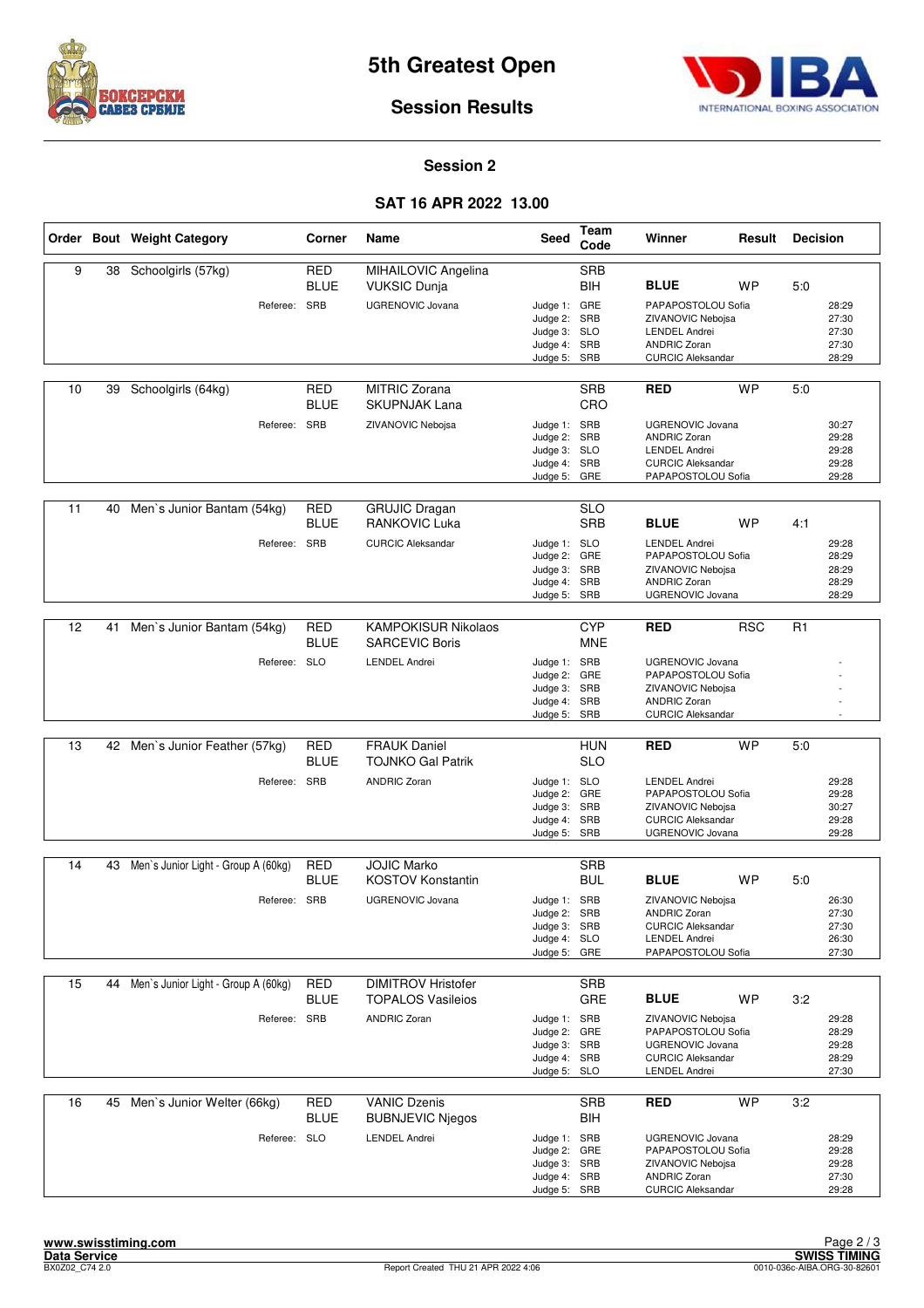



**Session Results**

#### **Session 2**

#### **SAT 16 APR 2022 13.00**

|    |    | Order Bout Weight Category       | Corner                    | Name                                             | Seed                                                                         | Team<br>Code             | Winner                                                                                                                        | Result     | <b>Decision</b> |                                           |
|----|----|----------------------------------|---------------------------|--------------------------------------------------|------------------------------------------------------------------------------|--------------------------|-------------------------------------------------------------------------------------------------------------------------------|------------|-----------------|-------------------------------------------|
| 17 | 46 | Men's Junior Welter (66kg)       | <b>RED</b><br><b>BLUE</b> | <b>DOVEDAN Boris</b><br><b>KARNABA Mahmoud</b>   |                                                                              | <b>SRB</b><br><b>CYP</b> | <b>BLUE</b>                                                                                                                   | <b>WP</b>  | 4:1             |                                           |
|    |    | Referee:                         | SRB                       | ZIVANOVIC Nebojsa                                | Judge 1: GRE<br>Judge 2:<br>Judge 3: SRB<br>Judge 4: SLO<br>Judge 5:         | SRB<br>SRB               | PAPAPOSTOLOU Sofia<br><b>UGRENOVIC Jovana</b><br><b>CURCIC Aleksandar</b><br><b>LENDEL Andrei</b><br><b>ANDRIC Zoran</b>      |            |                 | 28:29<br>28:29<br>28:29<br>27:30<br>30:27 |
| 18 | 47 | Men's Junior Light Middle (70kg) | <b>RED</b><br><b>BLUE</b> | MITROVIC Strahinja<br><b>BOVAN Lazar</b>         |                                                                              | <b>SRB</b><br>BIH        | <b>RED</b>                                                                                                                    | <b>WP</b>  | 4:1             |                                           |
|    |    | Referee: GRE                     |                           | PAPAPOSTOLOU Sofia                               | Judge 1: SRB<br>Judge 2: SRB<br>Judge 3: SRB<br>Judge 4: SLO<br>Judge 5:     | SRB                      | <b>UGRENOVIC Jovana</b><br>ZIVANOVIC Nebojsa<br><b>ANDRIC Zoran</b><br><b>LENDEL Andrei</b><br><b>CURCIC Aleksandar</b>       |            |                 | 29:28<br>30:27<br>30:27<br>30:27<br>28:29 |
| 19 | 48 | Men's Junior Light Heavy (80kg)  | <b>RED</b><br><b>BLUE</b> | <b>STEVANOVIC Milos</b><br>SARKOZI Sandor        |                                                                              | <b>SRB</b><br>HUN        | <b>BLUE</b>                                                                                                                   | <b>WP</b>  | 5:0             |                                           |
|    |    | Referee: SRB                     |                           | <b>ANDRIC Zoran</b>                              | Judge 1: SRB<br>Judge 2:<br>Judge 3: GRE<br>Judge 4:<br>Judge 5:             | SRB<br><b>SLO</b><br>SRB | <b>UGRENOVIC Jovana</b><br><b>ZIVANOVIC Nebojsa</b><br>PAPAPOSTOLOU Sofia<br><b>LENDEL Andrei</b><br><b>CURCIC Aleksandar</b> |            |                 | 28:29<br>28:29<br>28:29<br>27:30<br>27:30 |
| 20 | 49 | Men's Junior Light Heavy (80kg)  | <b>RED</b><br><b>BLUE</b> | PETROV Ivailo<br><b>DEMERTZIDIS Konstantinos</b> |                                                                              | <b>BUL</b><br><b>GRE</b> | <b>RED</b>                                                                                                                    | <b>WP</b>  | 4:1             |                                           |
|    |    | Referee: SRB                     |                           | <b>UGRENOVIC Jovana</b>                          | Judge 1: SRB<br>Judge 2: SRB<br>Judge 3: GRE<br>Judge 4: SLO<br>Judge 5: SRB |                          | <b>ANDRIC Zoran</b><br>ZIVANOVIC Nebojsa<br>PAPAPOSTOLOU Sofia<br><b>LENDEL Andrei</b><br><b>CURCIC Aleksandar</b>            |            |                 | 29:28<br>30:27<br>30:27<br>27:30<br>29:28 |
| 21 |    | 50 Women's Junior Fly (50kg)     | <b>RED</b><br><b>BLUE</b> | KOVCIC Andjelija<br><b>GEORGOPOULOU Maria</b>    |                                                                              | <b>SRB</b><br><b>GRE</b> | <b>BLUE</b>                                                                                                                   | <b>RSC</b> | R <sub>2</sub>  |                                           |
|    |    | Referee: SLO                     |                           | <b>LENDEL Andrei</b>                             | Judge 1: SRB<br>Judge 2:<br>Judge 3: SRB<br>Judge 4:<br>Judge 5: SRB         | GRE<br>SRB               | <b>UGRENOVIC Jovana</b><br>PAPAPOSTOLOU Sofia<br>ZIVANOVIC Nebojsa<br><b>ANDRIC Zoran</b><br><b>CURCIC Aleksandar</b>         |            |                 | 9:10<br>9:10<br>9:10<br>9:10<br>9:10      |
| 22 | 51 | Women's Junior Light (60kg)      | <b>RED</b><br><b>BLUE</b> | ZENOUNLLARI Danai<br>KANTZARI loanna             |                                                                              | GRE<br><b>GRE</b>        | <b>RED</b>                                                                                                                    | <b>WP</b>  | 3:2             |                                           |
|    |    | Referee: GRE                     |                           | PAPAPOSTOLOU Sofia                               | Judge 1: SLO<br>Judge 2:<br>Judge 3:<br>Judge 4:<br>Judge 5: SRB             | SRB<br>SRB<br>SRB        | <b>LENDEL Andrei</b><br>UGRENOVIC Jovana<br>ZIVANOVIC Nebojsa<br><b>CURCIC Aleksandar</b><br><b>ANDRIC Zoran</b>              |            |                 | 29:28<br>29:28<br>27:30<br>29:28<br>27:30 |

**www.swisstiming.com**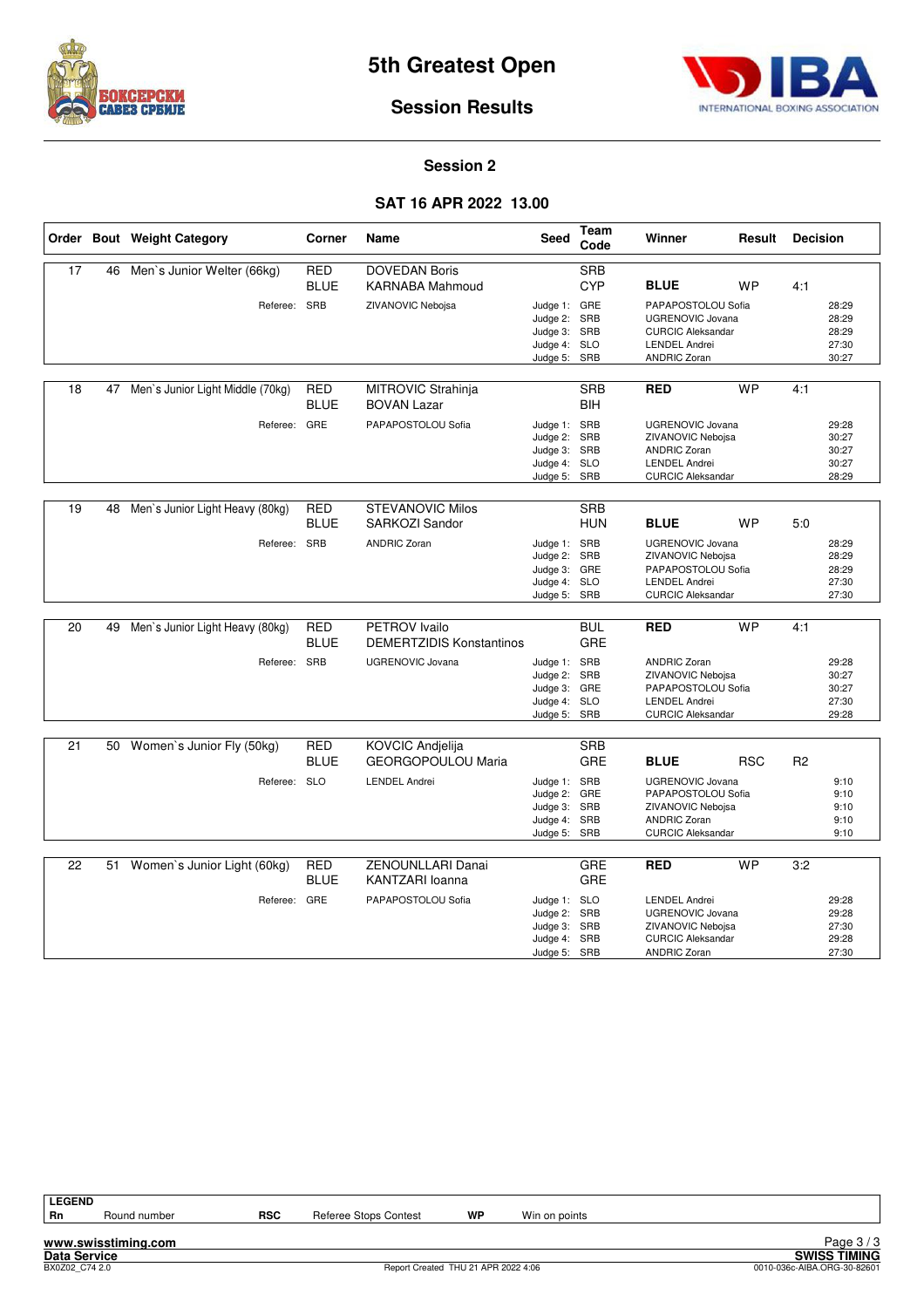



#### **Session 3**

#### **SUN 17 APR 2022 13.00**

|                |    | Order Bout Weight Category      | Corner                    | Name                                                               | <b>Seed</b>                                                                  | Team<br>Code             | Winner                                                                                                                         | Result     | <b>Decision</b> |                                           |
|----------------|----|---------------------------------|---------------------------|--------------------------------------------------------------------|------------------------------------------------------------------------------|--------------------------|--------------------------------------------------------------------------------------------------------------------------------|------------|-----------------|-------------------------------------------|
| 1              | 61 | Men's Junior Bantam (54kg)      | <b>RED</b><br><b>BLUE</b> | <b>RANKOVIC Luka</b><br><b>KAMPOKISUR Nikolaos</b>                 |                                                                              | <b>SRB</b><br><b>CYP</b> | <b>BLUE</b>                                                                                                                    | <b>RSC</b> | R <sub>2</sub>  |                                           |
|                |    | Referee: SRB                    |                           | <b>ANDRIC Zoran</b>                                                | Judge 1: SLO<br>Judge 2: GRE<br>Judge 3:<br>Judge 4: SRB<br>Judge 5: SRB     | SRB                      | <b>LENDEL Andrei</b><br>PAPAPOSTOLOU Sofia<br><b>UGRENOVIC Jovana</b><br>ZIVANOVIC Nebojsa<br><b>CURCIC Aleksandar</b>         |            |                 | 8:10<br>8:10<br>9:10<br>8:10<br>8:10      |
| $\overline{2}$ | 63 | Men's Junior Welter (66kg)      | RED<br><b>BLUE</b>        | <b>VANIC Dzenis</b><br><b>KARNABA Mahmoud</b>                      |                                                                              | <b>SRB</b><br><b>CYP</b> | <b>RED</b>                                                                                                                     | <b>WP</b>  | 5:0             |                                           |
|                |    | Referee: SRB                    |                           | <b>CURCIC Aleksandar</b>                                           | Judge 1: SLO<br>Judge 2: GRE<br>Judge 3: SRB<br>Judge 4: SRB<br>Judge 5: SRB |                          | <b>LENDEL Andrei</b><br>PAPAPOSTOLOU Sofia<br><b>UGRENOVIC Jovana</b><br>ZIVANOVIC Nebojsa<br><b>ANDRIC Zoran</b>              |            |                 | 30:27<br>29:28<br>30:27<br>29:28<br>30:27 |
| 3              |    | 55 Schoolboys (50kg)            | <b>RED</b><br><b>BLUE</b> | <b>MARINKOVIC Nikola</b><br><b>ANDRAS Horvath</b>                  |                                                                              | <b>SRB</b><br><b>HUN</b> | <b>BLUE</b>                                                                                                                    | <b>WP</b>  | 4:1             |                                           |
|                |    | Referee:                        | <b>SRB</b>                | ZIVANOVIC Nebojsa                                                  | Judge 1: SRB<br>Judge 2: SRB<br>Judge 3: SLO<br>Judge 4: SRB<br>Judge 5:     | GRE                      | <b>ANDRIC Zoran</b><br><b>CURCIC Aleksandar</b><br><b>LENDEL Andrei</b><br>UGRENOVIC Jovana<br>PAPAPOSTOLOU Sofia              |            |                 | 29:28<br>27:30<br>27:30<br>28:29<br>28:29 |
| $\overline{4}$ | 65 | Men's Junior Light Heavy (80kg) | RED                       | SARKOZI Sandor                                                     |                                                                              | <b>HUN</b>               |                                                                                                                                |            |                 |                                           |
|                |    |                                 | BLUE                      | <b>PETROV</b> Ivailo                                               |                                                                              | <b>BUL</b>               | <b>BLUE</b>                                                                                                                    | <b>WP</b>  | 5.0             |                                           |
|                |    | Referee: GRE                    |                           | PAPAPOSTOLOU Sofia                                                 | Judge 1: SRB<br>Judge 2: SLO<br>Judge 3: SRB<br>Judge 4: SRB<br>Judge 5: SRB |                          | ZIVANOVIC Nebojsa<br><b>LENDEL Andrei</b><br><b>UGRENOVIC Jovana</b><br><b>ANDRIC Zoran</b><br><b>CURCIC Aleksandar</b>        |            |                 | 27:30<br>27:30<br>28:29<br>27:30<br>27:30 |
|                |    |                                 |                           |                                                                    |                                                                              |                          |                                                                                                                                |            |                 |                                           |
| 5              | 52 | Schoolboys (40kg)               | <b>RED</b><br><b>BLUE</b> | <b>BERISHA Rinor</b><br>PAVLOVIC Djordje                           |                                                                              | <b>SLO</b><br><b>SRB</b> | <b>RED</b>                                                                                                                     | <b>WP</b>  | 4:1             |                                           |
|                |    | Referee: SRB                    |                           | ZIVANOVIC Nebojsa                                                  | Judge 1: SRB<br>Judge 2: SRB<br>Judge 3: SRB<br>Judge 4: SLO<br>Judge 5: GRE |                          | <b>CURCIC Aleksandar</b><br><b>ANDRIC Zoran</b><br><b>UGRENOVIC Jovana</b><br><b>LENDEL Andrei</b><br>PAPAPOSTOLOU Sofia       |            |                 | 30:27<br>30:27<br>28:29<br>30:27<br>29:28 |
| 6              | 53 | Schoolboys (42kg)               | RED<br><b>BLUE</b>        | <b>KONSTANTIOUDIS Nearchos - Petros</b><br><b>STANOJEVIC Filip</b> |                                                                              | GRE<br><b>SRB</b>        | <b>RED</b>                                                                                                                     | <b>WP</b>  | 5:0             |                                           |
|                |    | Referee: SRB                    |                           | <b>ANDRIC Zoran</b>                                                | Judge 1: SRB<br>Judge 2: SLO<br>Judge 3: SRB<br>Judge 4: GRE<br>Judge 5: SRB |                          | <b>UGRENOVIC Jovana</b><br><b>LENDEL Andrei</b><br>ZIVANOVIC Nebojsa<br>PAPAPOSTOLOU Sofia<br><b>CURCIC Aleksandar</b>         |            |                 | 29:27<br>30:26<br>30:26<br>30:26<br>29:27 |
| $\overline{7}$ |    | 54 Schoolboys (46kg)            | <b>RED</b>                | POPOVIC Pavle                                                      |                                                                              | <b>SRB</b>               |                                                                                                                                |            |                 |                                           |
|                |    |                                 | <b>BLUE</b>               | MOULATSIOTIS Spyridon                                              |                                                                              | GRE                      | <b>BLUE</b>                                                                                                                    | WP         | 4:1             |                                           |
|                |    | Referee:                        | SRB                       | <b>CURCIC Aleksandar</b>                                           | Judge 1: GRE<br>Judge 2: SLO<br>Judge 3: SRB<br>Judge 4: SRB<br>Judge 5: SRB |                          | PAPAPOSTOLOU Sofia<br><b>LENDEL Andrei</b><br>ZIVANOVIC Nebojsa<br>UGRENOVIC Jovana<br><b>ANDRIC Zoran</b>                     |            |                 | 29:28<br>28:29<br>27:30<br>28:29<br>28:29 |
| 8              | 56 | Schoolboys (57kg)               | <b>RED</b>                | <b>RADENKOVIC Dusan</b>                                            |                                                                              | <b>SRB</b>               |                                                                                                                                |            |                 |                                           |
|                |    | Referee: SRB                    | BLUE                      | <b>TOPALOS Petros</b><br><b>ANDRIC Zoran</b>                       | Judge 1: GRE<br>Judge 2: SLO<br>Judge 3: SRB<br>Judge 4: SRB<br>Judge 5: SRB | GRE                      | <b>BLUE</b><br>PAPAPOSTOLOU Sofia<br><b>LENDEL Andrei</b><br>ZIVANOVIC Nebojsa<br>UGRENOVIC Jovana<br><b>CURCIC Aleksandar</b> | WP         | 5:0             | 27:30<br>26:30<br>27:30<br>28:29<br>28:29 |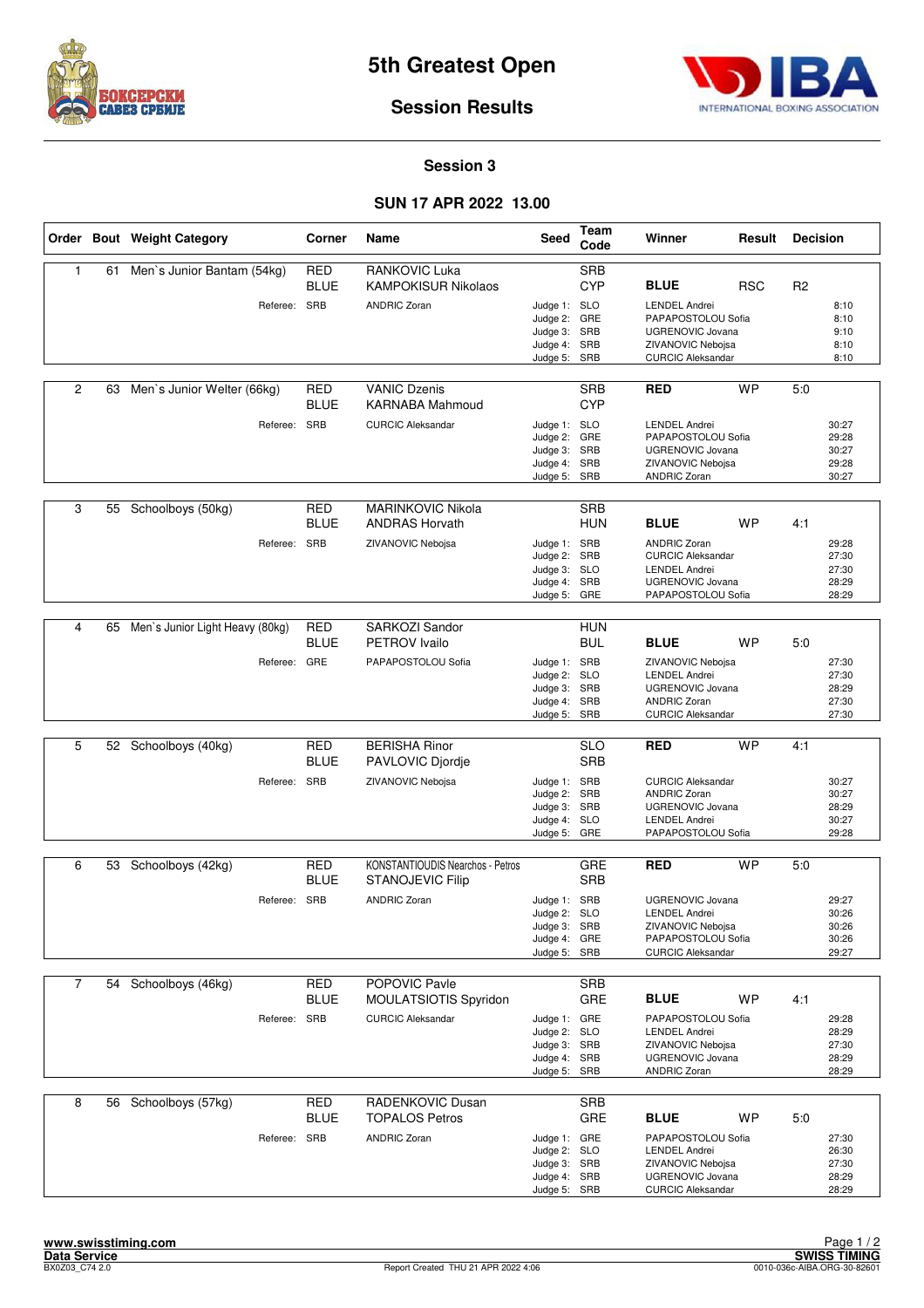



#### **Session 3**

#### **SUN 17 APR 2022 13.00**

|    |    | Order Bout Weight Category          | Corner                    | Name                                                      | Seed                                                                         | Team<br>Code             | Winner                                                                                                                   | Result    | <b>Decision</b> |                                           |
|----|----|-------------------------------------|---------------------------|-----------------------------------------------------------|------------------------------------------------------------------------------|--------------------------|--------------------------------------------------------------------------------------------------------------------------|-----------|-----------------|-------------------------------------------|
| 9  | 57 | Schoolboys (60kg)                   | <b>RED</b><br><b>BLUE</b> | <b>STANKOVIC Dusan</b><br><b>VUJIC Djordjije</b>          |                                                                              | <b>SRB</b><br><b>SRB</b> | <b>RED</b>                                                                                                               | <b>WP</b> | 5:0             |                                           |
|    |    | Referee:                            | GRE                       | PAPAPOSTOLOU Sofia                                        | Judge 1: SRB<br>Judge 2:<br>Judge 3: SLO<br>Judge 4: SRB<br>Judge 5: SRB     | SRB                      | <b>UGRENOVIC Jovana</b><br><b>ANDRIC Zoran</b><br><b>LENDEL Andrei</b><br><b>CURCIC Aleksandar</b><br>ZIVANOVIC Nebojsa  |           |                 | 29:28<br>30:27<br>30:27<br>30:27<br>30:27 |
| 10 | 58 | Schoolboys (80kg)                   | <b>RED</b><br><b>BLUE</b> | KUJUNDDZIC Vasilije<br><b>DJOKOVIC Lazar</b>              |                                                                              | <b>MNE</b><br><b>SRB</b> | <b>RED</b>                                                                                                               | <b>WP</b> | 5:0             |                                           |
|    |    | Referee: SRB                        |                           | <b>UGRENOVIC Jovana</b>                                   | Judge 1: GRE<br>Judge 2: SLO<br>Judge 3: SRB<br>Judge 4: SRB<br>Judge 5:     | SRB                      | PAPAPOSTOLOU Sofia<br><b>LENDEL Andrei</b><br>ZIVANOVIC Nebojsa<br><b>CURCIC Aleksandar</b><br><b>ANDRIC Zoran</b>       |           |                 | 30:27<br>30:27<br>30:27<br>30:26<br>30:27 |
| 11 | 59 | Men's Junior Pin (46kg)             | <b>RED</b><br><b>BLUE</b> | <b>KAMENSNICANIN Admir</b><br><b>KARAGGORGIOV loannis</b> |                                                                              | <b>SRB</b><br>GRE        | <b>RED</b>                                                                                                               | <b>WP</b> | 4:1             |                                           |
|    |    | Referee: SLO                        |                           | <b>LENDEL Andrei</b>                                      | Judge 1: SRB<br>Judge 2: SRB<br>Judge 3: SRB<br>Judge 4: GRE<br>Judge 5:     | SRB                      | <b>ANDRIC Zoran</b><br>ZIVANOVIC Nebojsa<br><b>UGRENOVIC Jovana</b><br>PAPAPOSTOLOU Sofia<br><b>CURCIC Aleksandar</b>    |           |                 | 30:27<br>30:27<br>30:27<br>28:29<br>30:27 |
| 12 | 60 | Men's Junior Light Bantam (52kg)    | <b>RED</b>                | <b>DIMITROV Angel</b>                                     |                                                                              | <b>BUL</b>               | <b>RED</b>                                                                                                               | <b>WP</b> | 5:0             |                                           |
|    |    |                                     | <b>BLUE</b>               | <b>SREDOJEVIC Petar</b>                                   |                                                                              | <b>BIH</b>               |                                                                                                                          |           |                 |                                           |
|    |    | Referee: SRB                        |                           | <b>UGRENOVIC Jovana</b>                                   | Judge 1: GRE<br>Judge 2: SLO<br>Judge 3: SRB<br>Judge 4: SRB<br>Judge 5: SRB |                          | PAPAPOSTOLOU Sofia<br><b>LENDEL Andrei</b><br>ZIVANOVIC Nebojsa<br><b>ANDRIC Zoran</b><br><b>CURCIC Aleksandar</b>       |           |                 | 29:28<br>29:28<br>30:27<br>30:27<br>30:27 |
| 13 | 62 | Men's Junior Light - Group A (60kg) | <b>RED</b><br><b>BLUE</b> | <b>KOSTOV Konstantin</b><br><b>TOPALOS Vasileios</b>      |                                                                              | <b>BUL</b><br>GRE        | <b>BLUE</b>                                                                                                              | <b>WP</b> | 5:0             |                                           |
|    |    | Referee: SRB                        |                           | <b>UGRENOVIC Jovana</b>                                   | Judge 1: GRE<br>Judge 2: SLO<br>Judge 3: SRB<br>Judge 4: SRB<br>Judge 5: SRB |                          | PAPAPOSTOLOU Sofia<br><b>LENDEL Andrei</b><br>ZIVANOVIC Nebojsa<br><b>ANDRIC Zoran</b><br><b>CURCIC Aleksandar</b>       |           |                 | 27:30<br>28:29<br>27:30<br>28:29<br>27:30 |
| 14 | 64 | Men's Junior Middle (75kg)          | <b>RED</b>                | <b>ZAPRINOV Georgi</b>                                    |                                                                              | <b>BUL</b>               |                                                                                                                          |           |                 |                                           |
|    |    |                                     | <b>BLUE</b>               | <b>MARKOVIC Vukasin</b>                                   |                                                                              | <b>SRB</b>               | <b>BLUE</b>                                                                                                              | <b>WP</b> | 5:0             |                                           |
|    |    | Referee: SRB                        |                           | ZIVANOVIC Nebojsa                                         | Judge 1: SRB<br>Judge 2: SLO<br>Judge 3: GRE<br>Judge 4: SRB<br>Judge 5: SRB |                          | <b>UGRENOVIC Jovana</b><br><b>LENDEL Andrei</b><br>PAPAPOSTOLOU Sofia<br><b>CURCIC Aleksandar</b><br><b>ANDRIC Zoran</b> |           |                 | 27:30<br>27:30<br>27:30<br>28:29<br>27:30 |
| 15 | 66 | Men's Youth Middle (75kg)           | <b>RED</b><br><b>BLUE</b> | <b>KRSTOVIC Adam</b><br><b>CVETKOVIC Nikola</b>           |                                                                              | <b>SRB</b><br><b>SRB</b> | <b>RED</b>                                                                                                               | <b>WO</b> |                 |                                           |
|    |    | Referee: SLO                        |                           | <b>LENDEL Andrei</b>                                      | Judge 1: GRE<br>Judge 2: SRB<br>Judge 3: SRB<br>Judge 4: SRB<br>Judge 5: SRB |                          | PAPAPOSTOLOU Sofia<br>UGRENOVIC Jovana<br>ZIVANOVIC Nebojsa<br><b>CURCIC Aleksandar</b><br><b>ANDRIC Zoran</b>           |           |                 |                                           |

| $\overline{\phantom{a}}$ | ÷<br>. .<br>י |  |
|--------------------------|---------------|--|
|                          |               |  |

**RSC** Referee Stops Contest **WO** Walkover **WP** Win on points

Page 2/2

**www.swisstiming.com**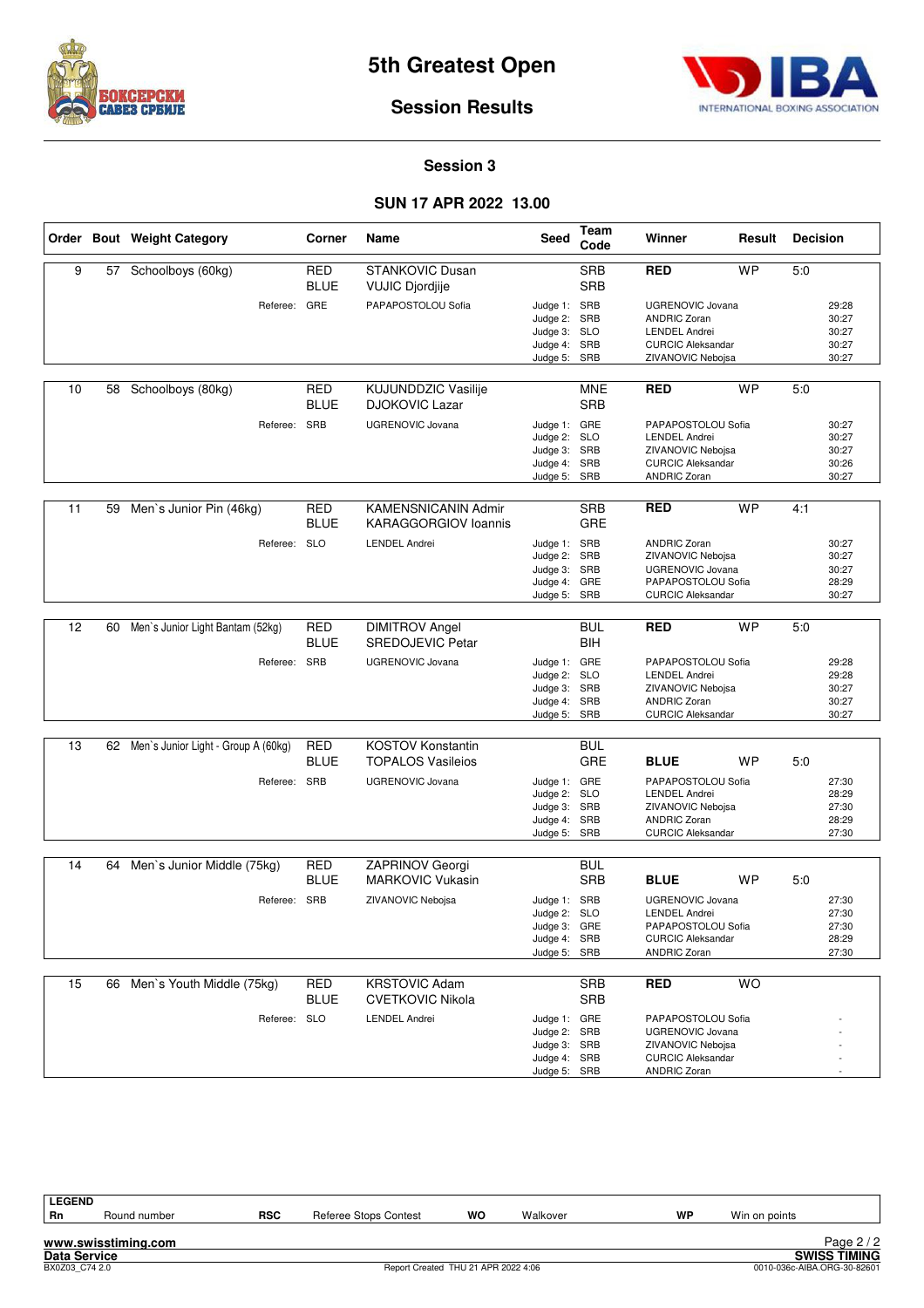



#### **Finals Results**

#### SUN 17 APR 2022 START TIME: 13.00

|                |    | <b>Bout</b> Weight Category            | Medal                        | Name                                                               | Seed | Team<br>Code             | Winner      | Result     | <b>Decision</b> |
|----------------|----|----------------------------------------|------------------------------|--------------------------------------------------------------------|------|--------------------------|-------------|------------|-----------------|
| $\mathbf{1}$   |    | 52 Schoolboys (40kg)                   | GOLD<br>SILVER               | <b>BERISHA Rinor</b><br>PAVLOVIC Djordje                           |      | <b>SLO</b><br><b>SRB</b> | <b>RED</b>  | <b>WP</b>  | 4:1             |
|                |    |                                        |                              | <b>BRONZE SAVIC Mihailo</b><br><b>BRONZE TAMAS Onodi</b>           |      | <b>SRB</b><br><b>HUN</b> |             |            |                 |
|                |    |                                        |                              |                                                                    |      |                          |             |            |                 |
| $\overline{2}$ |    | 53 Schoolboys (42kg)                   | <b>GOLD</b><br><b>SILVER</b> | <b>KONSTANTIOUDIS Nearchos - Petros</b><br><b>STANOJEVIC Filip</b> |      | GRE<br><b>SRB</b>        | <b>RED</b>  | <b>WP</b>  | 5.0             |
|                |    |                                        |                              | BRONZE ANDREEV Rodion<br>BRONZE IDRIZOVIC Jasmin                   |      | <b>MNE</b><br><b>MNE</b> |             |            |                 |
|                |    |                                        |                              |                                                                    |      |                          |             |            |                 |
| 4              | 54 | Schoolboys (46kg)                      | GOLD<br><b>SILVER</b>        | MOULATSIOTIS Spyridon<br>POPOVIC Pavle                             |      | GRE<br><b>SRB</b>        | <b>BLUE</b> | <b>WP</b>  | 4:1             |
|                |    |                                        |                              | <b>BRONZE KATIC Luka</b><br><b>BRONZE KOROSEC Patrik</b>           |      | <b>SRB</b><br><b>SLO</b> |             |            |                 |
|                |    |                                        |                              |                                                                    |      |                          |             |            |                 |
| 6              |    | 55 Schoolboys (50kg)                   | <b>GOLD</b><br><b>SILVER</b> | <b>ANDRAS Horvath</b><br><b>MARINKOVIC Nikola</b>                  |      | <b>HUN</b><br><b>SRB</b> | <b>BLUE</b> | <b>WP</b>  | 4:1             |
|                |    |                                        |                              |                                                                    |      |                          |             |            |                 |
|                |    |                                        |                              |                                                                    |      |                          |             |            |                 |
| 8              |    | 56 Schoolboys (57kg)                   | <b>GOLD</b><br><b>SILVER</b> | <b>TOPALOS Petros</b><br>RADENKOVIC Dusan                          |      | <b>GRE</b><br><b>SRB</b> | <b>BLUE</b> | <b>WP</b>  | 5.0             |
|                |    |                                        |                              | BRONZE MARKOVIC Branislav                                          |      | <b>SRB</b>               |             |            |                 |
|                |    |                                        |                              | BRONZE LESJAK Fabian                                               |      | CRO                      |             |            |                 |
|                |    |                                        |                              |                                                                    |      |                          | <b>RED</b>  | <b>WP</b>  |                 |
| 9              |    | 57 Schoolboys (60kg)                   | GOLD<br>SILVER               | STANKOVIC Dusan<br><b>VUJIC Djordjije</b>                          |      | <b>SRB</b><br><b>SRB</b> |             |            | 5.0             |
|                |    |                                        |                              |                                                                    |      |                          |             |            |                 |
|                |    |                                        |                              |                                                                    |      |                          |             |            |                 |
| 11             |    | 58 Schoolboys (80kg)                   | GOLD<br><b>SILVER</b>        | <b>KUJUNDDZIC Vasilije</b><br><b>DJOKOVIC Lazar</b>                |      | <b>MNE</b><br><b>SRB</b> | <b>RED</b>  | <b>WP</b>  | 5.0             |
|                |    |                                        |                              |                                                                    |      |                          |             |            |                 |
|                |    |                                        |                              |                                                                    |      |                          |             |            |                 |
| 14             | 59 | Men's Junior Pin (46kg)                | GOLD                         | <b>KAMENSNICANIN Admir</b>                                         |      | <b>SRB</b>               | <b>RED</b>  | <b>WP</b>  | 4:1             |
|                |    |                                        | <b>SILVER</b>                | <b>KARAGGORGIOV loannis</b>                                        |      | GRE                      |             |            |                 |
|                |    |                                        |                              | <b>BRONZE GAVRILOV Mark</b>                                        |      | <b>CYP</b>               |             |            |                 |
|                |    |                                        |                              | BRONZE MAKSIMOVIC Nikola                                           |      | <b>SRB</b>               |             |            |                 |
| 15             |    | 60 Men's Junior Light Bantam (52kg)    | GOLD                         | <b>DIMITROV Angel</b>                                              |      | <b>BUL</b>               | <b>RED</b>  | <b>WP</b>  | 5:0             |
|                |    |                                        | <b>SILVER</b>                | <b>SREDOJEVIC Petar</b>                                            |      | BIH                      |             |            |                 |
|                |    |                                        |                              | <b>BRONZE SARGIANNIDIS Konstantinos</b><br>BRONZE BORNES Nandor    |      | GRE<br><b>HUN</b>        |             |            |                 |
|                |    |                                        |                              |                                                                    |      |                          |             |            |                 |
| 16             | 61 | Men's Junior Bantam (54kg)             | GOLD<br><b>SILVER</b>        | <b>KAMPOKISUR Nikolaos</b><br><b>RANKOVIC Luka</b>                 |      | <b>CYP</b><br><b>SRB</b> | <b>BLUE</b> | <b>RSC</b> | R <sub>2</sub>  |
|                |    |                                        |                              | <b>BRONZE SARCEVIC Boris</b>                                       |      | <b>MNE</b>               |             |            |                 |
|                |    |                                        |                              | BRONZE GRUJIC Dragan                                               |      | <b>SLO</b>               |             |            |                 |
| 18             |    | 62 Men's Junior Light - Group A (60kg) | GOLD                         | <b>TOPALOS Vasileios</b>                                           |      | GRE                      | <b>BLUE</b> | <b>WP</b>  | 5:0             |
|                |    |                                        | <b>SILVER</b>                | <b>KOSTOV Konstantin</b>                                           |      | <b>BUL</b>               |             |            |                 |
|                |    |                                        |                              | <b>BRONZE DIMITROV Hristofer</b>                                   |      | SRB                      |             |            |                 |
|                |    |                                        |                              | BRONZE JOJIC Marko                                                 |      | <b>SRB</b>               |             |            |                 |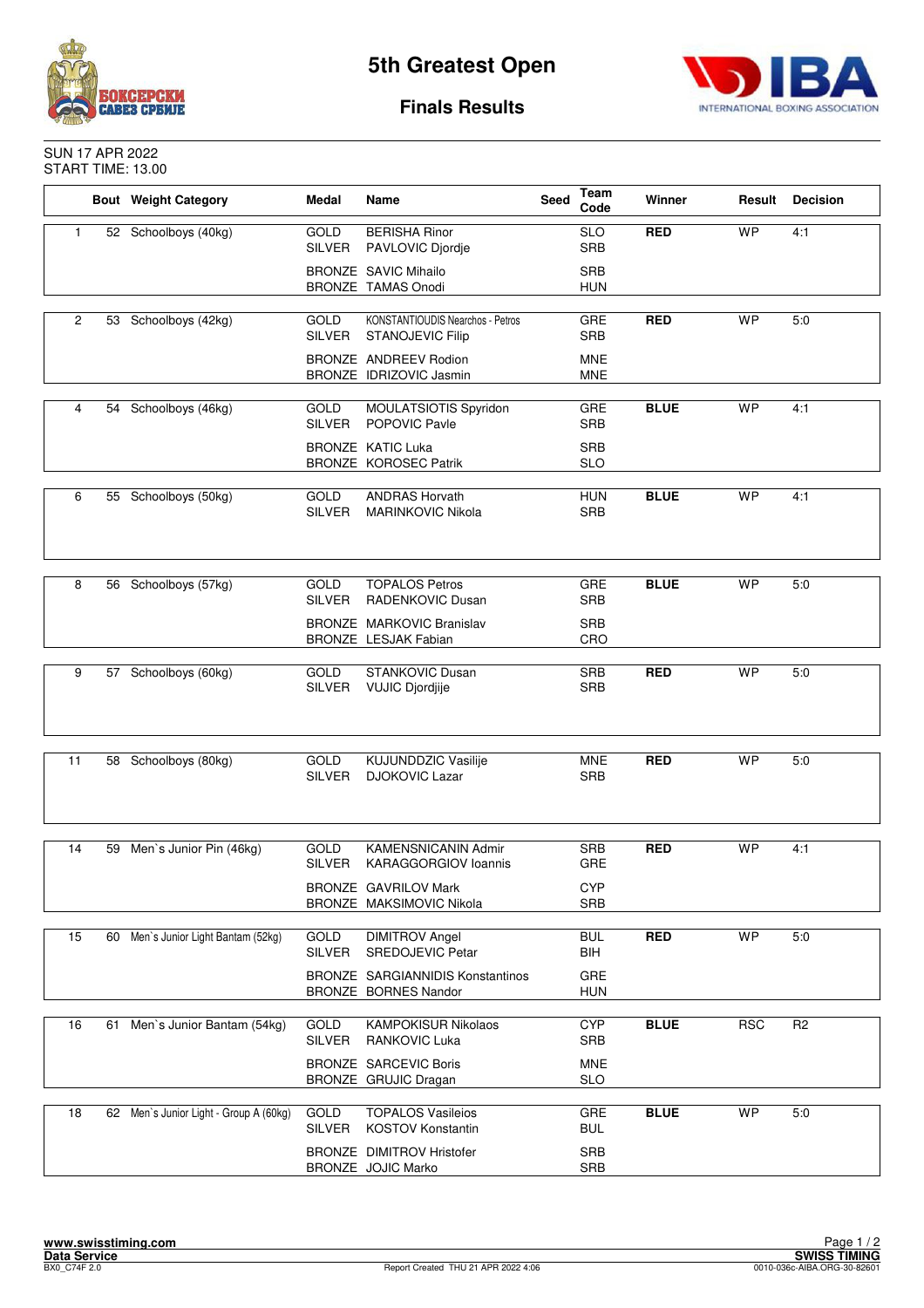



**Finals Results**

SUN 17 APR 2022 START TIME: 13.00

|    |    | <b>Bout</b> Weight Category     | Medal                        | Name                                                            | <b>Seed</b> | Team<br>Code             | Winner      | Result    | <b>Decision</b> |
|----|----|---------------------------------|------------------------------|-----------------------------------------------------------------|-------------|--------------------------|-------------|-----------|-----------------|
| 20 | 63 | Men's Junior Welter (66kg)      | <b>GOLD</b><br><b>SILVER</b> | <b>VANIC Dzenis</b><br><b>KARNABA Mahmoud</b>                   |             | <b>SRB</b><br><b>CYP</b> | <b>RED</b>  | <b>WP</b> | 5.0             |
|    |    |                                 |                              | <b>BRONZE BUBNJEVIC Niegos</b><br>BRONZE DOVEDAN Boris          |             | <b>BIH</b><br><b>SRB</b> |             |           |                 |
| 22 | 64 | Men's Junior Middle (75kg)      | <b>GOLD</b><br><b>SILVER</b> | <b>MARKOVIC Vukasin</b><br><b>ZAPRINOV Georgi</b>               |             | <b>SRB</b><br><b>BUL</b> | <b>BLUE</b> | <b>WP</b> | 5:0             |
|    |    |                                 |                              | BRONZE ZADRAVEC David<br><b>BRONZE TSEVRENIDIS Eleftheerios</b> |             | CRO<br><b>GRE</b>        |             |           |                 |
| 23 | 65 | Men's Junior Light Heavy (80kg) | <b>GOLD</b><br><b>SILVER</b> | PETROV Ivailo<br>SARKOZI Sandor                                 |             | <b>BUL</b><br>HUN        | <b>BLUE</b> | <b>WP</b> | 5:0             |
|    |    |                                 |                              | BRONZE DEMERTZIDIS Konstantinos<br>BRONZE STEVANOVIC Milos      |             | <b>GRE</b><br><b>SRB</b> |             |           |                 |
| 27 | 66 | Men's Youth Middle (75kg)       | <b>GOLD</b><br><b>SILVER</b> | <b>KRSTOVIC Adam</b><br><b>CVETKOVIC Nikola</b>                 |             | <b>SRB</b><br><b>SRB</b> | <b>RED</b>  | <b>WO</b> |                 |

| <b>LEGEND</b> |                       |              |                                |             |                         |            |                 |                          |               |
|---------------|-----------------------|--------------|--------------------------------|-------------|-------------------------|------------|-----------------|--------------------------|---------------|
|               | Preferred winner      | ABD          | Abandon                        | <b>BDSQ</b> | Double Disqualification | <b>DKO</b> | Double Knockout |                          |               |
| ∣ DSQ         | Disqualification      | КO           | Knockout                       | <b>NC</b>   | No Contest              | Rn         | Round number    |                          |               |
| ∣ RSC         | Referee Stops Contest | <b>RSC-I</b> | Referee Stops Contest - Injury | WO          | Walkover                | WP         | Win on points   |                          |               |
|               |                       |              |                                |             |                         |            |                 | $\overline{\phantom{0}}$ | $\sim$ $\sim$ |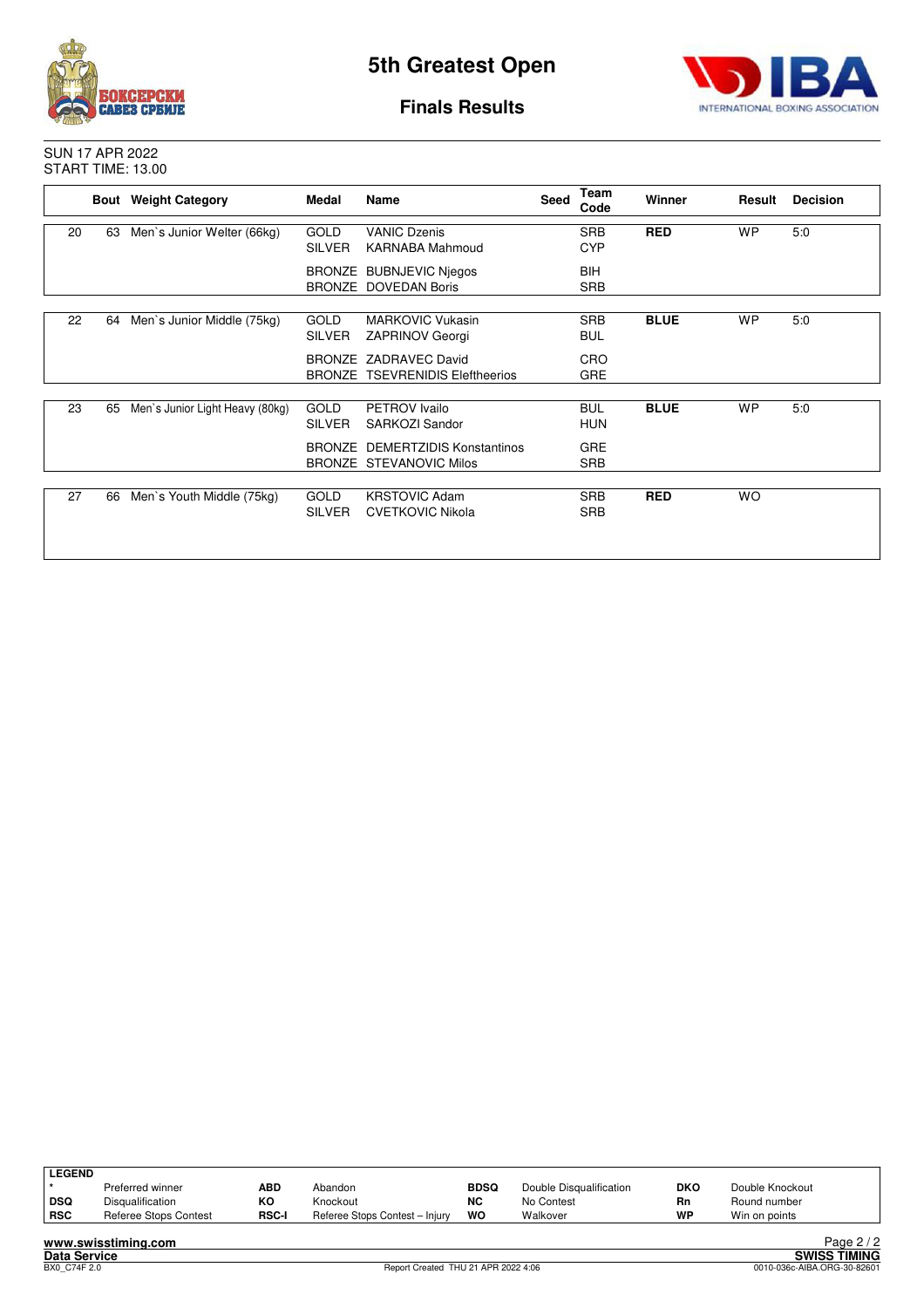



#### **Session 1**

#### **SAT 16 APR 2022 13.00**

| Order |   | <b>Bout</b> Weight Category      | Corner                    | Name                                         | Seed                                                         | Team<br>Code                           | Winner                                                                                                                       | Result    | <b>Decision</b>                           |
|-------|---|----------------------------------|---------------------------|----------------------------------------------|--------------------------------------------------------------|----------------------------------------|------------------------------------------------------------------------------------------------------------------------------|-----------|-------------------------------------------|
|       |   | Men's Junior Light Heavy (80kg)  | RED<br><b>BLUE</b>        | NIKOLIC Andrija<br><b>KUJUNDZIC Vasilije</b> |                                                              | <b>SRB</b><br><b>MNE</b>               | <b>BLUE</b>                                                                                                                  | <b>WP</b> | 3:1                                       |
|       |   | Referee:                         | GRE                       | PAPAPOSTOLOU Sofia                           | Judge 1:<br>Judge 2:<br>Judge 3:<br>Judge 4:<br>Judge 5:     | <b>SLO</b><br>SRB<br>SRB<br>SRB<br>SRB | <b>LENDEL Andrei</b><br><b>UGRENOVIC Jovana</b><br><b>ANDRIC Zoran</b><br>ZIVANOVIC Nebojsa<br><b>CURCIC Aleksandar</b>      |           | 28:29<br>28:29<br>28:28<br>29:28<br>27:30 |
| 2     | 2 | Men's Junior Light (60kg)        | RED<br><b>BLUE</b>        | MIKELADZE Irakli<br>ALJAZ Fajs               |                                                              | <b>CYP</b><br><b>SLO</b>               | <b>RED</b>                                                                                                                   | <b>WP</b> | 3:2                                       |
|       |   | Referee:                         | SRB                       | <b>CURCIC Aleksandar</b>                     | Judge 1:<br>Judge 2:<br>Judge 3:<br>Judge 4:<br>Judge 5:     | SRB<br>SRB<br>SRB<br><b>SLO</b><br>GRE | ZIVANOVIC Nebojsa<br><b>ANDRIC Zoran</b><br><b>UGRENOVIC Jovana</b><br><b>LENDEL Andrei</b><br>PAPAPOSTOLOU Sofia            |           | 30:27<br>29:28<br>28:29<br>28:29<br>30:27 |
| 3     | 3 | Men's Junior Middle Light (70kg) | <b>RED</b><br><b>BLUE</b> | <b>CVETKOVIC Nikola</b><br>RADOSEVIC Lazar   |                                                              | <b>SRB</b><br><b>SRB</b>               | <b>RED</b>                                                                                                                   | <b>WO</b> |                                           |
|       |   | Referee:                         | <b>SLO</b>                | <b>LENDEL Andrei</b>                         | Judge 1:<br>Judge 2:<br>Judge 3:<br>Judge 4:<br>Judge 5: SRB | GRE<br>SRB<br>SRB<br>SRB               | PAPAPOSTOLOU Sofia<br><b>UGRENOVIC Jovana</b><br><b>ANDRIC Zoran</b><br><b>ZIVANOVIC Nebojsa</b><br><b>CURCIC Aleksandar</b> |           |                                           |

**www.swisstiming.com Data Service SWISS TIMING**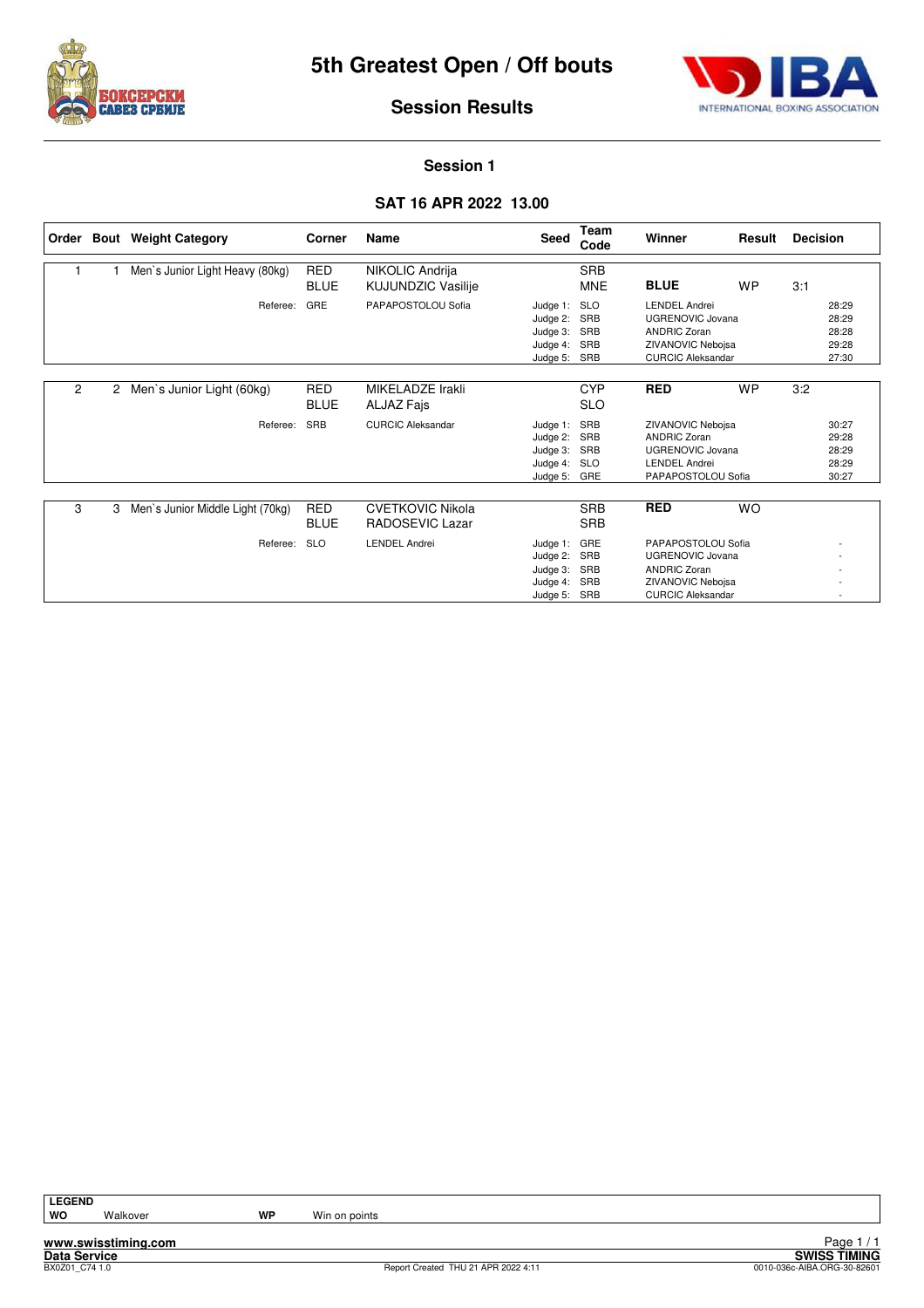



#### **Session 2**

#### **SUN 17 APR 2022 13.00**

| Order |   | <b>Bout</b> Weight Category                             | Corner                    | Name                                                | Seed                                                     | Team<br>Code                           | Winner                                                                                                                         | Result     | <b>Decision</b> |                                           |
|-------|---|---------------------------------------------------------|---------------------------|-----------------------------------------------------|----------------------------------------------------------|----------------------------------------|--------------------------------------------------------------------------------------------------------------------------------|------------|-----------------|-------------------------------------------|
|       | 4 | <b>RED</b><br>Men's Junior Bantam (54kg)<br><b>BLUE</b> |                           | <b>CHRISTIANOS Nikolaus</b><br><b>MILIJIC Milos</b> |                                                          | <b>CYP</b><br><b>SRB</b>               | <b>RED</b>                                                                                                                     | <b>RSC</b> | R <sub>2</sub>  |                                           |
|       |   | SRB<br>Referee:                                         |                           | <b>CURCIC Aleksandar</b>                            | Judge 1:<br>Judge 2:<br>Judge 3:<br>Judge 4:<br>Judge 5: | <b>SLO</b><br>GRE<br>SRB<br>SRB<br>SRB | <b>LENDEL Andrei</b><br>PAPAPOSTOLOU Sofia<br><b>UGRENOVIC Jovana</b><br><b>ANDRIC Zoran</b><br><b>ZIVANOVIC Nebojsa</b>       |            |                 | 10:9<br>9:10<br>9:10<br>10:9<br>9:10      |
| 2     | 6 | Women's Junior Light Welter (63kg)                      | <b>RED</b><br><b>BLUE</b> | <b>ZENOUNILARI Danai</b><br><b>SPOLJARIC Nika</b>   |                                                          | <b>GRE</b><br>CRO                      | <b>BLUE</b>                                                                                                                    | <b>WP</b>  | 4:1             |                                           |
|       |   | Referee:                                                | <b>SLO</b>                | <b>LENDEL Andrei</b>                                | Judge 1:<br>Judge 2:<br>Judge 3:<br>Judge 4:<br>Judge 5: | GRE<br>SRB<br>SRB<br>SRB<br>SRB        | PAPAPOSTOLOU Sofia<br><b>UGRENOVIC Jovana</b><br><b>ANDRIC Zoran</b><br><b>ZIVANOVIC Nebojsa</b><br><b>CURCIC Aleksandar</b>   |            |                 | 27:30<br>27:30<br>28:29<br>28:29<br>29:28 |
| 3     | 5 | Schoolboys (54kg)                                       | <b>RED</b><br><b>BLUE</b> | <b>MUJDRAGIC Nermin</b><br><b>LESJAK Fabian</b>     |                                                          | <b>SRB</b><br>CRO                      | <b>RED</b>                                                                                                                     | <b>WP</b>  | 5.0             |                                           |
|       |   | Referee:                                                | GRE                       | PAPAPOSTOLOU Sofia                                  | Judge 1:<br>Judge 2:<br>Judge 3:<br>Judge 4:<br>Judge 5: | <b>SLO</b><br>SRB<br>SRB<br>SRB<br>SRB | <b>LENDEL Andrei</b><br><b>UGRENOVIC Jovana</b><br><b>ANDRIC Zoran</b><br><b>ZIVANOVIC Nebojsa</b><br><b>CURCIC Aleksandar</b> |            |                 | 29:28<br>29:28<br>30:27<br>29:28<br>29:28 |

**LEGEND**

**www.swisstiming.com**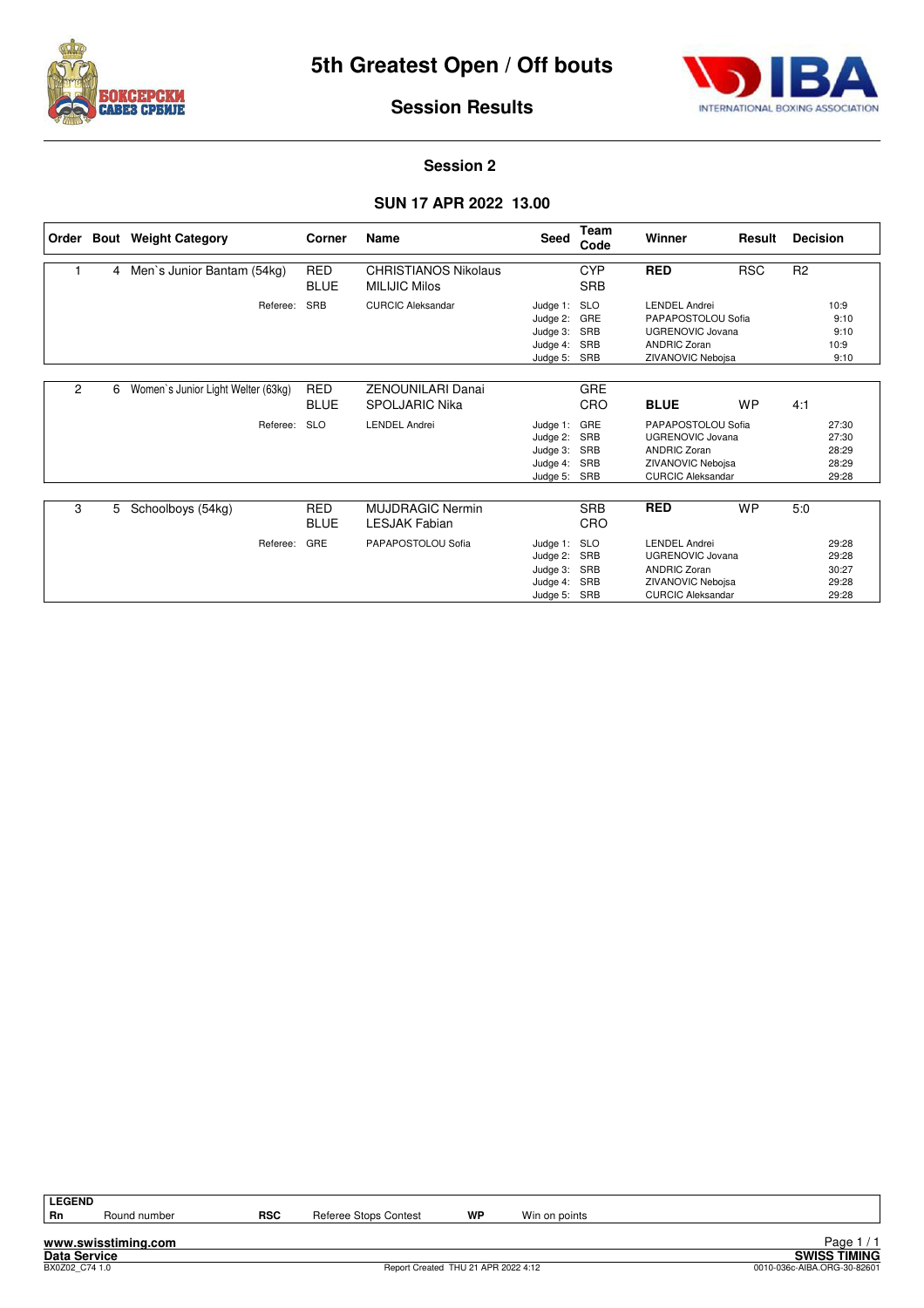

**Referees and Judges**



| <b>Number</b> | Name                     | <b>Federation</b> |  |  |  |  |  |
|---------------|--------------------------|-------------------|--|--|--|--|--|
|               |                          |                   |  |  |  |  |  |
| $\mathcal{P}$ | PAPAPOSTOLOU Sofia       | GRE - Greece      |  |  |  |  |  |
|               | <b>LENDEL Andrei</b>     | SLO - Slovenia    |  |  |  |  |  |
| 5             | <b>ANDRIC Zoran</b>      | SRB - Serbia      |  |  |  |  |  |
| 6             | <b>CURCIC Aleksandar</b> | SRB - Serbia      |  |  |  |  |  |
| 3             | UGRENOVIC Jovana         | SRB - Serbia      |  |  |  |  |  |
|               |                          |                   |  |  |  |  |  |
| 4             | <b>ZIVANOVIC Nebojsa</b> | SRB - Serbia      |  |  |  |  |  |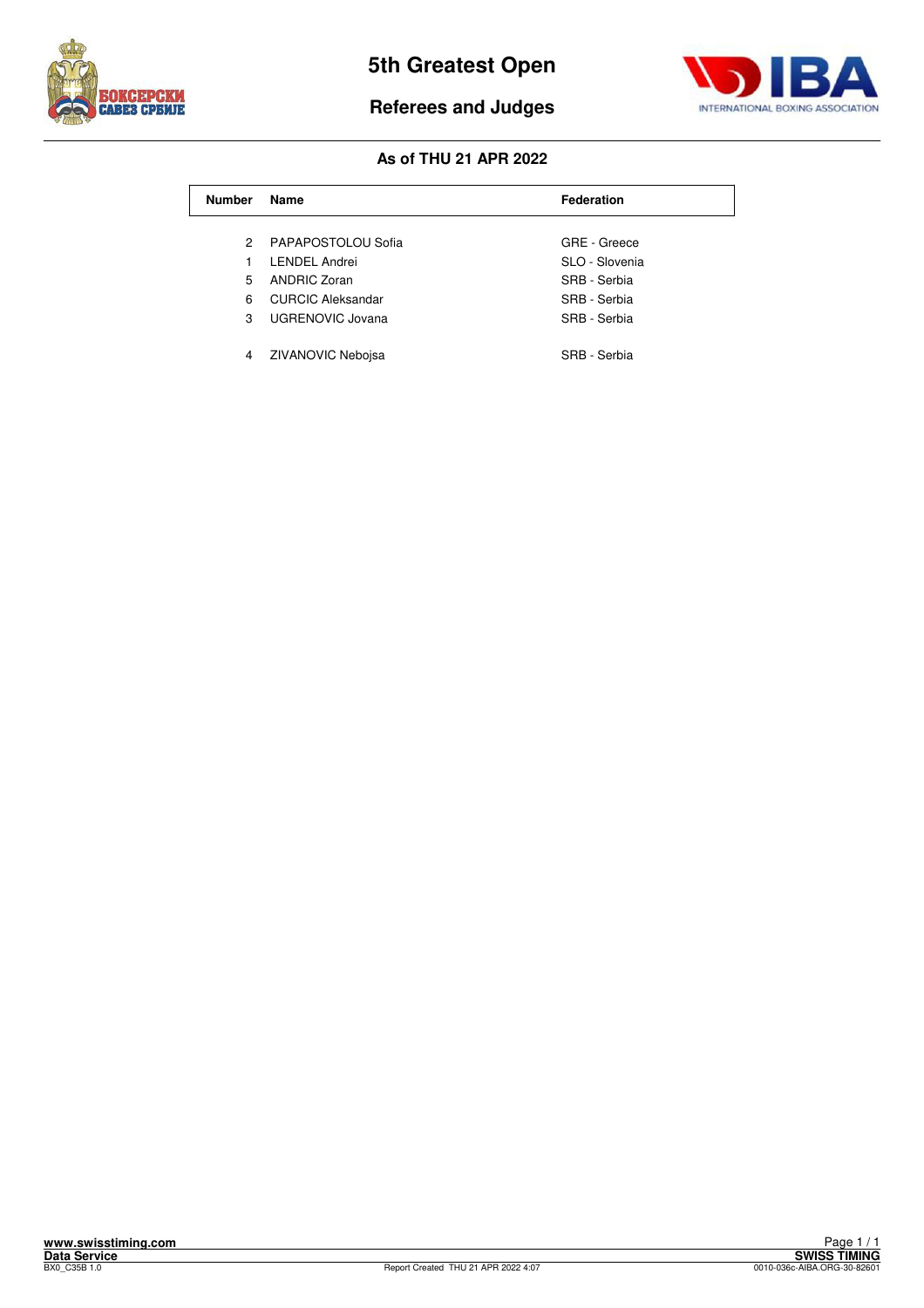



## **AIBA - Judges Statistics Summary**

| No.            | Name                     | Fed. Code  | <b>Bouts</b> | Rounds | Referee | Judge |
|----------------|--------------------------|------------|--------------|--------|---------|-------|
|                | <b>LENDEL Andrei</b>     | <b>SLO</b> | 65           | 153    |         | 57    |
| 2 <sup>1</sup> | PAPAPOSTOLOU Sofia       | GRE        | 65           | 146    |         | 56    |
| 3 <sub>1</sub> | UGRENOVIC Jovana         | <b>SRB</b> | 65           | 135    | 13      | 52    |
| 4 <sup>1</sup> | <b>ZIVANOVIC Neboisa</b> | <b>SRB</b> | 65           | 139    | 12      | 53    |
| 5.             | <b>ANDRIC Zoran</b>      | <b>SRB</b> | 65           | 136    | 12      | 53    |
| 6              | <b>CURCIC Aleksandar</b> | <b>SRB</b> | 65           | 136    |         | 54    |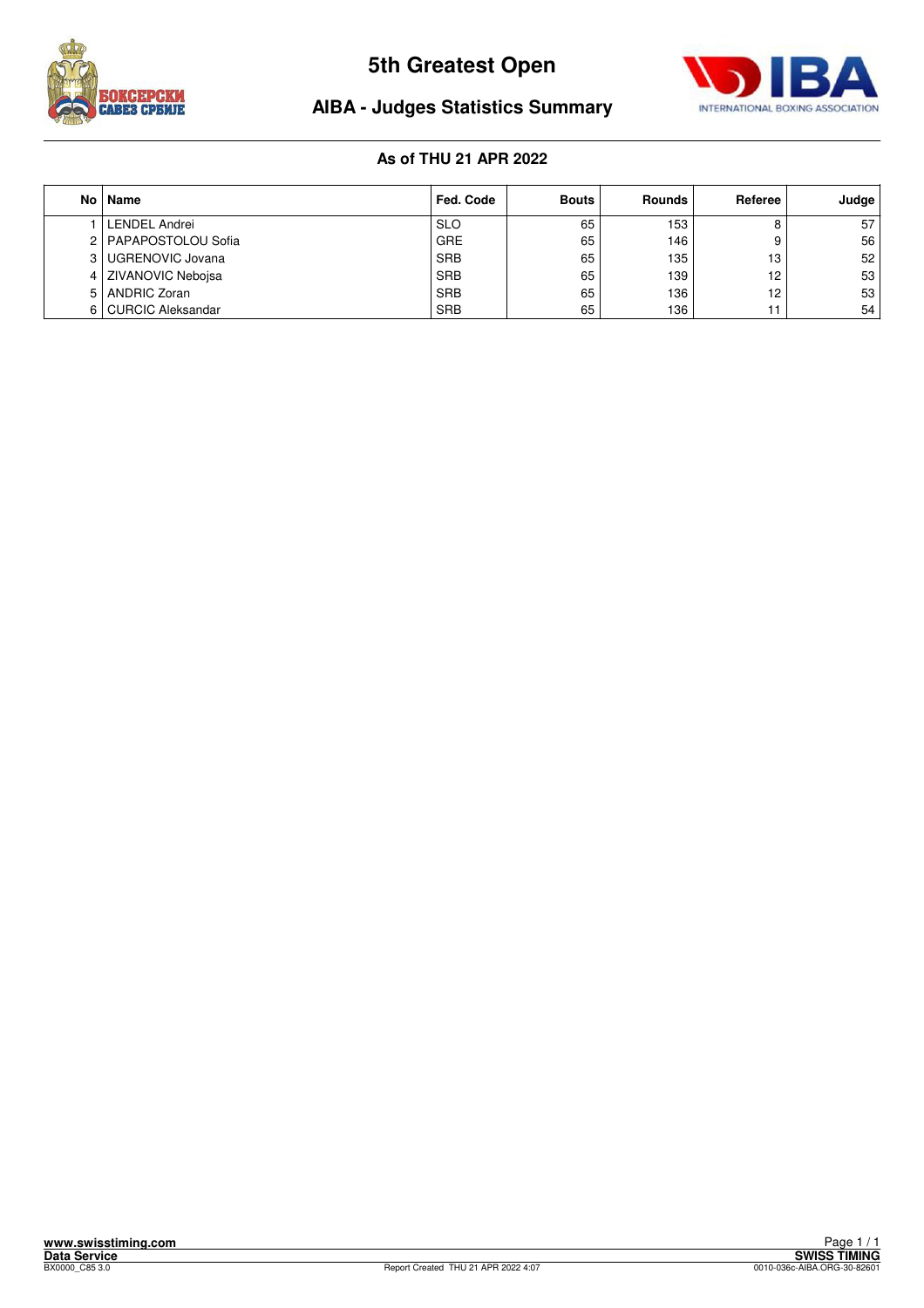



**Tournament Statistics**

| ۰. |
|----|
|----|

| Weight<br>Category | <b>WP</b>      | <b>RSC</b>     | <b>RSC-I</b> | KO | <b>ABD</b>   | WO | NC | <b>DSQ</b> | <b>BDSQ</b> | <b>DKO</b> |
|--------------------|----------------|----------------|--------------|----|--------------|----|----|------------|-------------|------------|
|                    | $\sqrt{3}$     |                |              |    |              |    |    |            |             |            |
| 40kg               | 100.00%        |                |              |    |              |    |    |            |             |            |
| 42kg               | $\overline{c}$ | $\mathbf{1}$   |              |    |              |    |    |            |             |            |
|                    | 66.67%         | 33.33%         |              |    |              |    |    |            |             |            |
| 44kg               | $\mathbf{1}$   |                |              |    |              |    |    |            |             |            |
|                    | 100.00%        |                |              |    |              |    |    |            |             |            |
| 46kg               | $\mathbf{3}$   |                |              |    |              |    |    |            |             |            |
|                    | 100.00%        |                |              |    |              |    |    |            |             |            |
| 48kg               |                | $\overline{c}$ |              |    |              |    |    |            |             |            |
|                    |                | 100.00%        |              |    |              |    |    |            |             |            |
| 50kg               | $\mathbf{1}$   |                |              |    |              |    |    |            |             |            |
|                    | 100.00%        |                |              |    |              |    |    |            |             |            |
| 52kg               | $\overline{c}$ |                |              |    |              |    |    |            |             |            |
|                    | 100.00%        |                |              |    |              |    |    |            |             |            |
| 57kg               | $\sqrt{3}$     |                |              |    |              |    |    |            |             |            |
|                    | 100.00%        |                |              |    |              |    |    |            |             |            |
| 60kg               | $\mathbf{1}$   |                |              |    |              |    |    |            |             |            |
|                    | 100.00%        |                |              |    |              |    |    |            |             |            |
| 70kg               | $\mathbf{1}$   |                |              |    |              |    |    |            |             |            |
|                    | 100.00%        |                |              |    |              |    |    |            |             |            |
| 80kg               | $\mathbf{1}$   |                |              |    |              |    |    |            |             |            |
|                    | 100.00%        |                |              |    |              |    |    |            |             |            |
| 57kg               | $\mathbf{1}$   |                |              |    |              |    |    |            |             |            |
|                    | 100.00%        |                |              |    |              |    |    |            |             |            |
| 64kg               | $\mathbf{1}$   |                |              |    |              |    |    |            |             |            |
|                    | 100.00%        |                |              |    |              |    |    |            |             |            |
| 46kg               | $\mathbf{3}$   |                |              |    |              |    |    |            |             |            |
|                    | 100.00%        |                |              |    |              |    |    |            |             |            |
| 52kg               | $\mathbf{3}$   |                |              |    |              |    |    |            |             |            |
|                    | 100.00%        |                |              |    |              |    |    |            |             |            |
| 54kg               | $\mathbf{3}$   | $\mathbf{3}$   |              |    |              |    |    |            |             |            |
|                    | 50.00%         | 50.00%         |              |    |              |    |    |            |             |            |
| 57kg               | $\mathbf{1}$   |                |              |    |              |    |    |            |             |            |
|                    | 100.00%        |                |              |    |              |    |    |            |             |            |
| 60kg               | $\overline{4}$ | $\overline{2}$ |              |    | $\mathbf{1}$ |    |    |            |             |            |
|                    | 57.14%         | 28.57%         |              |    | 14.29%       |    |    |            |             |            |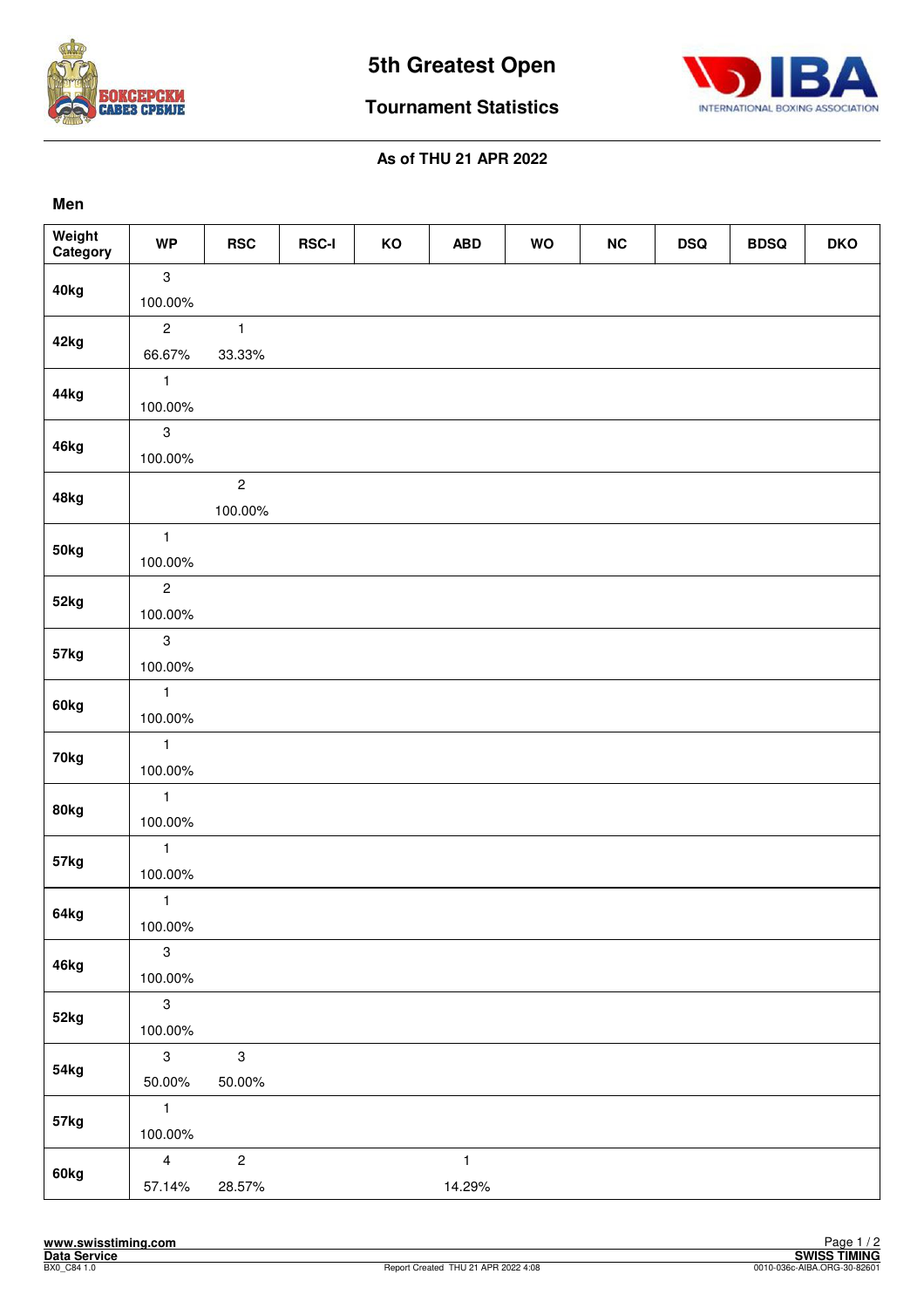



**Tournament Statistics**

|              | $\mathbf{1}$   |              |       |              |  |
|--------------|----------------|--------------|-------|--------------|--|
| 60kg         | 100.00%        |              |       |              |  |
|              | $\sqrt{5}$     |              |       |              |  |
| 66kg         | 100.00%        |              |       |              |  |
|              | $\sqrt{3}$     |              |       |              |  |
| 70kg         | 100.00%        |              |       |              |  |
|              | $\mathsf 3$    |              |       |              |  |
| 75kg         | 100.00%        |              |       |              |  |
|              | $\overline{4}$ | $\mathbf{1}$ |       |              |  |
| 80kg         | 80.00%         | 20.00%       |       |              |  |
|              |                | 1            |       |              |  |
| 50kg         |                | 100.00%      |       |              |  |
|              | $\mathbf{1}$   |              |       |              |  |
| 52kg         | 100.00%        |              |       |              |  |
|              | $\mathsf 3$    |              |       |              |  |
| 60kg         | 100.00%        |              |       |              |  |
|              |                |              |       | $\mathbf{1}$ |  |
| 75kg         |                |              |       | 100.00%      |  |
| <b>TOTAL</b> | 54             | $10$         | 1     | 1            |  |
|              | 81.82%         | 15.15%       | 1.52% | 1.52%        |  |

| <b>LEGEND</b> |                       |              |                                |            |                 |    |               |
|---------------|-----------------------|--------------|--------------------------------|------------|-----------------|----|---------------|
| <b>ABD</b>    | Abandon               | <b>BDSQ</b>  | Double Disqualification        | <b>DKO</b> | Double Knockout |    |               |
| ∣ DSQ         | Disqualification      | КO           | Knockout                       | <b>NC</b>  | No Contest      |    |               |
| <b>RSC</b>    | Referee Stops Contest | <b>RSC-I</b> | Referee Stops Contest - Injury | wo         | Walkover        | WP | Win on points |
|               |                       |              |                                |            |                 |    |               |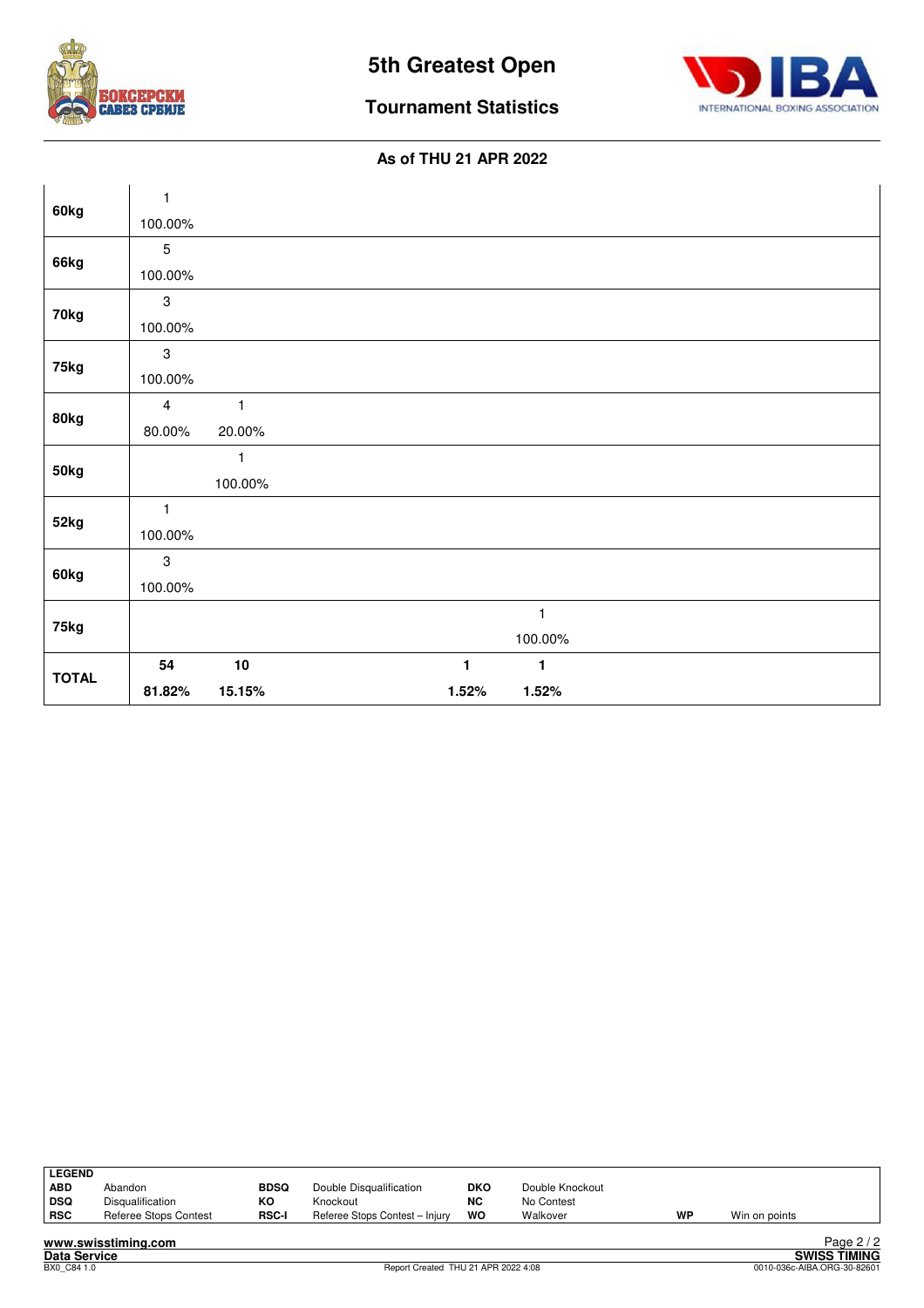



## **Medallists by Weight Category**

#### **As of THU 21 APR 2022**

#### **After 27 of 27 Events**

| <b>Weight Category</b>              | <b>Date</b> | <b>Medal</b>  | Name                                    | <b>Team Code</b> |
|-------------------------------------|-------------|---------------|-----------------------------------------|------------------|
| Schoolboys (40kg)                   | SUN 17 APR  | <b>GOLD</b>   | <b>BERISHA Rinor</b>                    | <b>SLO</b>       |
|                                     |             | <b>SILVER</b> | PAVLOVIC Djordje                        | <b>SRB</b>       |
|                                     |             | <b>BRONZE</b> | <b>SAVIC Mihailo</b>                    | <b>SRB</b>       |
|                                     |             | <b>BRONZE</b> | <b>TAMAS Onodi</b>                      | <b>HUN</b>       |
| Schoolboys (42kg)                   | SUN 17 APR  | GOLD          | <b>KONSTANTIOUDIS Nearchos - Petros</b> | GRE              |
|                                     |             | <b>SILVER</b> | <b>STANOJEVIC Filip</b>                 | <b>SRB</b>       |
|                                     |             | <b>BRONZE</b> | <b>ANDREEV Rodion</b>                   | <b>MNE</b>       |
|                                     |             | <b>BRONZE</b> | <b>IDRIZOVIC Jasmin</b>                 | <b>MNE</b>       |
| Schoolboys (44kg)                   | SAT 16 APR  | <b>GOLD</b>   | POLYVION Christiano                     | <b>CYP</b>       |
|                                     |             | <b>SILVER</b> | <b>SEPIC Mark</b>                       | <b>SLO</b>       |
| Schoolboys (46kg)                   | SUN 17 APR  | <b>GOLD</b>   | MOULATSIOTIS Spyridon                   | GRE              |
|                                     |             | <b>SILVER</b> | POPOVIC Pavle                           | <b>SRB</b>       |
|                                     |             | <b>BRONZE</b> | <b>KATIC Luka</b>                       | <b>SRB</b>       |
|                                     |             | <b>BRONZE</b> | <b>KOROSEC Patrik</b>                   | <b>SLO</b>       |
| Schoolboys (48kg)                   | SAT 16 APR  | GOLD          | <b>BOGATINOSKI Nikola</b>               | <b>SRB</b>       |
|                                     |             | <b>SILVER</b> | <b>COSIC Uros</b>                       | <b>SRB</b>       |
|                                     |             | <b>BRONZE</b> | GOLOVKO Artjom                          | <b>MNE</b>       |
| Schoolboys (50kg)                   | SUN 17 APR  | <b>GOLD</b>   | <b>ANDRAS Horvath</b>                   | <b>HUN</b>       |
|                                     |             | <b>SILVER</b> | <b>MARINKOVIC Nikola</b>                | <b>SRB</b>       |
| Schoolboys (52kg)                   | SAT 16 APR  | GOLD          | <b>DUSAK KLINC Nik</b>                  | <b>SLO</b>       |
|                                     |             | <b>SILVER</b> | <b>SOFOCLEOUS Alecos</b>                | <b>CYP</b>       |
|                                     |             | <b>BRONZE</b> | <b>MARKOVIC Djordje</b>                 | <b>SRB</b>       |
| Schoolboys (57kg)                   | SUN 17 APR  | <b>GOLD</b>   | <b>TOPALOS Petros</b>                   | GRE              |
|                                     |             | <b>SILVER</b> | RADENKOVIC Dusan                        | <b>SRB</b>       |
|                                     |             | <b>BRONZE</b> | <b>MARKOVIC Branislav</b>               | <b>SRB</b>       |
|                                     |             | <b>BRONZE</b> | <b>LESJAK Fabian</b>                    | CRO              |
| Schoolboys (60kg)                   | SUN 17 APR  | <b>GOLD</b>   | <b>STANKOVIC Dusan</b>                  | <b>SRB</b>       |
|                                     |             | <b>SILVER</b> | <b>VUJIC Djordjije</b>                  | <b>SRB</b>       |
| Schoolboys (70kg)                   | SAT 16 APR  | <b>GOLD</b>   | <b>MOLIATZE Nikolaos</b>                | GRE              |
|                                     |             | <b>SILVER</b> | <b>PISTOLIS Petros</b>                  | GRE              |
| Schoolboys (80kg)                   | SUN 17 APR  | GOLD          | <b>KUJUNDDZIC Vasilije</b>              | <b>MNE</b>       |
|                                     |             | <b>SILVER</b> | <b>DJOKOVIC Lazar</b>                   | <b>SRB</b>       |
| Schoolgirls (57kg)                  | SAT 16 APR  | <b>GOLD</b>   | <b>VUKSIC Dunja</b>                     | <b>BIH</b>       |
|                                     |             | <b>SILVER</b> | MIHAILOVIC Angelina                     | <b>SRB</b>       |
| Schoolgirls (64kg)                  | SAT 16 APR  | <b>GOLD</b>   | <b>MITRIC Zorana</b>                    | <b>SRB</b>       |
|                                     |             | <b>SILVER</b> | <b>SKUPNJAK Lana</b>                    | CRO              |
|                                     | SUN 17 APR  | GOLD          |                                         | <b>SRB</b>       |
| Men's Junior Pin (46kg)             |             |               | KAMENSNICANIN Admir                     |                  |
|                                     |             | <b>SILVER</b> | KARAGGORGIOV Ioannis                    | GRE              |
|                                     |             | <b>BRONZE</b> | <b>GAVRILOV Mark</b>                    | <b>CYP</b>       |
|                                     |             | <b>BRONZE</b> | MAKSIMOVIC Nikola                       | <b>SRB</b>       |
| Men's Junior Light Bantam (52kg)    | SUN 17 APR  | GOLD          | <b>DIMITROV Angel</b>                   | <b>BUL</b>       |
|                                     |             | <b>SILVER</b> | <b>SREDOJEVIC Petar</b>                 | <b>BIH</b>       |
|                                     |             | <b>BRONZE</b> | <b>SARGIANNIDIS Konstantinos</b>        | GRE              |
|                                     |             | <b>BRONZE</b> | <b>BORNES Nandor</b>                    | <b>HUN</b>       |
| Men's Junior Bantam (54kg)          | SUN 17 APR  | GOLD          | <b>KAMPOKISUR Nikolaos</b>              | <b>CYP</b>       |
|                                     |             | <b>SILVER</b> | RANKOVIC Luka                           | <b>SRB</b>       |
|                                     |             | <b>BRONZE</b> | <b>SARCEVIC Boris</b>                   | <b>MNE</b>       |
|                                     |             | <b>BRONZE</b> | <b>GRUJIC Dragan</b>                    | <b>SLO</b>       |
| Men's Junior Feather (57kg)         | SAT 16 APR  | GOLD          | <b>FRAUK Daniel</b>                     | <b>HUN</b>       |
|                                     |             | <b>SILVER</b> | <b>TOJNKO Gal Patrik</b>                | <b>SLO</b>       |
| Men's Junior Light - Group A (60kg) | SUN 17 APR  | GOLD          | <b>TOPALOS Vasileios</b>                | GRE              |
|                                     |             | <b>SILVER</b> | KOSTOV Konstantin                       | <b>BUL</b>       |
|                                     |             | <b>BRONZE</b> | <b>DIMITROV Hristofer</b>               | SRB              |
|                                     |             | <b>BRONZE</b> | <b>JOJIC Marko</b>                      | SRB              |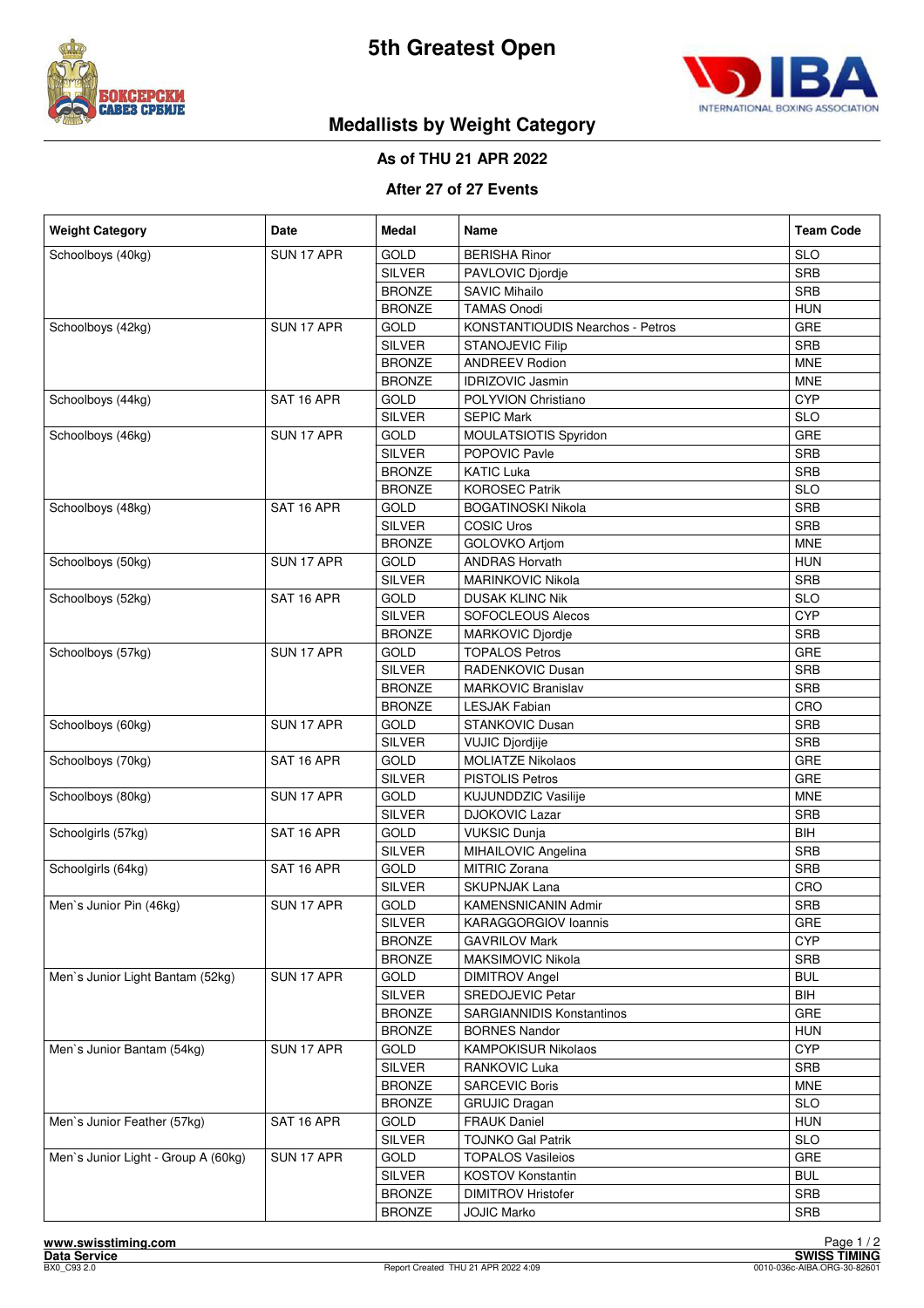



## **Medallists by Weight Category**

#### **As of THU 21 APR 2022**

| <b>Weight Category</b>              | Date                                                                                          | <b>Medal</b>  | Name                            | <b>Team Code</b> |
|-------------------------------------|-----------------------------------------------------------------------------------------------|---------------|---------------------------------|------------------|
| Men's Junior Light - Group B (60kg) | FRI 15 APR                                                                                    | <b>GOLD</b>   | <b>FAJS Aljaz</b>               | <b>SLO</b>       |
|                                     |                                                                                               | <b>SILVER</b> | PISZMAR Kristijan               | <b>HUN</b>       |
| Men's Junior Welter (66kg)          | SUN 17 APR                                                                                    | <b>GOLD</b>   | <b>VANIC Dzenis</b>             | <b>SRB</b>       |
|                                     |                                                                                               | <b>SILVER</b> | <b>KARNABA Mahmoud</b>          | <b>CYP</b>       |
|                                     |                                                                                               | <b>BRONZE</b> | <b>BUBNJEVIC Niegos</b>         | <b>BIH</b>       |
|                                     |                                                                                               | <b>BRONZE</b> | <b>DOVEDAN Boris</b>            | <b>SRB</b>       |
| Men's Junior Light Middle (70kg)    | SAT 16 APR                                                                                    | <b>GOLD</b>   | MITROVIC Strahinja              | <b>SRB</b>       |
|                                     |                                                                                               | <b>SILVER</b> | <b>BOVAN Lazar</b>              | <b>BIH</b>       |
|                                     |                                                                                               | <b>BRONZE</b> | RADOSEVIC Lazar                 | <b>SRB</b>       |
|                                     |                                                                                               | <b>BRONZE</b> | MIHAILOVIC Jovan                | <b>SRB</b>       |
| Men's Junior Middle (75kg)          | SUN 17 APR                                                                                    | <b>GOLD</b>   | <b>MARKOVIC Vukasin</b>         | <b>SRB</b>       |
|                                     |                                                                                               | <b>SILVER</b> | <b>ZAPRINOV Georgi</b>          | <b>BUL</b>       |
|                                     |                                                                                               | <b>BRONZE</b> | <b>ZADRAVEC David</b>           | CRO              |
|                                     |                                                                                               | <b>BRONZE</b> | <b>TSEVRENIDIS Eleftheerios</b> | <b>GRE</b>       |
| Men's Junior Light Heavy (80kg)     | SUN 17 APR                                                                                    | <b>GOLD</b>   | PETROV Ivailo                   | <b>BUL</b>       |
|                                     |                                                                                               | <b>SILVER</b> | SARKOZI Sandor                  | <b>HUN</b>       |
|                                     |                                                                                               | <b>BRONZE</b> | <b>DEMERTZIDIS Konstantinos</b> | GRE              |
|                                     |                                                                                               | <b>BRONZE</b> | <b>STEVANOVIC Milos</b>         | <b>SRB</b>       |
| Women's Junior Fly (50kg)           | SAT 16 APR                                                                                    | <b>GOLD</b>   | <b>GEORGOPOULOU Maria</b>       | GRE              |
|                                     |                                                                                               | <b>SILVER</b> | <b>KOVCIC Andielija</b>         | <b>SRB</b>       |
| Women's Junior Light Bantam (52kg)  | <b>FRI 15 APR</b>                                                                             | <b>GOLD</b>   | <b>ABDULLATIF Laila</b>         | <b>CYP</b>       |
|                                     |                                                                                               | <b>SILVER</b> | <b>MITIC Sanja</b>              | <b>SRB</b>       |
| Women's Junior Light (60kg)         | SAT 16 APR                                                                                    | GOLD          | ZENOUNLLARI Danai               | <b>GRE</b>       |
|                                     |                                                                                               | <b>SILVER</b> | KANTZARI Ioanna                 | <b>GRE</b>       |
|                                     |                                                                                               | <b>BRONZE</b> | <b>MARINKOVIC Dorotea</b>       | <b>SRB</b>       |
|                                     |                                                                                               | <b>BRONZE</b> | NIKOLOV VEBER Naca              | <b>SLO</b>       |
| Men's Youth Middle (75kg)           | SUN 17 APR<br><b>GOLD</b><br><b>KRSTOVIC Adam</b><br><b>SILVER</b><br><b>CVETKOVIC Nikola</b> |               |                                 |                  |
|                                     |                                                                                               |               |                                 | <b>SRB</b>       |

**NOTES**

Sorting order for ranked 3rd: from semifinals, first, loser against the gold medallist, second, loser against the silver medallist.

**www.swisstiming.com**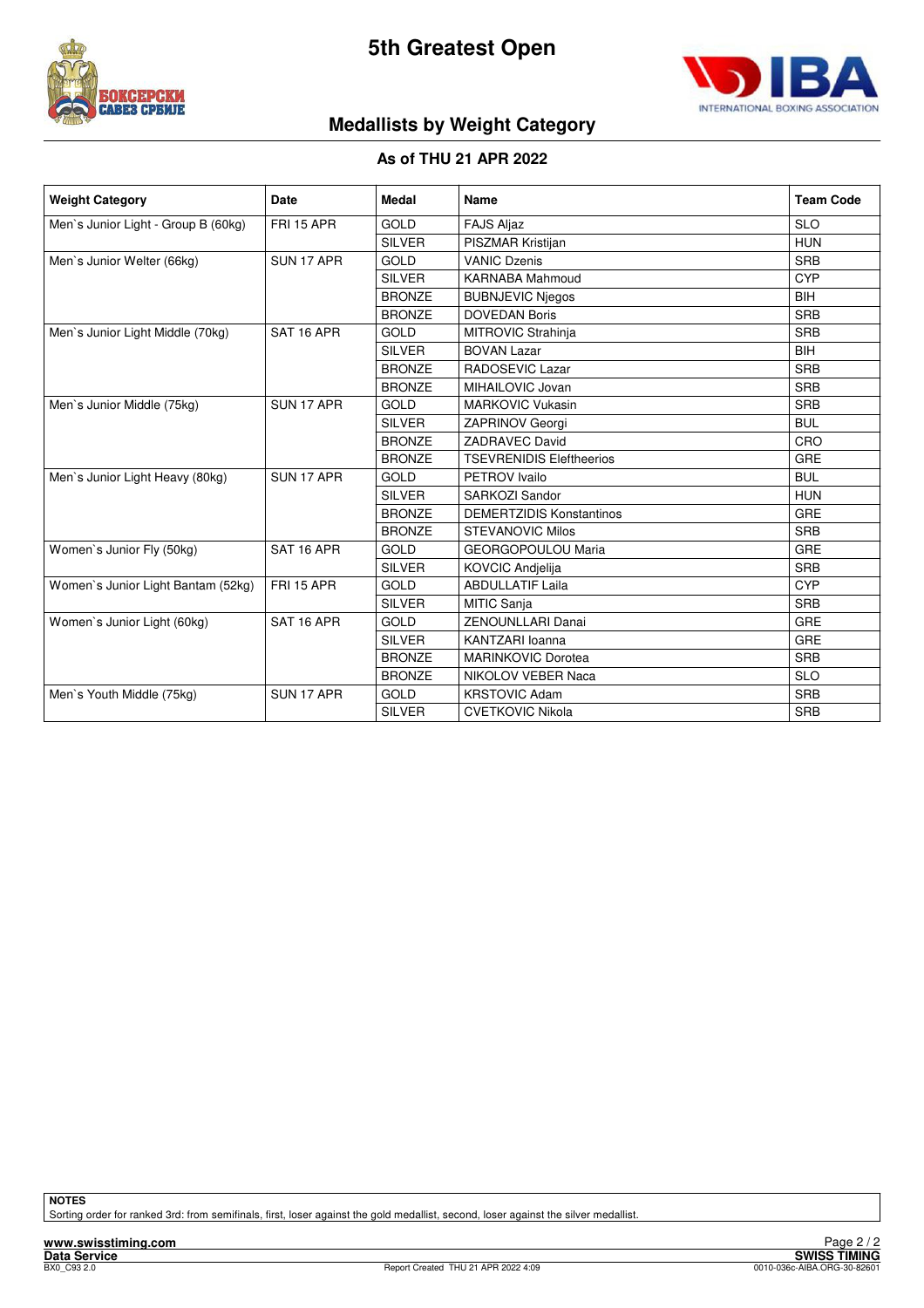



## **Medal Standings**

#### **As of THU 21 APR 2022**

#### **After 27 of 27 Events**

| Rank | Team                         | G              | S  | в  | Tot | Rank<br>by<br><b>Total</b> |
|------|------------------------------|----------------|----|----|-----|----------------------------|
| 1    | SRB - Serbia                 | 8              | 13 | 12 | 33  | 1                          |
| 2    | GRE - Greece                 | 7              | 3  | 3  | 13  | $\overline{c}$             |
| 3    | SLO - Slovenia               | 3              | 2  | 3  | 8   | 3                          |
| 4    | CYP - Cyprus                 | 3              | 2  | 1  | 6   | $=4$                       |
| 5    | HUN - Hungary                | $\overline{2}$ | 2  | 2  | 6   | $=4$                       |
| 6    | <b>BUL</b> - Bulgaria        | $\overline{2}$ | 2  |    | 4   | $=7$                       |
| 7    | BIH - Bosnia and Herzegovina | 1              | 2  | 1  | 4   | $=7$                       |
| 8    | MNE - Montenegro             | 1              |    | 4  | 5   | 6                          |
| 9    | CRO - Croatia                |                | 1  | 2  | 3   | 9                          |
|      | Total:                       | 27             | 27 | 28 | 82  |                            |

| l LEGEND            |                                                                         |        |                                     |       |  |  |                             |
|---------------------|-------------------------------------------------------------------------|--------|-------------------------------------|-------|--|--|-----------------------------|
| l =                 | Equal sign indicates that two or more NOCs share the same rank by total | Bronze |                                     |       |  |  |                             |
| l G                 | Gold                                                                    | Silver | Tot                                 | Total |  |  |                             |
|                     |                                                                         |        |                                     |       |  |  |                             |
|                     | www.swisstiming.com                                                     |        |                                     |       |  |  | Page $1/1$                  |
| <b>Data Service</b> |                                                                         |        |                                     |       |  |  | <b>SWISS TIMING</b>         |
| BX0 C95 2.0         |                                                                         |        | Report Created THU 21 APR 2022 4:10 |       |  |  | 0010-036c-AIBA.ORG-30-82601 |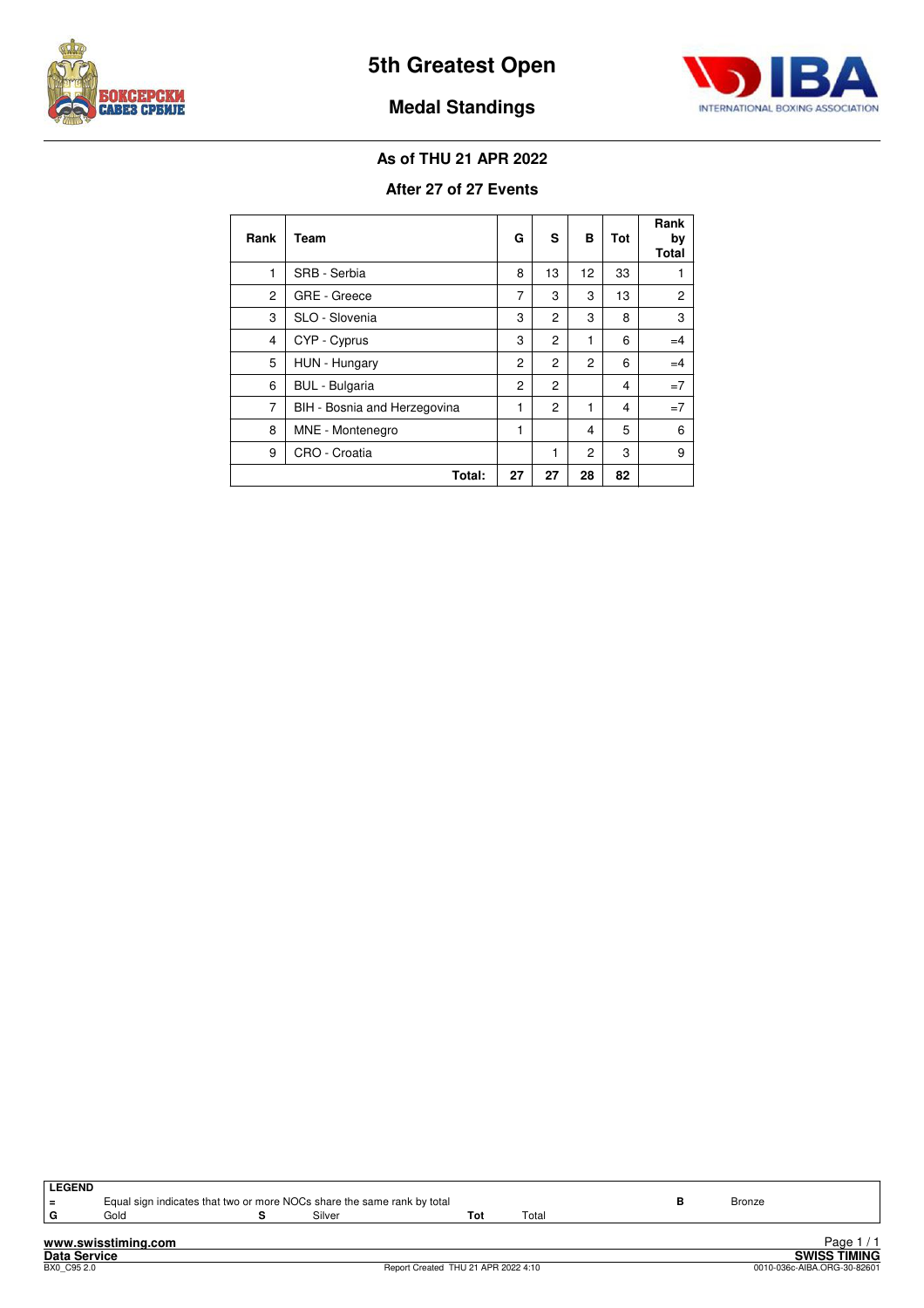



## **Ranking by Team**

| Rank | Team       | <b>Boxers</b>   | <b>Victories</b> |                |               |        |              | <b>Bouts</b>        |               | <b>Points</b>       |             |                |        |       |
|------|------------|-----------------|------------------|----------------|---------------|--------|--------------|---------------------|---------------|---------------------|-------------|----------------|--------|-------|
|      | Code       |                 | <b>Prelims</b>   | Semi<br>finals | <b>Finals</b> | Lost   | <b>Bouts</b> | per<br><b>Boxer</b> | <b>Points</b> | per<br><b>Boxer</b> | G           | s              | в      | Total |
|      | <b>SRB</b> | 40              | 4                | 10             | ິ             | 30     | 52           | 1.3                 | 48            | 1.2                 | 8           | 13             | 12     | 33    |
| 2    | <b>GRE</b> | 13              | 2                | ⇁              |               | 6      | 22           | 1.7                 | 37            | 2.8                 |             | 3              | 3      | 13    |
| 3    | <b>BUL</b> | 4               | 2                | 4              | ົ             | C<br>۷ | 10           | 2.5                 | 16            | 4.0                 | $\sim$<br>∠ | $\sim$<br>۷    |        | 4     |
| 4    | <b>CYP</b> | 8               | $\overline{2}$   | $\overline{c}$ | 3             | 4      | - 1          | 1.4                 | 15            | 1.9                 | 3           | $\overline{c}$ |        | 6     |
| 5    | <b>SLO</b> | 10 <sub>1</sub> |                  | $\overline{c}$ | 3             | 6      | 11           | ۱.1                 | 13            | 1.3                 | c<br>٠J.    | 2              | 3      | 8     |
| 6    | <b>HUN</b> | -               |                  |                | ົ             | 5      | 8            | ۱.1                 | 8             | 1.1                 | C           | $\sim$<br>۷    | C<br>∠ | 6     |
|      | <b>BIH</b> | 6               |                  | $\overline{c}$ |               | 5      | 8            | 1.3                 |               | 1.2                 |             | $\overline{c}$ |        | 4     |
| 8    | <b>MNE</b> | 6               |                  |                |               | 5      |              | 1.2                 |               | 0.7                 |             |                | 4      | 5     |
| 9    | CRO        | 5               |                  |                |               | 3      | 3            | 0.6                 |               |                     |             |                | c<br>۷ | 3     |

| <b>LEGEND</b>       |        |  |      |                                     |         |               |            |        |                             |
|---------------------|--------|--|------|-------------------------------------|---------|---------------|------------|--------|-----------------------------|
|                     |        |  |      |                                     |         |               |            |        |                             |
| в                   | Bronze |  | Gold |                                     | Prelim. | Preliminaries |            | Silver |                             |
|                     |        |  |      |                                     |         |               |            |        |                             |
| www.swisstiming.com |        |  |      |                                     |         |               | Page $1/1$ |        |                             |
| Data Service        |        |  |      |                                     |         |               |            |        | <b>SWISS TIMING</b>         |
| BX0 C96B 1.0        |        |  |      | Report Created THU 21 APR 2022 4:10 |         |               |            |        | 0010-036c-AIBA.ORG-30-82601 |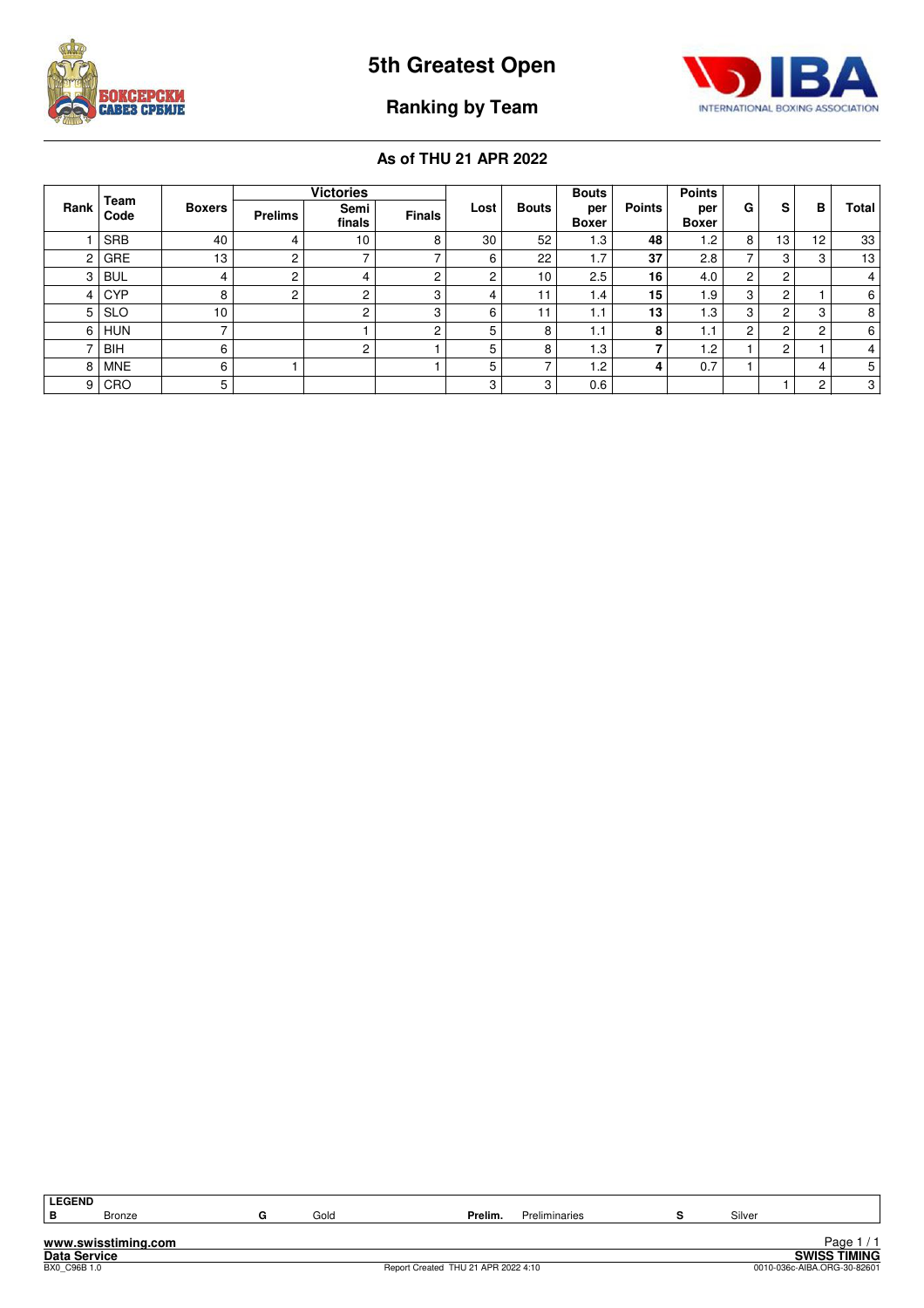## AWARDS / NAGRADE

## 5TH GREATEST OPEN WINNER

## **TOPALOS Vasileios (GRE)**

(Men's Junior Light - 60kg)

## THE BEST WOMEN'S BOXER

## **ABDULLATIF Laila (CYP)**

(Women`s Junior Light Bantam - 52kg)

## THE BEST FIGHTERS

## **VANIĆ Dženis (SRB) vs KARNABA Mahmoud (CYP)**

(Men`s Junior Welter - 66kg)

## THE BEST SERBIAN BOXER

## **MARKOVIĆ Vukašin**

(Men`s Junior Middle - 75kg)

THE MOST PERSPECTIVE BOXER

## **KAMENŠNIĆANIN Admir (SRB)**

(Men`s Junior Pin – 42kg)

6

## THE BEST JUDGE:

## **ĆURČIĆ Aleksandar (SRB)**

THE BEST TEAM

**SERBIA (SRB)**